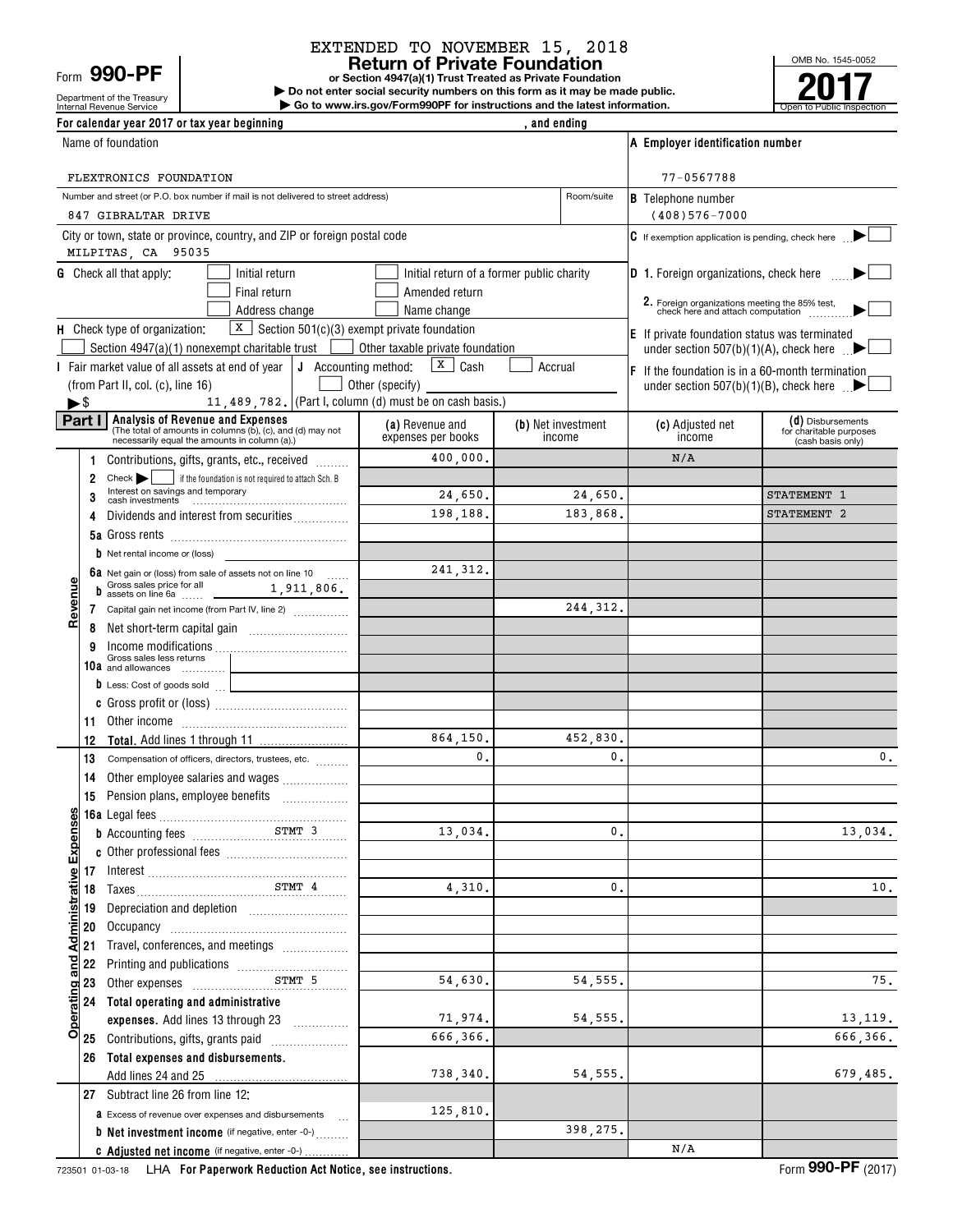|                   |          | Form 990-PF (2017)<br>FLEXTRONICS FOUNDATION                                            |                   |                | 77-0567788<br>Page 2  |
|-------------------|----------|-----------------------------------------------------------------------------------------|-------------------|----------------|-----------------------|
|                   | Part II  | <b>Balance Sheets</b> Attached schedules and amounts in the description                 | Beginning of year |                | End of year           |
|                   |          | column should be for end-of-year amounts only.                                          | (a) Book Value    | (b) Book Value | (c) Fair Market Value |
|                   |          | 1 Cash - non-interest-bearing                                                           | 400,834.          | 548,182.       | 548,182.              |
|                   |          |                                                                                         | 457,802.          | 301,883.       | 301,883.              |
|                   |          | 3 Accounts receivable                                                                   |                   |                |                       |
|                   |          | Less: allowance for doubtful accounts $\blacktriangleright$                             |                   |                |                       |
|                   |          | 4 Pledges receivable                                                                    |                   |                |                       |
|                   |          | Less: allowance for doubtful accounts $\blacktriangleright$                             |                   |                |                       |
|                   | 5        |                                                                                         |                   |                |                       |
|                   | 6        | Receivables due from officers, directors, trustees, and other                           |                   |                |                       |
|                   |          |                                                                                         |                   |                |                       |
|                   |          |                                                                                         |                   |                |                       |
|                   |          | Less: allowance for doubtful accounts                                                   |                   |                |                       |
|                   |          |                                                                                         |                   |                |                       |
| Assets            |          |                                                                                         |                   |                |                       |
|                   |          | 10a Investments - U.S. and state government obligations                                 |                   |                |                       |
|                   |          |                                                                                         | 4,189,023.        | 4,316,349.     | 6, 267, 222.          |
|                   |          |                                                                                         | 338,425.          | 338,425.       | 399,494.              |
|                   |          | 11 Investments - land, buildings, and equipment: basis                                  |                   |                |                       |
|                   |          |                                                                                         |                   |                |                       |
|                   |          |                                                                                         |                   |                |                       |
|                   | 13       | $\begin{minipage}{0.9\linewidth} \textbf{Investments - other} \end{minipage}$           | 4,000,005.        | 4,000,005.     | 3,973,001.            |
|                   | 14       | Land, buildings, and equipment: basis $\blacktriangleright$                             |                   |                |                       |
|                   |          |                                                                                         |                   |                |                       |
|                   | 15       | Other assets (describe $\blacktriangleright$                                            |                   |                |                       |
|                   |          | 16 Total assets (to be completed by all filers - see the                                | 9,386,089.        |                |                       |
|                   |          |                                                                                         |                   | 9,504,844.     | 11,489,782.           |
|                   |          |                                                                                         |                   |                |                       |
|                   | 18       |                                                                                         |                   |                |                       |
|                   | 19       |                                                                                         |                   |                |                       |
|                   | 20       | Loans from officers, directors, trustees, and other disqualified persons<br>.           |                   |                |                       |
| Liabilities       |          |                                                                                         |                   |                |                       |
|                   |          |                                                                                         |                   |                |                       |
|                   |          | 23 Total liabilities (add lines 17 through 22)                                          |                   | 0.<br>0.       |                       |
|                   |          | ▶                                                                                       |                   |                |                       |
|                   |          | and complete lines 24 through 26, and lines 30 and 31.                                  |                   |                |                       |
|                   | 24       | Unrestricted                                                                            |                   |                |                       |
|                   | 25       |                                                                                         |                   |                |                       |
|                   | 26       |                                                                                         |                   |                |                       |
| or Fund Balances  |          | Foundations that do not follow SFAS 117, check here $\Box$ $\blacktriangleright$ $\Box$ |                   |                |                       |
|                   |          | and complete lines 27 through 31.                                                       |                   |                |                       |
|                   | 27       | Capital stock, trust principal, or current funds                                        |                   | 0.<br>0.       |                       |
|                   | 28       | Paid-in or capital surplus, or land, bldg., and equipment fund                          | 5,993,879.        | 5,993,879.     |                       |
|                   | 29       | Retained earnings, accumulated income, endowment, or other funds                        | 3, 392, 210.      | 3,510,965.     |                       |
| <b>Net Assets</b> | 30       |                                                                                         | 9,386,089.        | 9,504,844.     |                       |
|                   |          |                                                                                         |                   |                |                       |
|                   |          | 31 Total liabilities and net assets/fund balances                                       | 9,386,089.        | 9,504,844.     |                       |
|                   | Part III | Analysis of Changes in Net Assets or Fund Balances                                      |                   |                |                       |
|                   |          |                                                                                         |                   |                |                       |
|                   |          | 1 Total net assets or fund balances at beginning of year - Part II, column (a), line 30 |                   |                |                       |
|                   |          | (must agree with end-of-year figure reported on prior year's return)                    |                   | 1.             | 9,386,089.            |
|                   |          | 2 Enter amount from Part I, line 27a                                                    |                   | $\overline{2}$ | 125,810.              |
|                   |          | 3 Other increases not included in line 2 (itemize) PRIOR PERIOD ADJUSTMENT              |                   | 3              | 4,780.                |
|                   |          | 4 Add lines 1, 2, and 3                                                                 |                   | 4              | 9,516,679.            |
| 5                 |          | Decreases not included in line 2 (itemize) ▶ NET ASSET CHANGE                           |                   | 5              | 11,835.               |
|                   |          |                                                                                         |                   | 6              | 9,504,844.            |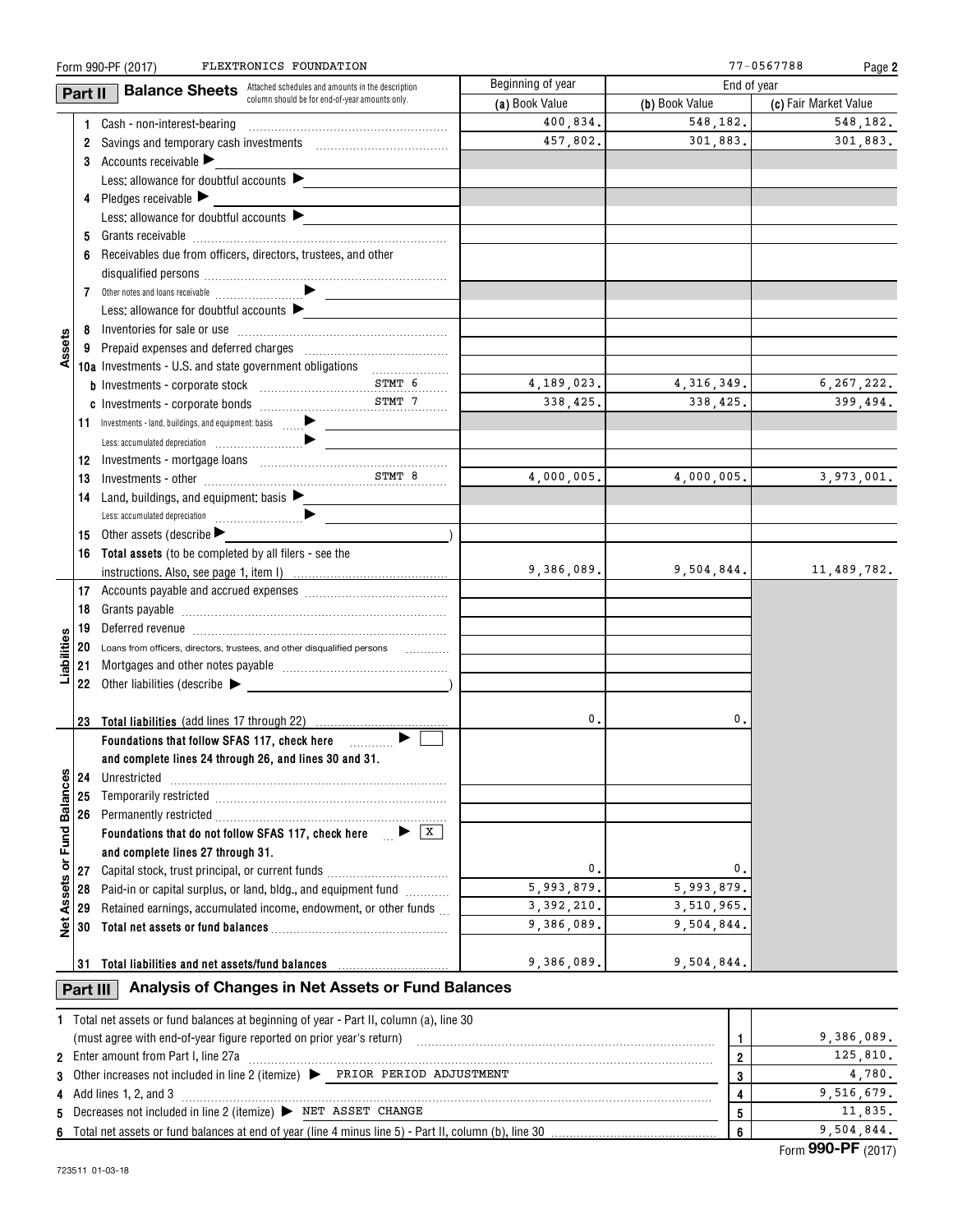|   | Form 990-PF (2017)<br><b>Part IV</b>                                                                                                                                                      | FLEXTRONICS FOUNDATION<br><b>Capital Gains and Losses for Tax on Investment Income</b>                                                       |                      |                                                   |     |                                       |                         | 77-0567788                                                                                      |                           | Page 3                           |
|---|-------------------------------------------------------------------------------------------------------------------------------------------------------------------------------------------|----------------------------------------------------------------------------------------------------------------------------------------------|----------------------|---------------------------------------------------|-----|---------------------------------------|-------------------------|-------------------------------------------------------------------------------------------------|---------------------------|----------------------------------|
|   |                                                                                                                                                                                           | (a) List and describe the kind(s) of property sold (for example, real estate,<br>2-story brick warehouse; or common stock, 200 shs. MLC Co.) |                      |                                                   |     | (b) How acquired<br>P - Purchase      |                         | (c) Date acquired<br>(mo., day, yr.)                                                            |                           | (d) Date sold<br>(mo., day, yr.) |
|   | 1a CAPTIAL GAIN DISTRIBUTION                                                                                                                                                              |                                                                                                                                              |                      |                                                   |     | D - Donation<br>P<br>VARIOUS          |                         |                                                                                                 | VARIOUS                   |                                  |
|   | h PUBLICLY TRADED SECURITIES                                                                                                                                                              |                                                                                                                                              |                      |                                                   |     |                                       |                         |                                                                                                 |                           |                                  |
|   | C                                                                                                                                                                                         |                                                                                                                                              |                      |                                                   |     |                                       |                         |                                                                                                 |                           |                                  |
|   | d                                                                                                                                                                                         |                                                                                                                                              |                      |                                                   |     |                                       |                         |                                                                                                 |                           |                                  |
|   | е                                                                                                                                                                                         |                                                                                                                                              |                      |                                                   |     |                                       |                         |                                                                                                 |                           |                                  |
|   | (e) Gross sales price                                                                                                                                                                     | (f) Depreciation allowed<br>(or allowable)                                                                                                   |                      | (g) Cost or other basis<br>plus expense of sale   |     |                                       |                         | (h) Gain or (loss)<br>$((e)$ plus $(f)$ minus $(g)$ )                                           |                           |                                  |
|   | 3,000,<br>a                                                                                                                                                                               |                                                                                                                                              |                      |                                                   |     |                                       |                         |                                                                                                 |                           | 3,000.                           |
|   | 1,911,806.<br>b                                                                                                                                                                           |                                                                                                                                              |                      | 1,670,494.                                        |     |                                       |                         |                                                                                                 |                           | 241, 312.                        |
|   | C                                                                                                                                                                                         |                                                                                                                                              |                      |                                                   |     |                                       |                         |                                                                                                 |                           |                                  |
|   | d                                                                                                                                                                                         |                                                                                                                                              |                      |                                                   |     |                                       |                         |                                                                                                 |                           |                                  |
|   | е<br>Complete only for assets showing gain in column (h) and owned by the foundation on 12/31/69.                                                                                         |                                                                                                                                              |                      |                                                   |     |                                       |                         |                                                                                                 |                           |                                  |
|   | (i) FMV as of 12/31/69                                                                                                                                                                    | (j) Adjusted basis<br>as of 12/31/69                                                                                                         |                      | $(k)$ Excess of col. (i)<br>over col. (j), if any |     |                                       |                         | (I) Gains (Col. (h) gain minus<br>col. (k), but not less than -0-) or<br>Losses (from col. (h)) |                           |                                  |
|   | а                                                                                                                                                                                         |                                                                                                                                              |                      |                                                   |     |                                       |                         |                                                                                                 |                           | 3,000.                           |
|   | b                                                                                                                                                                                         |                                                                                                                                              |                      |                                                   |     |                                       |                         |                                                                                                 |                           | 241, 312.                        |
|   | C                                                                                                                                                                                         |                                                                                                                                              |                      |                                                   |     |                                       |                         |                                                                                                 |                           |                                  |
|   | d                                                                                                                                                                                         |                                                                                                                                              |                      |                                                   |     |                                       |                         |                                                                                                 |                           |                                  |
|   | е                                                                                                                                                                                         |                                                                                                                                              |                      |                                                   |     |                                       |                         |                                                                                                 |                           |                                  |
|   | 2 Capital gain net income or (net capital loss)                                                                                                                                           | If gain, also enter in Part I, line 7<br>If (loss), enter -0- in Part I, line 7                                                              |                      |                                                   |     | 2                                     |                         |                                                                                                 |                           | 244, 312.                        |
|   | 3 Net short-term capital gain or (loss) as defined in sections 1222(5) and (6):<br>If gain, also enter in Part I, line 8, column (c).                                                     |                                                                                                                                              |                      |                                                   |     |                                       |                         |                                                                                                 |                           |                                  |
|   | If (loss), enter -0- in Part I, line 8<br>  Part V                                                                                                                                        | Qualification Under Section 4940(e) for Reduced Tax on Net Investment Income                                                                 |                      |                                                   |     |                                       |                         | N/A                                                                                             |                           |                                  |
|   | (For optional use by domestic private foundations subject to the section 4940(a) tax on net investment income.)                                                                           |                                                                                                                                              |                      |                                                   |     |                                       |                         |                                                                                                 |                           |                                  |
|   |                                                                                                                                                                                           |                                                                                                                                              |                      |                                                   |     |                                       |                         |                                                                                                 |                           |                                  |
|   | If section 4940(d)(2) applies, leave this part blank.                                                                                                                                     |                                                                                                                                              |                      |                                                   |     |                                       |                         |                                                                                                 |                           |                                  |
|   | Was the foundation liable for the section 4942 tax on the distributable amount of any year in the base period?                                                                            |                                                                                                                                              |                      |                                                   |     |                                       |                         |                                                                                                 | Yes                       | $ X $ No                         |
|   | If "Yes," the foundation doesn't qualify under section 4940(e). Do not complete this part.                                                                                                |                                                                                                                                              |                      |                                                   |     |                                       |                         |                                                                                                 |                           |                                  |
| 1 | Enter the appropriate amount in each column for each year; see the instructions before making any entries.                                                                                |                                                                                                                                              |                      |                                                   |     |                                       |                         |                                                                                                 |                           |                                  |
|   | (a)<br>Base period years<br>Calendar year (or tax year beginning in)                                                                                                                      | (b)<br>Adjusted qualifying distributions                                                                                                     |                      |                                                   | (c) | Net value of noncharitable-use assets |                         | (col. (b) divided by col. (c))                                                                  | (d)<br>Distribution ratio |                                  |
|   | 2016                                                                                                                                                                                      |                                                                                                                                              | 314,430.             |                                                   |     | 9,974,289.                            |                         |                                                                                                 |                           | .031524                          |
|   | 2015                                                                                                                                                                                      |                                                                                                                                              | 262,647.             |                                                   |     | 9,876,813.                            |                         |                                                                                                 |                           | .026592                          |
|   | 2014                                                                                                                                                                                      |                                                                                                                                              | 500,210.<br>493,507. |                                                   |     | 9,643,478.<br>8,877,935.              |                         |                                                                                                 |                           | .051870<br>.055588               |
|   | 2013                                                                                                                                                                                      |                                                                                                                                              | 284,706.             |                                                   |     | 8,268,080.                            |                         |                                                                                                 |                           | .034434                          |
|   | 2012                                                                                                                                                                                      |                                                                                                                                              |                      |                                                   |     |                                       |                         |                                                                                                 |                           |                                  |
|   | <b>2</b> Total of line 1, column (d)                                                                                                                                                      |                                                                                                                                              |                      |                                                   |     |                                       | $\overline{\mathbf{2}}$ |                                                                                                 |                           | .200008                          |
|   | 3 Average distribution ratio for the 5-year base period - divide the total on line 2 by 5.0, or by the number of years                                                                    |                                                                                                                                              |                      |                                                   |     |                                       |                         |                                                                                                 |                           |                                  |
|   |                                                                                                                                                                                           |                                                                                                                                              |                      |                                                   |     |                                       | 3                       |                                                                                                 |                           | .040002                          |
|   | 4 Enter the net value of noncharitable-use assets for 2017 from Part X, line 5 [11] [11] [12] [12] [12] [12] Enter the net value of noncharitable-use assets for 2017 from Part X, line 5 |                                                                                                                                              |                      |                                                   |     |                                       | 4                       |                                                                                                 |                           | 10,935,248.                      |
|   |                                                                                                                                                                                           |                                                                                                                                              |                      |                                                   |     |                                       | 5                       |                                                                                                 |                           | 437,432.                         |
|   |                                                                                                                                                                                           |                                                                                                                                              |                      |                                                   |     |                                       | 6                       |                                                                                                 |                           | 3,983.                           |
|   | 7 Add lines 5 and 6                                                                                                                                                                       |                                                                                                                                              |                      |                                                   |     |                                       | 7                       |                                                                                                 |                           | 441,415.                         |
|   |                                                                                                                                                                                           |                                                                                                                                              |                      |                                                   |     |                                       | 8                       |                                                                                                 |                           | 679,485.                         |
|   | If line 8 is equal to or greater than line 7, check the box in Part VI, line 1b, and complete that part using a 1% tax rate.<br>See the Part VI instructions.                             |                                                                                                                                              |                      |                                                   |     |                                       |                         |                                                                                                 |                           |                                  |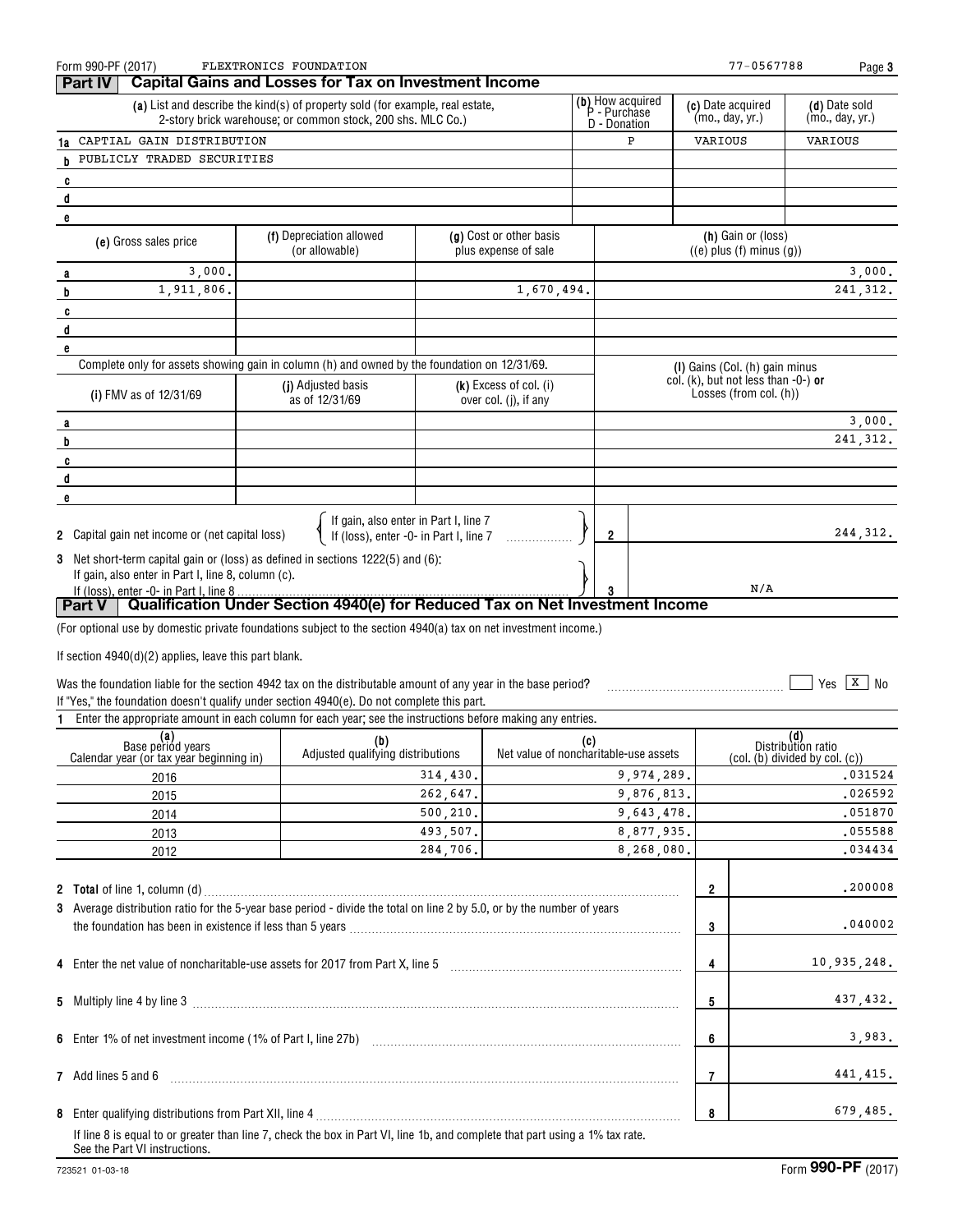|    | FLEXTRONICS FOUNDATION<br>Form 990-PF (2017)<br>Excise Tax Based on Investment Income (Section 4940(a), 4940(b), 4940(e), or 4948 - see instructions)<br><b>Part VI</b>                                                        |              | 77-0567788     |   | Page 4                   |
|----|--------------------------------------------------------------------------------------------------------------------------------------------------------------------------------------------------------------------------------|--------------|----------------|---|--------------------------|
|    | 1a Exempt operating foundations described in section $4940(d)(2)$ , check here $\blacktriangleright \Box$ and enter "N/A" on line 1.                                                                                           |              |                |   |                          |
|    |                                                                                                                                                                                                                                |              |                |   |                          |
|    | <b>b</b> Domestic foundations that meet the section 4940(e) requirements in Part V, check here $\blacktriangleright \boxed{X}$ and enter 1%                                                                                    | $\mathbf{1}$ |                |   | 3,983.                   |
|    |                                                                                                                                                                                                                                |              |                |   |                          |
|    | c All other domestic foundations enter 2% of line 27b. Exempt foreign organizations, enter 4% of Part I, line 12, col. (b).                                                                                                    |              |                |   |                          |
|    |                                                                                                                                                                                                                                | $\mathbf{2}$ |                |   | 0.                       |
| 3  |                                                                                                                                                                                                                                | 3            |                |   | 3,983.                   |
|    |                                                                                                                                                                                                                                | 4            |                |   | $\mathbf{0}$ .           |
|    |                                                                                                                                                                                                                                | 5            |                |   | 3,983.                   |
| 6  | Credits/Payments:                                                                                                                                                                                                              |              |                |   |                          |
|    | 3,992.<br>6а<br>a 2017 estimated tax payments and 2016 overpayment credited to 2017 [11, 1201]                                                                                                                                 |              |                |   |                          |
|    | 0.<br>6b                                                                                                                                                                                                                       |              |                |   |                          |
|    | 2,200.<br>6c<br>$\mathbf{0}$ .                                                                                                                                                                                                 |              |                |   |                          |
|    | 6d                                                                                                                                                                                                                             |              |                |   |                          |
|    | 7 Total credits and payments. Add lines 6a through 6d [11] [11] Total Conservation material credits and payments. Add lines 6a through 6d                                                                                      | 7            |                |   | 6,192.<br>$\mathbf{0}$ . |
| 8  | Enter any <b>penalty</b> for underpayment of estimated tax. Check here if Form 2220 is attached <b>constantly for underpayment</b> of estimated tax. Check here if form 2220 is attached                                       | 8            |                |   |                          |
| 9  |                                                                                                                                                                                                                                | 9            |                |   | 2,209.                   |
| 10 | 2, 209. Refunded $\blacktriangleright$                                                                                                                                                                                         | 10<br>11     |                |   | $\mathbf{0}$ .           |
|    | 11 Enter the amount of line 10 to be: Credited to 2018 estimated tax $\blacktriangleright$<br><b>Part VII-A</b>   Statements Regarding Activities                                                                              |              |                |   |                          |
|    | 1a During the tax year, did the foundation attempt to influence any national, state, or local legislation or did it participate or intervene in                                                                                |              |                |   | Yes  No                  |
|    |                                                                                                                                                                                                                                |              | 1a             |   | х                        |
|    | b Did it spend more than \$100 during the year (either directly or indirectly) for political purposes? See the instructions for the definition                                                                                 |              | 1b             |   | х                        |
|    | If the answer is "Yes" to 1a or 1b, attach a detailed description of the activities and copies of any materials published or                                                                                                   |              |                |   |                          |
|    | distributed by the foundation in connection with the activities.                                                                                                                                                               |              |                |   |                          |
|    |                                                                                                                                                                                                                                |              | 1c             |   | х                        |
|    | d Enter the amount (if any) of tax on political expenditures (section 4955) imposed during the year:                                                                                                                           |              |                |   |                          |
|    | 0.                                                                                                                                                                                                                             |              |                |   |                          |
|    | e Enter the reimbursement (if any) paid by the foundation during the year for political expenditure tax imposed on foundation                                                                                                  |              |                |   |                          |
|    | 0.                                                                                                                                                                                                                             |              |                |   |                          |
|    | 2 Has the foundation engaged in any activities that have not previously been reported to the IRS? [[[[[[[[[[[ [[ [ [ [ [ [ [ ] [ ]]]]]                                                                                         |              | $\overline{2}$ |   | х                        |
|    | If "Yes," attach a detailed description of the activities.                                                                                                                                                                     |              |                |   |                          |
|    | 3 Has the foundation made any changes, not previously reported to the IRS, in its governing instrument, articles of incorporation, or                                                                                          |              |                |   |                          |
|    | bylaws, or other similar instruments? If "Yes," attach a conformed copy of the changes                                                                                                                                         |              | 3              |   | Х                        |
|    |                                                                                                                                                                                                                                |              | 4a             |   | х                        |
|    |                                                                                                                                                                                                                                | N/A          | 4b             |   |                          |
| 5  |                                                                                                                                                                                                                                |              | 5              |   | х                        |
|    | If "Yes," attach the statement required by General Instruction T.                                                                                                                                                              |              |                |   |                          |
| 6  | Are the requirements of section $508(e)$ (relating to sections 4941 through 4945) satisfied either:                                                                                                                            |              |                |   |                          |
|    | • By language in the governing instrument, or                                                                                                                                                                                  |              |                |   |                          |
|    | • By state legislation that effectively amends the governing instrument so that no mandatory directions that conflict with the state law                                                                                       |              |                |   |                          |
|    | remain in the governing instrument? Manual Communication and the contract of the contract of the contract of the contract of the contract of the contract of the contract of the contract of the contract of the contract of t |              | 6              | Х |                          |
| 7  |                                                                                                                                                                                                                                |              | $\overline{7}$ | х |                          |
|    |                                                                                                                                                                                                                                |              |                |   |                          |
|    | 8a Enter the states to which the foundation reports or with which it is registered. See instructions.                                                                                                                          |              |                |   |                          |
|    | CA                                                                                                                                                                                                                             |              |                |   |                          |
|    | <b>b</b> If the answer is "Yes" to line 7, has the foundation furnished a copy of Form 990-PF to the Attorney General (or designate)                                                                                           |              |                |   |                          |
|    |                                                                                                                                                                                                                                |              | 8b             | х |                          |
| 9  | Is the foundation claiming status as a private operating foundation within the meaning of section $4942(j)(3)$ or $4942(j)(5)$ for calendar                                                                                    |              |                |   |                          |
|    |                                                                                                                                                                                                                                |              | 9              |   | х                        |
| 10 |                                                                                                                                                                                                                                |              | 10             |   | Х                        |

Form (2017) **990-PF**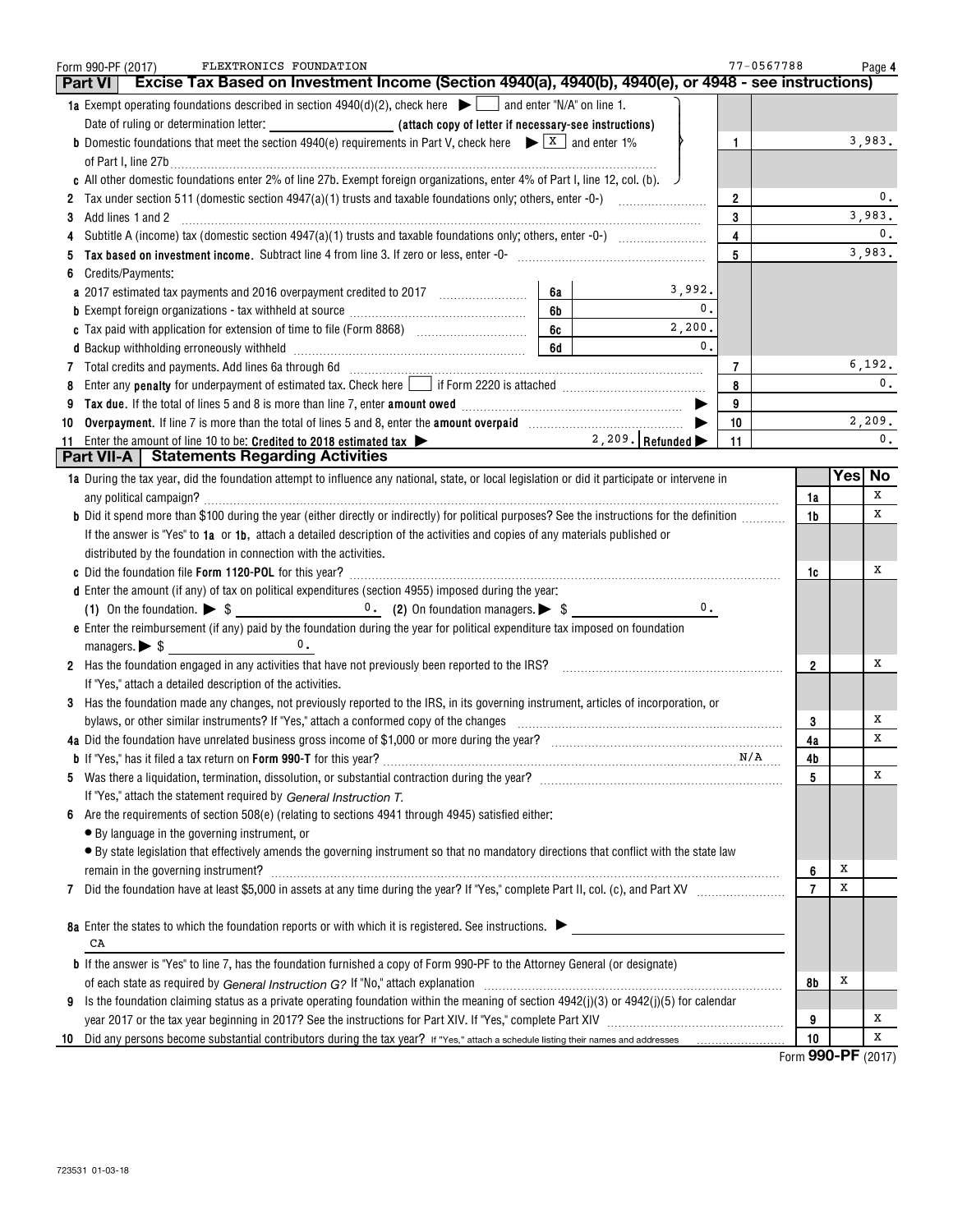| 77-0567788<br>FLEXTRONICS FOUNDATION<br>Form 990-PF (2017)                                                                                                                                                                     |                            |            | Page 5    |
|--------------------------------------------------------------------------------------------------------------------------------------------------------------------------------------------------------------------------------|----------------------------|------------|-----------|
| <b>Part VII-A   Statements Regarding Activities (CONTIAGO)</b>                                                                                                                                                                 |                            |            |           |
|                                                                                                                                                                                                                                |                            | Yes        | No        |
| 11 At any time during the year, did the foundation, directly or indirectly, own a controlled entity within the meaning of                                                                                                      |                            |            |           |
|                                                                                                                                                                                                                                | 11                         |            | х         |
| 12 Did the foundation make a distribution to a donor advised fund over which the foundation or a disqualified person had advisory privileges?                                                                                  |                            |            |           |
| If "Yes," attach statement. See instructions                                                                                                                                                                                   | 12                         |            | х         |
| 13 Did the foundation comply with the public inspection requirements for its annual returns and exemption application?                                                                                                         | 13                         | x          |           |
| Website address WWW.FLEXTRONICS.COM                                                                                                                                                                                            |                            |            |           |
| Telephone no. > 408-576-7712<br>14 The books are in care of EMAD SHARQAWI                                                                                                                                                      |                            |            |           |
| Located at > 847 GIBRALTAR DRIVE, MILPITAS, CA<br>$ZIP+4$ 95035<br><u> 1990 - Johann Barbara, martin a</u>                                                                                                                     |                            |            |           |
|                                                                                                                                                                                                                                |                            | N/A        |           |
| and enter the amount of tax-exempt interest received or accrued during the year $\ldots$ $\ldots$ $\ldots$ $\ldots$ $\ldots$ $\ldots$ $\ldots$ $\ldots$ $\ldots$                                                               |                            | <b>Yes</b> | No        |
| 16 At any time during calendar year 2017, did the foundation have an interest in or a signature or other authority over a bank,                                                                                                |                            |            | x         |
| securities, or other financial account in a foreign country?<br>See the instructions for exceptions and filing requirements for FinCEN Form 114. If "Yes," enter the name of the                                               | 16                         |            |           |
| foreign country                                                                                                                                                                                                                |                            |            |           |
| Part VII-B   Statements Regarding Activities for Which Form 4720 May Be Required                                                                                                                                               |                            |            |           |
| File Form 4720 if any item is checked in the "Yes" column, unless an exception applies.                                                                                                                                        |                            | <b>Yes</b> | <b>No</b> |
| <b>1a</b> During the year, did the foundation (either directly or indirectly):                                                                                                                                                 |                            |            |           |
| (1) Engage in the sale or exchange, or leasing of property with a disqualified person?                                                                                                                                         |                            |            |           |
| (2) Borrow money from, lend money to, or otherwise extend credit to (or accept it from)                                                                                                                                        |                            |            |           |
| Yes $\vert x \vert$<br>No                                                                                                                                                                                                      |                            |            |           |
| No                                                                                                                                                                                                                             |                            |            |           |
| $Yes \nvert X \nvert$<br>No<br>(4) Pay compensation to, or pay or reimburse the expenses of, a disqualified person?                                                                                                            |                            |            |           |
| (5) Transfer any income or assets to a disqualified person (or make any of either available                                                                                                                                    |                            |            |           |
|                                                                                                                                                                                                                                |                            |            |           |
| (6) Agree to pay money or property to a government official? (Exception. Check "No"                                                                                                                                            |                            |            |           |
| if the foundation agreed to make a grant to or to employ the official for a period after                                                                                                                                       |                            |            |           |
|                                                                                                                                                                                                                                |                            |            |           |
| <b>b</b> If any answer is "Yes" to $1a(1)$ -(6), did any of the acts fail to qualify under the exceptions described in Regulations                                                                                             |                            |            |           |
| section 53.4941(d)-3 or in a current notice regarding disaster assistance? See instructions [100] [100] [100] [100] [100] [100] [100] [100] [100] [100] [100] [100] [100] [100] [100] [100] [100] [100] [100] [100] [100] [100 | 1b                         |            | x         |
| Organizations relying on a current notice regarding disaster assistance, check here manufaction contains and successive $\blacktriangleright$ [                                                                                |                            |            |           |
| c Did the foundation engage in a prior year in any of the acts described in 1a, other than excepted acts, that were not corrected                                                                                              |                            |            |           |
|                                                                                                                                                                                                                                | 1c                         |            | х         |
| 2 Taxes on failure to distribute income (section 4942) (does not apply for years the foundation was a private operating foundation                                                                                             |                            |            |           |
| defined in section $4942(j)(3)$ or $4942(j)(5)$ :                                                                                                                                                                              |                            |            |           |
| a At the end of tax year 2017, did the foundation have any undistributed income (lines 6d and 6e, Part XIII) for tax year(s) beginning<br>Yes $ \overline{X} $ No                                                              |                            |            |           |
|                                                                                                                                                                                                                                |                            |            |           |
| <b>b</b> Are there any years listed in 2a for which the foundation is <b>not</b> applying the provisions of section $4942(a)(2)$ (relating to incorrect                                                                        |                            |            |           |
| valuation of assets) to the year's undistributed income? (If applying section 4942(a)(2) to all years listed, answer "No" and attach                                                                                           |                            |            |           |
| N/A                                                                                                                                                                                                                            | 2b                         |            |           |
| c If the provisions of section $4942(a)(2)$ are being applied to any of the years listed in 2a, list the years here.                                                                                                           |                            |            |           |
|                                                                                                                                                                                                                                |                            |            |           |
| 3a Did the foundation hold more than a 2% direct or indirect interest in any business enterprise at any time                                                                                                                   |                            |            |           |
| Yes $ X $ No                                                                                                                                                                                                                   |                            |            |           |
| <b>b</b> If "Yes," did it have excess business holdings in 2017 as a result of (1) any purchase by the foundation or disqualified persons after                                                                                |                            |            |           |
| May 26, 1969; (2) the lapse of the 5-year period (or longer period approved by the Commissioner under section $4943(c)(7)$ ) to dispose                                                                                        |                            |            |           |
| of holdings acquired by gift or bequest; or (3) the lapse of the 10-, 15-, or 20-year first phase holding period? (Use Schedule C,                                                                                             |                            |            |           |
| N/A<br>Form 4720, to determine if the foundation had excess business holdings in 2017.) [11] manufacture in 1999, to determine if the foundation had excess business holdings in 2017.)                                        | 3b                         |            |           |
|                                                                                                                                                                                                                                | 4a                         |            | X         |
| <b>b</b> Did the foundation make any investment in a prior year (but after December 31, 1969) that could jeopardize its charitable purpose that                                                                                |                            |            |           |
| had not been removed from jeopardy before the first day of the tax year beginning in 2017?                                                                                                                                     | 4b<br>Form 990-PF $(2017)$ |            | Х         |
|                                                                                                                                                                                                                                |                            |            |           |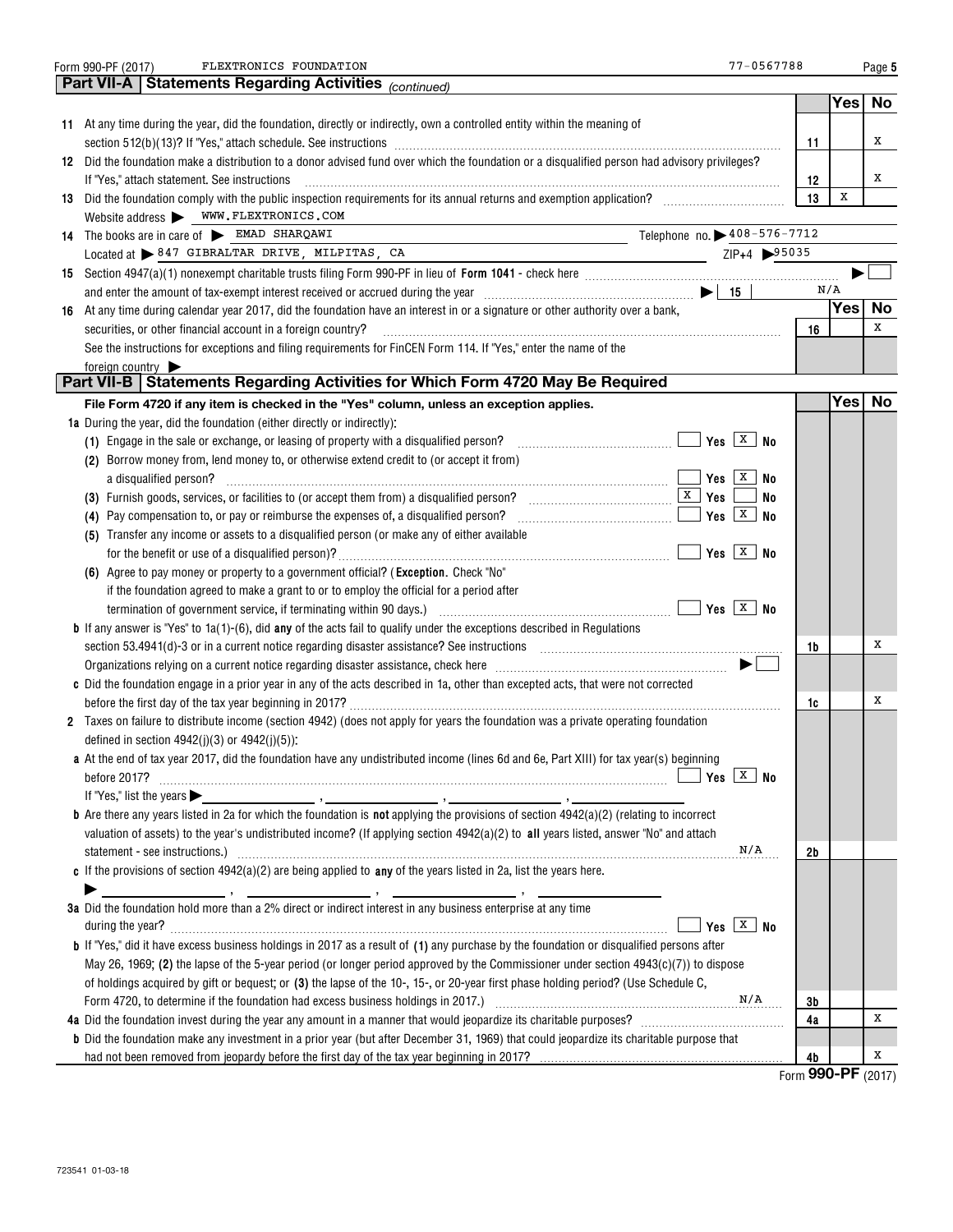| FLEXTRONICS FOUNDATION<br>Form 990-PF (2017)                                                                                                           |                                                  |                                   | 77-0567788                                                     |                              | Page 6                        |
|--------------------------------------------------------------------------------------------------------------------------------------------------------|--------------------------------------------------|-----------------------------------|----------------------------------------------------------------|------------------------------|-------------------------------|
| Part VII-B   Statements Regarding Activities for Which Form 4720 May Be Required                                                                       |                                                  | (continued)                       |                                                                |                              |                               |
| 5a During the year, did the foundation pay or incur any amount to:                                                                                     |                                                  |                                   |                                                                | Yes                          | No                            |
|                                                                                                                                                        |                                                  |                                   |                                                                |                              |                               |
| (2) Influence the outcome of any specific public election (see section 4955); or to carry on, directly or indirectly,                                  |                                                  |                                   |                                                                |                              |                               |
|                                                                                                                                                        |                                                  |                                   | $Yes \ \boxed{X} \ No$                                         |                              |                               |
|                                                                                                                                                        |                                                  |                                   | No                                                             |                              |                               |
| (4) Provide a grant to an organization other than a charitable, etc., organization described in section                                                |                                                  |                                   |                                                                |                              |                               |
|                                                                                                                                                        |                                                  |                                   | ∣No                                                            |                              |                               |
| (5) Provide for any purpose other than religious, charitable, scientific, literary, or educational purposes, or for                                    |                                                  |                                   |                                                                |                              |                               |
|                                                                                                                                                        |                                                  |                                   |                                                                |                              |                               |
| <b>b</b> If any answer is "Yes" to 5a(1)-(5), did any of the transactions fail to qualify under the exceptions described in Regulations                |                                                  |                                   |                                                                |                              |                               |
|                                                                                                                                                        |                                                  |                                   |                                                                | 5b                           | х                             |
| Organizations relying on a current notice regarding disaster assistance, check here manufactured contains and the subsections of $\blacktriangleright$ |                                                  |                                   |                                                                |                              |                               |
| c If the answer is "Yes" to question 5a(4), does the foundation claim exemption from the tax because it maintained                                     |                                                  |                                   |                                                                |                              |                               |
|                                                                                                                                                        |                                                  |                                   | No                                                             |                              |                               |
| If "Yes," attach the statement required by Regulations section 53.4945-5(d).                                                                           |                                                  |                                   |                                                                |                              |                               |
| 6a Did the foundation, during the year, receive any funds, directly or indirectly, to pay premiums on                                                  |                                                  |                                   |                                                                |                              |                               |
|                                                                                                                                                        |                                                  |                                   |                                                                |                              |                               |
|                                                                                                                                                        |                                                  |                                   |                                                                | 6b                           | х                             |
| If "Yes" to 6b, file Form 8870.                                                                                                                        |                                                  |                                   |                                                                |                              |                               |
| 7a At any time during the tax year, was the foundation a party to a prohibited tax shelter transaction? $\Box$ $\Box$ Thes $X$ No                      |                                                  |                                   |                                                                |                              |                               |
|                                                                                                                                                        |                                                  |                                   | N/A                                                            | 7b                           |                               |
| Part VIII<br>Information About Officers, Directors, Trustees, Foundation Managers, Highly                                                              |                                                  |                                   |                                                                |                              |                               |
| <b>Paid Employees, and Contractors</b>                                                                                                                 |                                                  |                                   |                                                                |                              |                               |
| 1 List all officers, directors, trustees, and foundation managers and their compensation.                                                              |                                                  |                                   |                                                                |                              |                               |
| (a) Name and address                                                                                                                                   | (b) Title, and average<br>hours per week devoted | (c) Compensation<br>(If not paid, | (d) Contributions to<br>employee benefit plans<br>and deferred |                              | (e) Expense<br>account, other |
|                                                                                                                                                        | to position                                      | enter $-0$ - $)$                  | compensation                                                   |                              | allowances                    |
|                                                                                                                                                        |                                                  |                                   |                                                                |                              |                               |
|                                                                                                                                                        |                                                  |                                   |                                                                |                              |                               |
| SEE STATEMENT 9                                                                                                                                        |                                                  | 0.                                | 0.                                                             |                              | 0.                            |
|                                                                                                                                                        |                                                  |                                   |                                                                |                              |                               |
|                                                                                                                                                        |                                                  |                                   |                                                                |                              |                               |
|                                                                                                                                                        |                                                  |                                   |                                                                |                              |                               |
|                                                                                                                                                        |                                                  |                                   |                                                                |                              |                               |
|                                                                                                                                                        |                                                  |                                   |                                                                |                              |                               |
|                                                                                                                                                        |                                                  |                                   |                                                                |                              |                               |
|                                                                                                                                                        |                                                  |                                   |                                                                |                              |                               |
|                                                                                                                                                        |                                                  |                                   |                                                                |                              |                               |
|                                                                                                                                                        |                                                  |                                   |                                                                |                              |                               |
| 2 Compensation of five highest-paid employees (other than those included on line 1). If none, enter "NONE."                                            |                                                  |                                   | (d) Contributions to                                           |                              |                               |
| (a) Name and address of each employee paid more than \$50,000                                                                                          | (b) Title, and average<br>hours per week         | (c) Compensation                  | employee benefit plans<br>and deferred                         |                              | (e) Expense<br>account, other |
|                                                                                                                                                        | devoted to position                              |                                   | compensation                                                   |                              | allowances                    |
| <b>NONE</b>                                                                                                                                            |                                                  |                                   |                                                                |                              |                               |
|                                                                                                                                                        |                                                  |                                   |                                                                |                              |                               |
|                                                                                                                                                        |                                                  |                                   |                                                                |                              |                               |
|                                                                                                                                                        |                                                  |                                   |                                                                |                              |                               |
|                                                                                                                                                        |                                                  |                                   |                                                                |                              |                               |
|                                                                                                                                                        |                                                  |                                   |                                                                |                              |                               |
|                                                                                                                                                        |                                                  |                                   |                                                                |                              |                               |
|                                                                                                                                                        |                                                  |                                   |                                                                |                              |                               |
|                                                                                                                                                        |                                                  |                                   |                                                                |                              |                               |
|                                                                                                                                                        |                                                  |                                   |                                                                |                              |                               |
| <b>Total</b> number of other employees paid over \$50,000                                                                                              |                                                  |                                   |                                                                | $QQ$ $Q$ $QQ$ $QQ$ $QQ$ $QQ$ | 0                             |

Form (2017) **990-PF**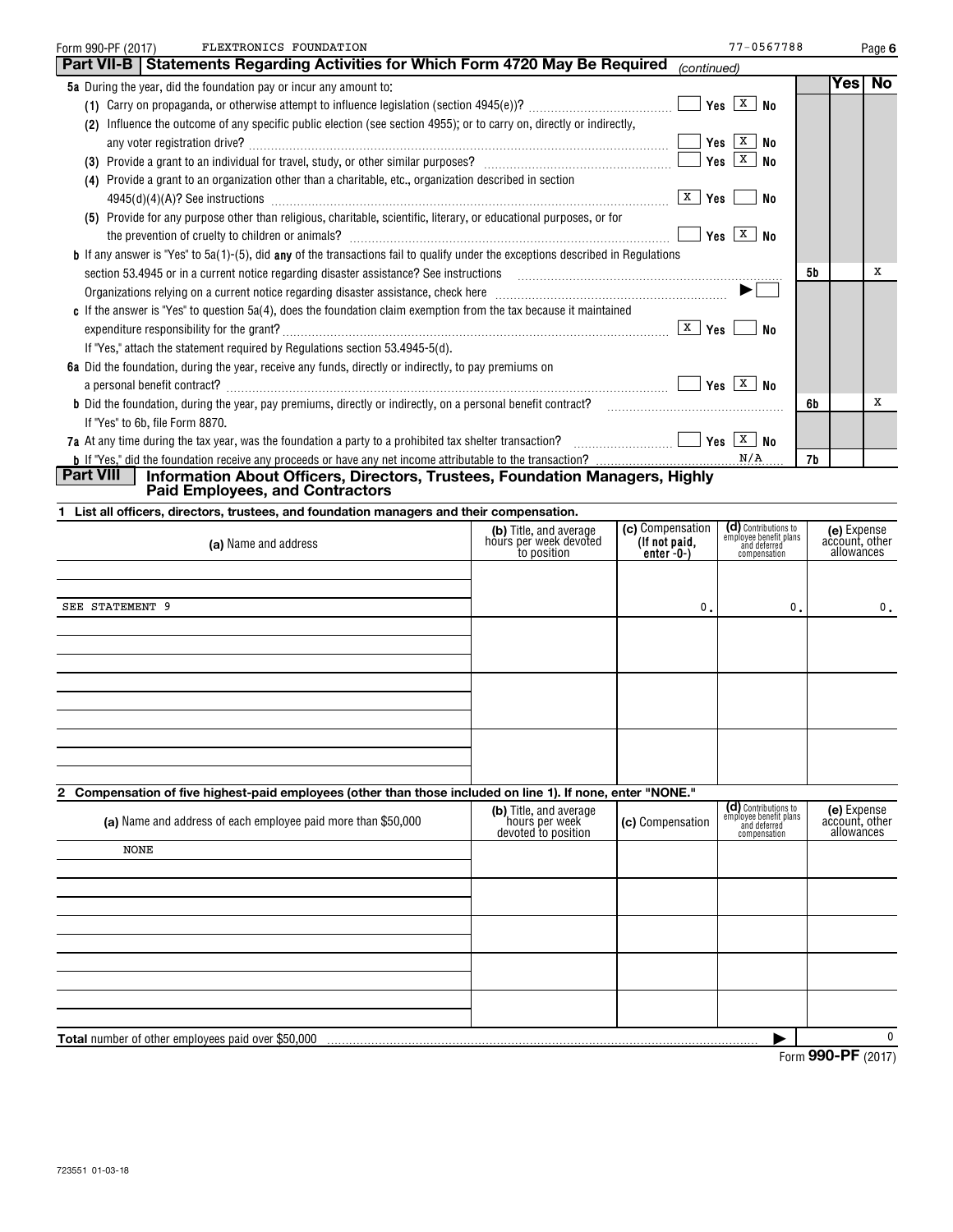| Form 990-PF (2017)<br>FLEXTRONICS FOUNDATION                                                                                                                                                                                                              |                                | 77-0567788<br>Page 7 |
|-----------------------------------------------------------------------------------------------------------------------------------------------------------------------------------------------------------------------------------------------------------|--------------------------------|----------------------|
| <b>Part VIII</b><br>Information About Officers, Directors, Trustees, Foundation Managers, Highly<br>Paid Employees, and Contractors (continued)                                                                                                           |                                |                      |
| 3 Five highest-paid independent contractors for professional services. If none, enter "NONE."                                                                                                                                                             |                                |                      |
| (a) Name and address of each person paid more than \$50,000                                                                                                                                                                                               | (b) Type of service            | (c) Compensation     |
| UBS FINANCIAL SERVICES, INC. - 370 17TH                                                                                                                                                                                                                   |                                |                      |
| STREET, SUITE 4100, DENVER, CO 80202-5697                                                                                                                                                                                                                 | INVESTMENT MANAGEMENT SERVICES | 54,481.              |
|                                                                                                                                                                                                                                                           |                                |                      |
|                                                                                                                                                                                                                                                           |                                |                      |
|                                                                                                                                                                                                                                                           |                                |                      |
|                                                                                                                                                                                                                                                           |                                |                      |
|                                                                                                                                                                                                                                                           |                                | 0<br>Þ               |
| Part IX-A   Summary of Direct Charitable Activities                                                                                                                                                                                                       |                                |                      |
| List the foundation's four largest direct charitable activities during the tax year. Include relevant statistical information such as the<br>number of organizations and other beneficiaries served, conferences convened, research papers produced, etc. |                                | Expenses             |
| $\mathbf 1$                                                                                                                                                                                                                                               |                                |                      |
| SEE STATEMENT 10                                                                                                                                                                                                                                          |                                | 0.                   |
| $\mathbf{2}$                                                                                                                                                                                                                                              |                                |                      |
| 3                                                                                                                                                                                                                                                         |                                |                      |
|                                                                                                                                                                                                                                                           |                                |                      |
|                                                                                                                                                                                                                                                           |                                |                      |
|                                                                                                                                                                                                                                                           |                                |                      |
| Part IX-B Summary of Program-Related Investments                                                                                                                                                                                                          |                                |                      |
| Describe the two largest program-related investments made by the foundation during the tax year on lines 1 and 2.                                                                                                                                         |                                | Amount               |
| N/A<br>1.                                                                                                                                                                                                                                                 |                                |                      |
| 2                                                                                                                                                                                                                                                         |                                |                      |
|                                                                                                                                                                                                                                                           |                                |                      |
| All other program-related investments. See instructions.                                                                                                                                                                                                  |                                |                      |
| 3                                                                                                                                                                                                                                                         |                                |                      |
|                                                                                                                                                                                                                                                           |                                |                      |
|                                                                                                                                                                                                                                                           |                                |                      |
| Total. Add lines 1 through 3                                                                                                                                                                                                                              | ▶                              | 0.                   |
|                                                                                                                                                                                                                                                           |                                | Form 990-PF (2017)   |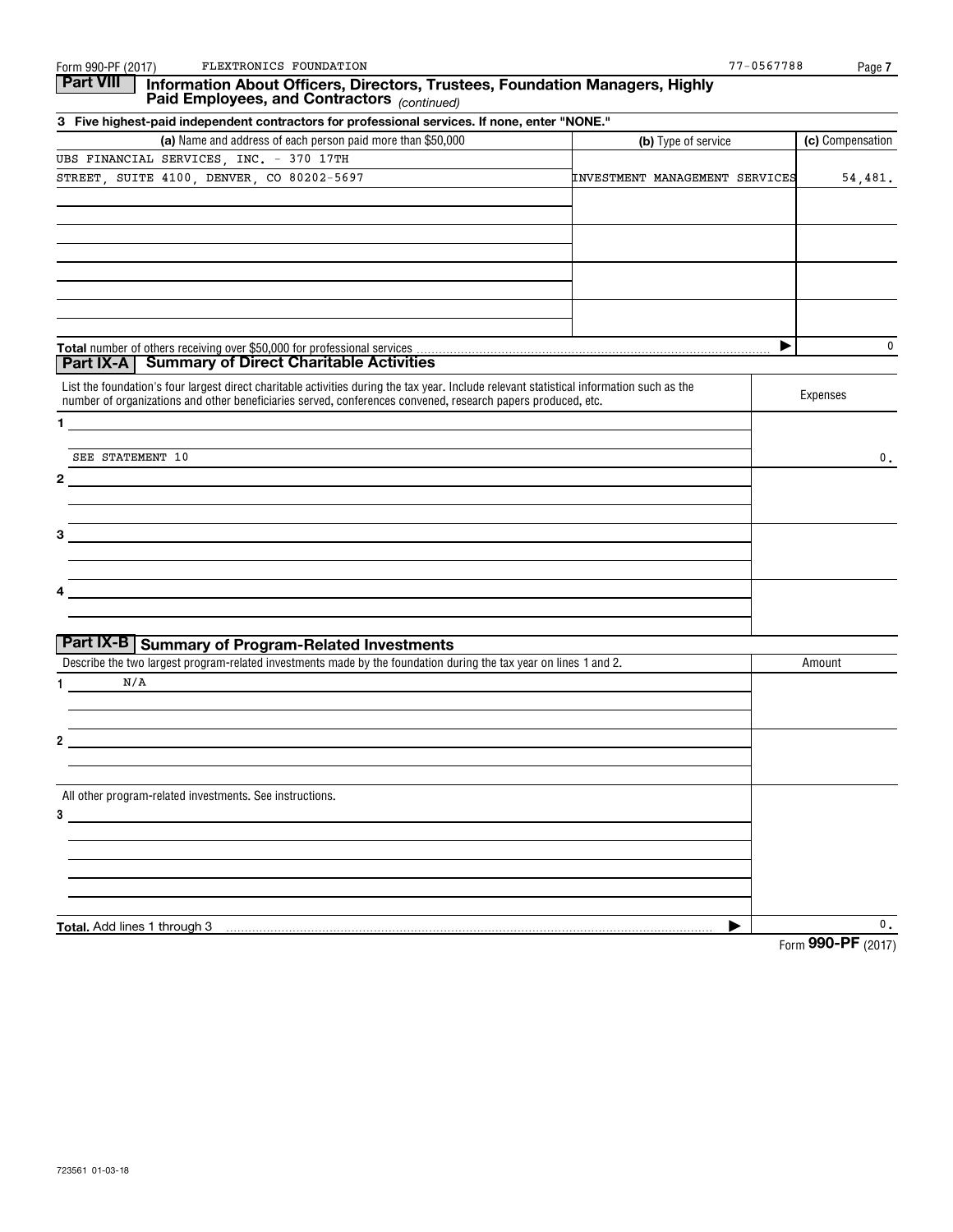| Form 990-PF (2017) |  |
|--------------------|--|
|                    |  |

**8**

|                | Part X<br><b>Minimum Investment Return</b> (All domestic foundations must complete this part. Foreign foundations, see instructions.)                                                                                                |                |                |               |
|----------------|--------------------------------------------------------------------------------------------------------------------------------------------------------------------------------------------------------------------------------------|----------------|----------------|---------------|
| 1              | Fair market value of assets not used (or held for use) directly in carrying out charitable, etc., purposes:                                                                                                                          |                |                |               |
|                | a Average monthly fair market value of securities [11] matter content to the contract of the content of the content of the content of the content of the content of the content of the content of the content of the content o       |                | 1a             | 9,823,285.    |
|                | b Average of monthly cash balances encouragement and a series of monthly cash balances                                                                                                                                               |                | 1b             | 1,278,490.    |
|                |                                                                                                                                                                                                                                      |                | 1c             |               |
|                |                                                                                                                                                                                                                                      |                | 1d             | 11, 101, 775. |
|                | <b>e</b> Reduction claimed for blockage or other factors reported on lines 1a and                                                                                                                                                    |                |                |               |
|                |                                                                                                                                                                                                                                      | $\mathbf{0}$ . |                |               |
| $\overline{2}$ |                                                                                                                                                                                                                                      |                | $\overline{2}$ | 0.            |
| 3              |                                                                                                                                                                                                                                      |                | 3              | 11, 101, 775. |
| 4              |                                                                                                                                                                                                                                      |                | 4              | 166,527.      |
| 5              | Net value of noncharitable-use assets. Subtract line 4 from line 3. Enter here and on Part V, line 4 [11, 1111] Notion 11 [11] Notion 11 [11] Notion 11 [11] Notion 12 [11] Notion 12 [11] Notion 12 [11] Notion 12 [11] Notio       |                | 5              | 10,935,248.   |
| 6              | Minimum investment return. Enter 5% of line 5                                                                                                                                                                                        |                | 6              | 546,762.      |
|                | Part XI<br><b>Distributable Amount</b> (see instructions) (Section 4942(j)(3) and (j)(5) private operating foundations and certain                                                                                                   |                |                |               |
|                | foreign organizations, check here $\blacktriangleright \Box$ and do not complete this part.)                                                                                                                                         |                |                |               |
| 1              | Minimum investment return from Part X, line 6 [11] matter contract the control of the control of the control of the control of the control of the control of the control of the control of the control of the control of the c       |                | $\mathbf{1}$   | 546,762.      |
|                | 2a<br>2a Tax on investment income for 2017 from Part VI, line 5 [100] [100] [100] [100] [100] [100] [100] [100] [100] [100] [100] [100] [100] [100] [100] [100] [100] [100] [100] [100] [100] [100] [100] [100] [100] [100] [100] [1 | 3,983.         |                |               |
| b              | 2b                                                                                                                                                                                                                                   |                |                |               |
|                | c Add lines 2a and 2b [11] manufactured and 20 [11] manufactured and 2b [11] manufactured and 2b [11] manufactured and 2b [11] manufactured and 2b [11] manufactured and 2b [11] manufactured and 2b [11] manufactured and 2b        |                | 2c             | 3,983.        |
| 3              |                                                                                                                                                                                                                                      |                | 3              | 542,779.      |
| 4              |                                                                                                                                                                                                                                      |                | 4              | 0.            |
| 5              |                                                                                                                                                                                                                                      |                | 5              | 542,779.      |
| 6              |                                                                                                                                                                                                                                      |                | 6              | 0.            |
| 7              |                                                                                                                                                                                                                                      |                | $\overline{7}$ | 542,779.      |
|                | <b>Part XII Qualifying Distributions (see instructions)</b>                                                                                                                                                                          |                |                |               |
| 1              | Amounts paid (including administrative expenses) to accomplish charitable, etc., purposes:                                                                                                                                           |                |                |               |
| a              |                                                                                                                                                                                                                                      |                | 1a             | 679,485.      |
| b              | $Program-related investments - total from Part IX-B$                                                                                                                                                                                 |                | 1b             | 0.            |
| $\overline{2}$ |                                                                                                                                                                                                                                      |                | $\overline{2}$ |               |
| 3              | Amounts set aside for specific charitable projects that satisfy the:                                                                                                                                                                 |                |                |               |
|                |                                                                                                                                                                                                                                      |                | 3a             |               |
| b              |                                                                                                                                                                                                                                      |                | 3b             |               |
| 4              |                                                                                                                                                                                                                                      |                | 4              | 679,485.      |
| 5              | Foundations that qualify under section 4940(e) for the reduced rate of tax on net investment                                                                                                                                         |                |                |               |
|                |                                                                                                                                                                                                                                      |                | 5              | 3,983.        |
| 6              |                                                                                                                                                                                                                                      |                | 6              | 675,502.      |
|                | Note: The amount on line 6 will be used in Part V, column (b), in subsequent years when calculating whether the foundation qualifies for the section<br>4940(e) reduction of tax in those years.                                     |                |                |               |

Form (2017) **990-PF**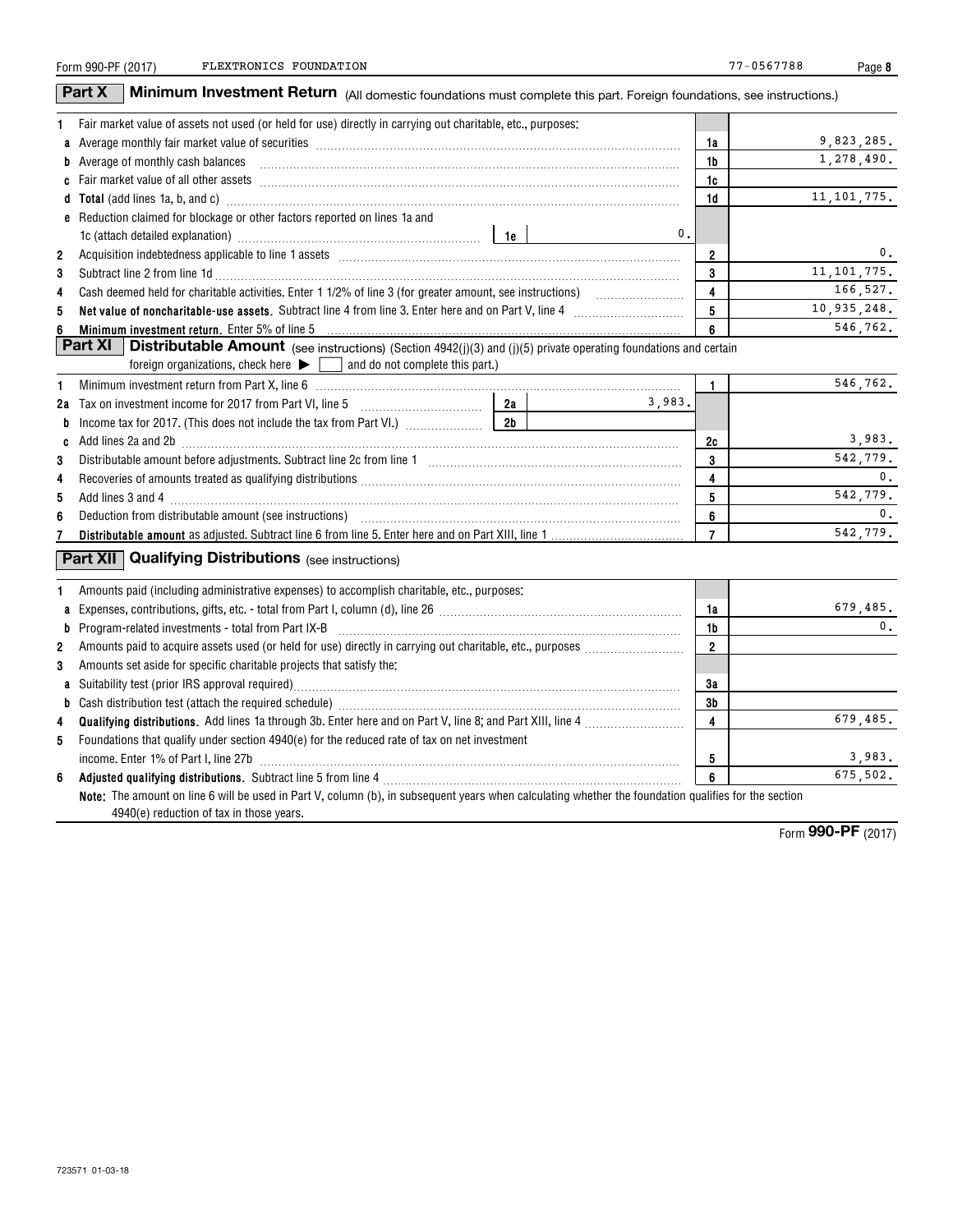**9**

## **Part XIII** Undistributed Income (see instructions)

|                                                                                        | (a)<br>Corpus  | (b)<br>Years prior to 2016 | (c)<br>2016 | (d)<br>2017    |
|----------------------------------------------------------------------------------------|----------------|----------------------------|-------------|----------------|
| 1 Distributable amount for 2017 from Part XI,                                          |                |                            |             | 542,779.       |
| 2 Undistributed income, if any, as of the end of 2017:                                 |                |                            |             |                |
|                                                                                        |                |                            | 58,505.     |                |
| <b>b</b> Total for prior years:                                                        |                | 0.                         |             |                |
| 3 Excess distributions carryover, if any, to 2017:                                     |                |                            |             |                |
| a From 2012<br>. 1                                                                     |                |                            |             |                |
| <b>b</b> From 2013<br>1.1.1.1.1.1.1                                                    |                |                            |             |                |
| <b>c</b> From 2014<br>. 1                                                              |                |                            |             |                |
| <b>d</b> From 2015                                                                     |                |                            |             |                |
| e From 2016<br>.                                                                       |                |                            |             |                |
|                                                                                        | 0.             |                            |             |                |
| 4 Qualifying distributions for 2017 from                                               |                |                            |             |                |
| Part XII, line 4: ▶ \$<br>$679,485$ .                                                  |                |                            |             |                |
| a Applied to 2016, but not more than line 2a                                           |                |                            | 58,505.     |                |
| <b>b</b> Applied to undistributed income of prior                                      |                |                            |             |                |
| years (Election required - see instructions)                                           |                | 0.                         |             |                |
| c Treated as distributions out of corpus                                               |                |                            |             |                |
| (Election required - see instructions)                                                 | 0.             |                            |             |                |
| .<br>d Applied to 2017 distributable amount                                            |                |                            |             | 542.779.       |
| <b>e</b> Remaining amount distributed out of corpus                                    | 78,201.        |                            |             |                |
| 5 Excess distributions carryover applied to 2017                                       | $\mathbf{0}$ . |                            |             | $\mathbf{0}$ . |
| (If an amount appears in column (d), the same amount<br>must be shown in column (a).)  |                |                            |             |                |
| Enter the net total of each column as<br>6<br>indicated below;                         |                |                            |             |                |
| a Corpus. Add lines 3f, 4c, and 4e. Subtract line 5                                    | 78,201.        |                            |             |                |
| <b>b</b> Prior years' undistributed income. Subtract                                   |                |                            |             |                |
| line 4b from line 2b                                                                   |                | 0.                         |             |                |
| <b>c</b> Enter the amount of prior years'                                              |                |                            |             |                |
| undistributed income for which a notice of                                             |                |                            |             |                |
| deficiency has been issued, or on which<br>the section 4942(a) tax has been previously |                |                            |             |                |
| assessed                                                                               |                | 0.                         |             |                |
| <b>d</b> Subtract line 6c from line 6b. Taxable                                        |                |                            |             |                |
|                                                                                        |                | 0.                         |             |                |
| e Undistributed income for 2016. Subtract line                                         |                |                            |             |                |
| 4a from line 2a. Taxable amount - see instr.                                           |                |                            | $^{\circ}$  |                |
| f Undistributed income for 2017. Subtract                                              |                |                            |             |                |
| lines 4d and 5 from line 1. This amount must                                           |                |                            |             |                |
|                                                                                        |                |                            |             | 0.             |
| 7 Amounts treated as distributions out of                                              |                |                            |             |                |
| corpus to satisfy requirements imposed by                                              |                |                            |             |                |
| section $170(b)(1)(F)$ or $4942(g)(3)$ (Election                                       |                |                            |             |                |
| may be required - see instructions)                                                    | 0.             |                            |             |                |
| Excess distributions carryover from 2012<br>8                                          |                |                            |             |                |
| not applied on line 5 or line 7                                                        | 0.             |                            |             |                |
| 9 Excess distributions carryover to 2018.                                              |                |                            |             |                |
| Subtract lines 7 and 8 from line 6a                                                    | 78,201.        |                            |             |                |
| 10 Analysis of line 9:                                                                 |                |                            |             |                |
| a Excess from 2013 $\ldots$                                                            |                |                            |             |                |
| <b>b</b> Excess from 2014                                                              |                |                            |             |                |
| c Excess from 2015 $\ldots$                                                            |                |                            |             |                |
| <b>d</b> Excess from 2016                                                              |                |                            |             |                |
| 78,201.<br>e Excess from 2017                                                          |                |                            |             |                |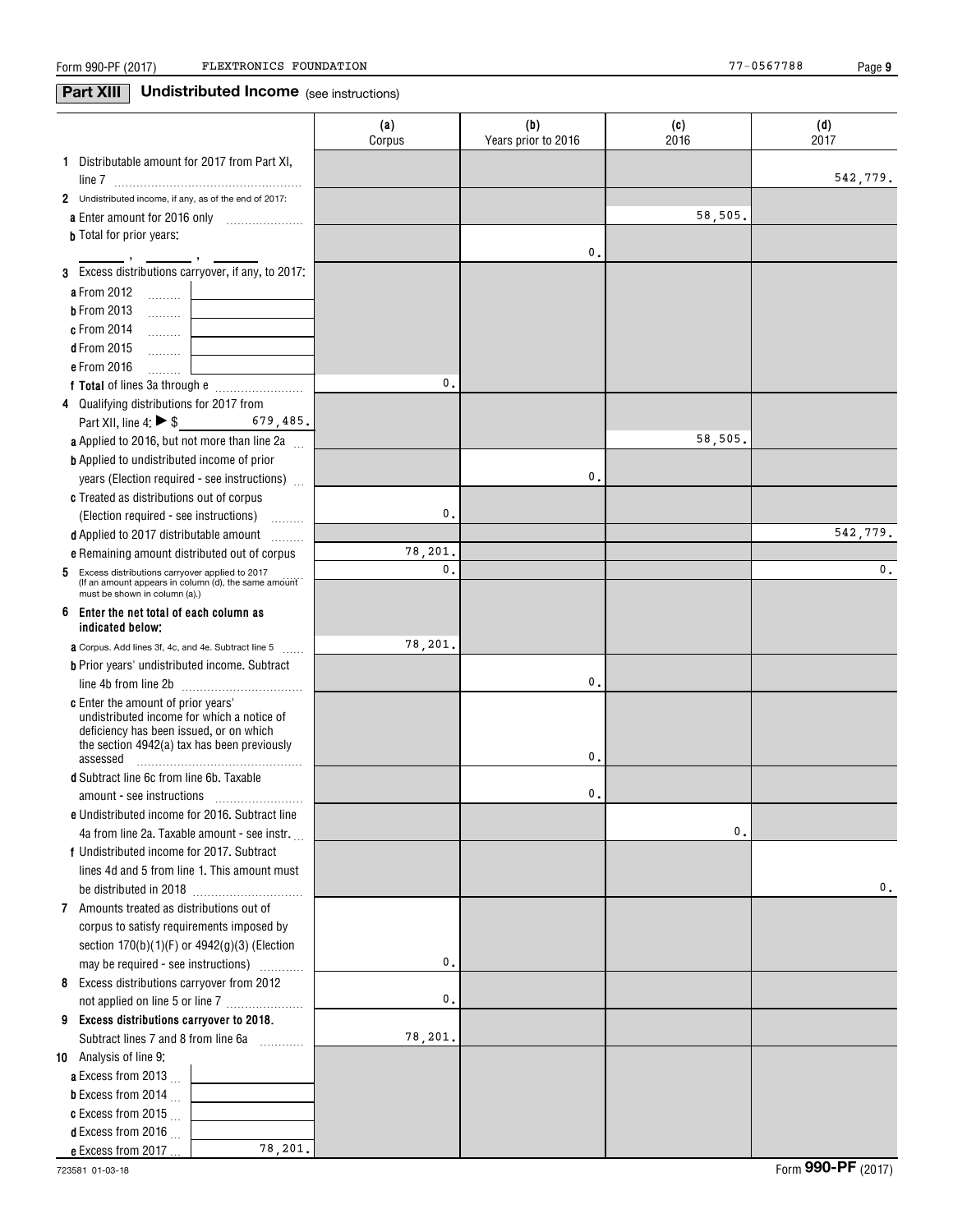| Form 990-PF (2017)                                                                                           | FLEXTRONICS FOUNDATION                                                                             |            |               | 77-0567788    | Page 10    |
|--------------------------------------------------------------------------------------------------------------|----------------------------------------------------------------------------------------------------|------------|---------------|---------------|------------|
| <b>Part XIV   Private Operating Foundations</b> (see instructions and Part VII-A, question 9)                |                                                                                                    |            |               | N/A           |            |
| <b>1 a</b> If the foundation has received a ruling or determination letter that it is a private operating    |                                                                                                    |            |               |               |            |
| foundation, and the ruling is effective for 2017, enter the date of the ruling                               |                                                                                                    |            | ▶             |               |            |
| <b>b</b> Check box to indicate whether the foundation is a private operating foundation described in section |                                                                                                    |            |               | 4942(j)(3) or | 4942(i)(5) |
| 2 a Enter the lesser of the adjusted net                                                                     | Tax year                                                                                           |            | Prior 3 years |               |            |
| income from Part I or the minimum                                                                            | (a) 2017                                                                                           | $(b)$ 2016 | $(c)$ 2015    | $(d)$ 2014    | (e) Total  |
| investment return from Part X for                                                                            |                                                                                                    |            |               |               |            |
|                                                                                                              |                                                                                                    |            |               |               |            |
|                                                                                                              |                                                                                                    |            |               |               |            |
| c Qualifying distributions from Part XII,                                                                    |                                                                                                    |            |               |               |            |
| line 4 for each year listed                                                                                  |                                                                                                    |            |               |               |            |
| <b>d</b> Amounts included in line 2c not                                                                     |                                                                                                    |            |               |               |            |
| used directly for active conduct of                                                                          |                                                                                                    |            |               |               |            |
| exempt activities                                                                                            |                                                                                                    |            |               |               |            |
| e Qualifying distributions made directly                                                                     |                                                                                                    |            |               |               |            |
| for active conduct of exempt activities.                                                                     |                                                                                                    |            |               |               |            |
| Subtract line 2d from line 2c                                                                                |                                                                                                    |            |               |               |            |
| Complete 3a, b, or c for the<br>3<br>alternative test relied upon:                                           |                                                                                                    |            |               |               |            |
| a "Assets" alternative test - enter:                                                                         |                                                                                                    |            |               |               |            |
| (1) Value of all assets $\ldots$                                                                             |                                                                                                    |            |               |               |            |
| (2) Value of assets qualifying<br>under section $4942(j)(3)(B)(i)$                                           |                                                                                                    |            |               |               |            |
| <b>b</b> "Endowment" alternative test - enter                                                                |                                                                                                    |            |               |               |            |
| 2/3 of minimum investment return                                                                             |                                                                                                    |            |               |               |            |
| shown in Part X, line 6 for each year                                                                        |                                                                                                    |            |               |               |            |
| c "Support" alternative test - enter:                                                                        |                                                                                                    |            |               |               |            |
| (1) Total support other than gross                                                                           |                                                                                                    |            |               |               |            |
| investment income (interest,                                                                                 |                                                                                                    |            |               |               |            |
| dividends, rents, payments on<br>securities loans (section                                                   |                                                                                                    |            |               |               |            |
| $512(a)(5)$ , or royalties)                                                                                  |                                                                                                    |            |               |               |            |
| Support from general public<br>(2)                                                                           |                                                                                                    |            |               |               |            |
| and 5 or more exempt<br>organizations as provided in                                                         |                                                                                                    |            |               |               |            |
| section $4942(j)(3)(B)(iii)$                                                                                 |                                                                                                    |            |               |               |            |
| (3) Largest amount of support from                                                                           |                                                                                                    |            |               |               |            |
| an exempt organization                                                                                       |                                                                                                    |            |               |               |            |
| (4) Gross investment income                                                                                  |                                                                                                    |            |               |               |            |
| <b>Part XV</b>                                                                                               | Supplementary Information (Complete this part only if the foundation had \$5,000 or more in assets |            |               |               |            |
|                                                                                                              | at any time during the year-see instructions.)                                                     |            |               |               |            |

**1Information Regarding Foundation Managers:**

**a**List any managers of the foundation who have contributed more than 2% of the total contributions received by the foundation before the close of any tax year (but only if they have contributed more than \$5,000). (See section 507(d)(2).)

NONE

**b**List any managers of the foundation who own 10% or more of the stock of a corporation (or an equally large portion of the ownership of a partnership or other entity) of which the foundation has a 10% or greater interest.

NONE

#### **2Information Regarding Contribution, Grant, Gift, Loan, Scholarship, etc., Programs:**

Check here  $\blacktriangleright\Box$  if the foundation only makes contributions to preselected charitable organizations and does not accept unsolicited requests for funds. If the foundation makes gifts, grants, etc., to individuals or organizations under other conditions, complete items 2a, b, c, and d.

**a**The name, address, and telephone number or email address of the person to whom applications should be addressed: SEE STATEMENT 11

**b**The form in which applications should be submitted and information and materials they should include:

#### SEE STATEMENT 11

**c**Any submission deadlines:

SEE STATEMENT 11

**d** Any restrictions or limitations on awards, such as by geographical areas, charitable fields, kinds of institutions, or other factors: SEE STATEMENT 11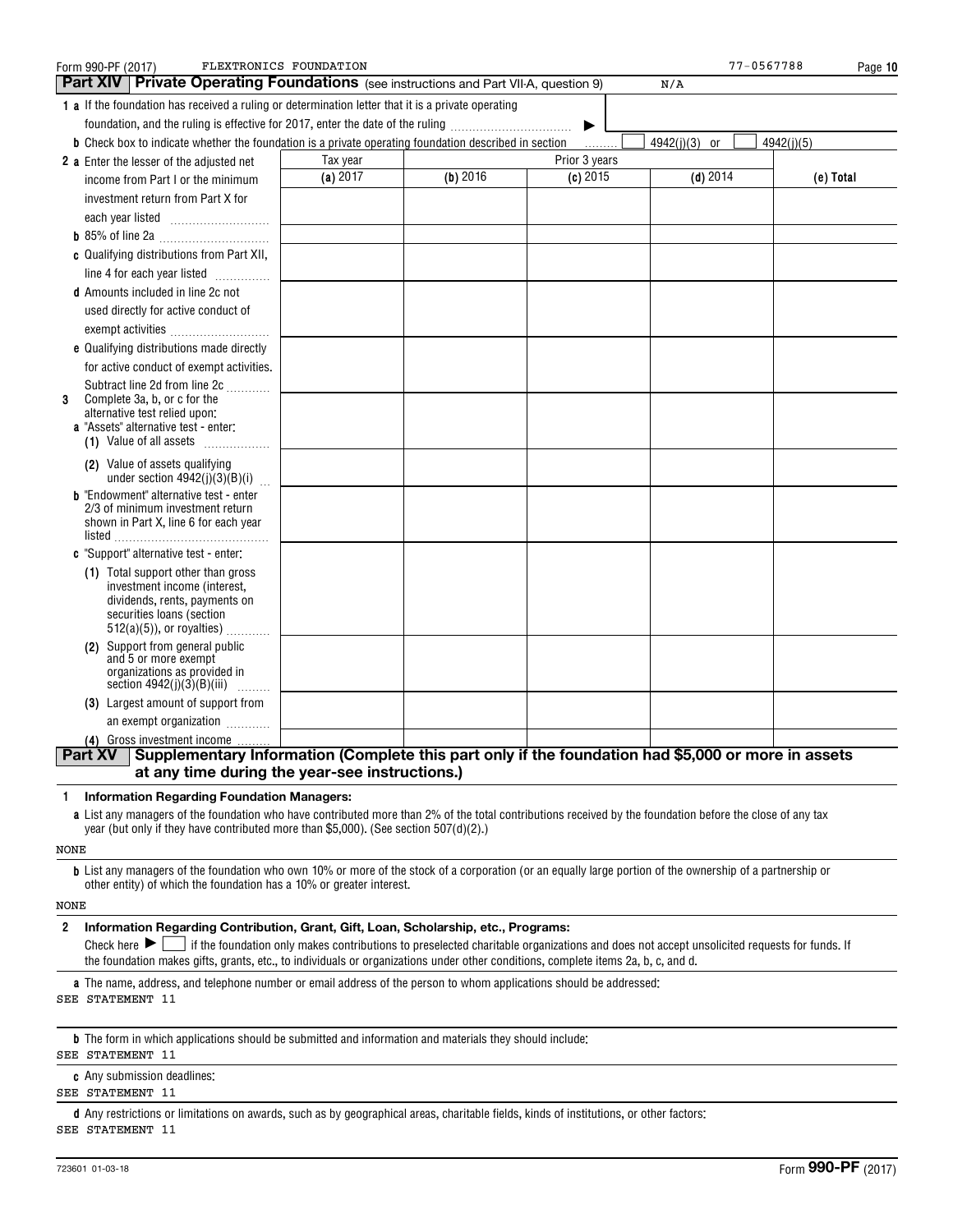$\frac{F_0}{m}$  990-PF (2017) PLEXTRONICS FOUNDATION Page (2017) Page (2017) Page (2017) Page (2017) FLEXTRONICS FOUNDATION 77-0567788

*(continued)* **Part XV Supplementary Information**

**11**

| Grants and Contributions Paid During the Year or Approved for Future Payment<br>3                                                                     |                                                            |                        |                                                                              |           |
|-------------------------------------------------------------------------------------------------------------------------------------------------------|------------------------------------------------------------|------------------------|------------------------------------------------------------------------------|-----------|
| Recipient                                                                                                                                             | If recipient is an individual,<br>show any relationship to | Foundation             | Purpose of grant or                                                          |           |
| Name and address (home or business)                                                                                                                   | any foundation manager<br>or substantial contributor       | status of<br>recipient | contribution                                                                 | Amount    |
| a Paid during the year                                                                                                                                |                                                            |                        |                                                                              |           |
| BRITISH RED CROSS SOCIETY<br>44 MOORFIELDS<br>LONDON, UNITED KINGDOM EC2Y9AL                                                                          |                                                            | NC                     | MANCHESTER BOMBING -<br>SUPPORTING VICTIMS'<br>FAMILIES AND THE<br>COMMUNITY | 50,000.   |
|                                                                                                                                                       |                                                            |                        |                                                                              |           |
| CHINA YOUTH DEVELOPMENT FOUNDATION<br>51 WANGJING WEST ROAD, 6 FLOOR<br>CHAOYANG DISTRICT, BEIJING, CHINA                                             |                                                            | NC                     | YOUTH LEARNING GRANT                                                         | 24,480.   |
|                                                                                                                                                       |                                                            |                        |                                                                              |           |
| CRUZ ROJA MEXICANA - RED CROSS MEXICO<br>SAN FELIPE NIO. 7 COL CENTRO<br>GUADALAJARA, JALISCO, MEXICO 44100                                           |                                                            | NC                     | SUPPORT EARTHQUAKE<br>VICTIMS                                                | 40,000.   |
| DAOHE PHILANTHROPY DEVELOPMENT CENTER<br>OF LIANHU DISTRICT OF XI'AN CITY<br>NO. 169, MIAOHOU STREET<br>LIANHU DISTRICT, XI'AN SHANXI, CHINA<br>71000 |                                                            | NC                     | GREEN ACCELERATION<br>PROGRAM GRANT                                          | 25,000.   |
|                                                                                                                                                       |                                                            |                        |                                                                              |           |
| EXTRA - BOSQUE URBANO<br>PATRIA AVENUE 1000<br>GUADALAJARA, MEXICO 44630                                                                              |                                                            | NC                     | URBAN FOREST GRANT                                                           | 10,000.   |
| Total                                                                                                                                                 | SEE CONTINUATION SHEET(S)                                  |                        | $\blacktriangleright$ 3a                                                     | 666, 366. |
| <b>b</b> Approved for future payment<br><b>NONE</b>                                                                                                   |                                                            |                        |                                                                              |           |
|                                                                                                                                                       |                                                            |                        |                                                                              |           |
|                                                                                                                                                       |                                                            |                        |                                                                              |           |
| Total                                                                                                                                                 |                                                            |                        | $\blacktriangleright$ 3b                                                     | 0.        |
|                                                                                                                                                       |                                                            |                        |                                                                              |           |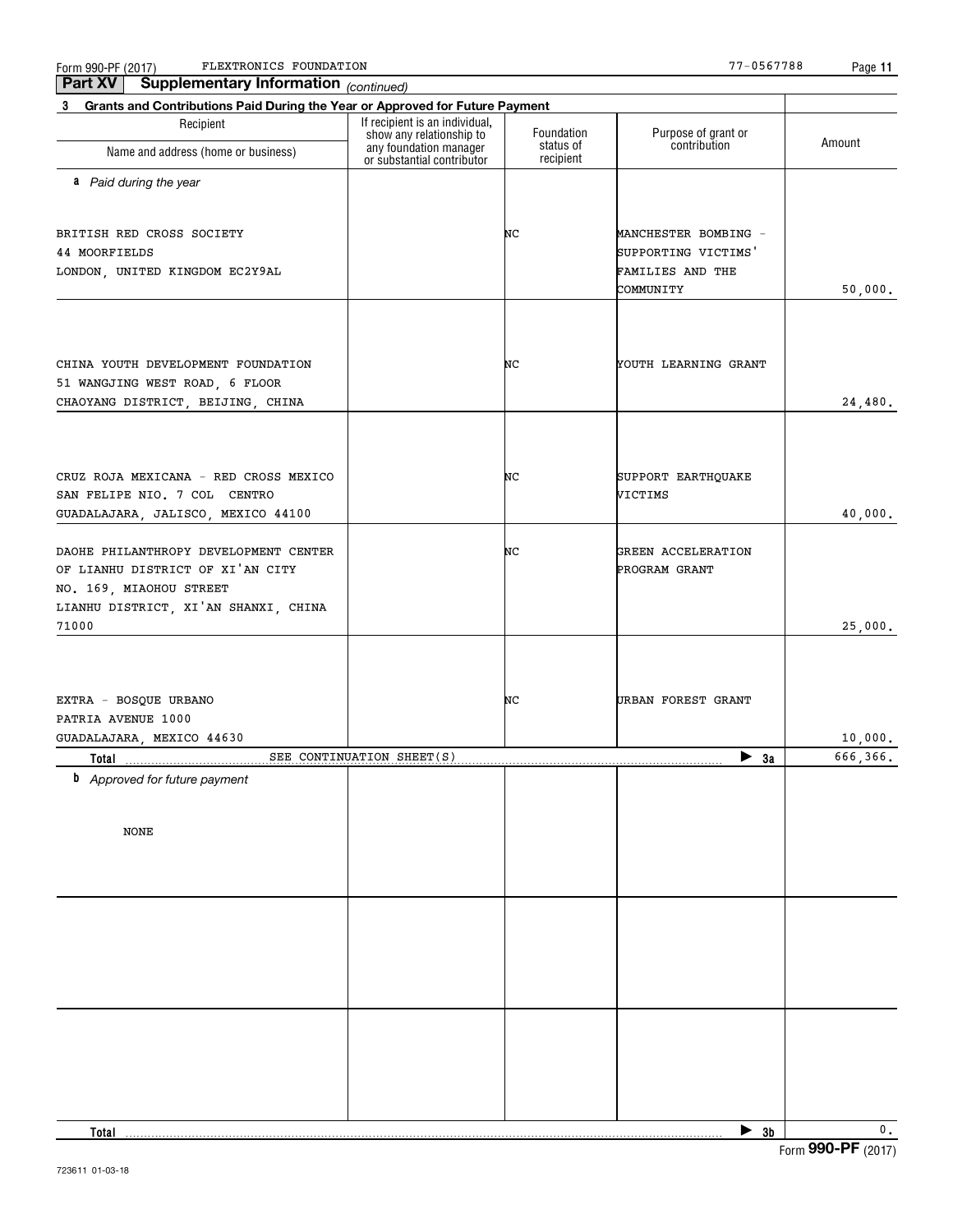**12**

## **Part XVI-A Analysis of Income-Producing Activities**

| Enter gross amounts unless otherwise indicated.                                                                                                                                                                                |                                                 | Unrelated business income |                                                                          | Excluded by section 512, 513, or 514 | (e)                                  |
|--------------------------------------------------------------------------------------------------------------------------------------------------------------------------------------------------------------------------------|-------------------------------------------------|---------------------------|--------------------------------------------------------------------------|--------------------------------------|--------------------------------------|
| 1 Program service revenue:                                                                                                                                                                                                     | (a)<br>Business<br>code                         | (b)<br>Amount             | $\begin{matrix} \text{(c)} \\ \text{Exclu} \end{matrix}$<br>sion<br>code | (d)<br>Amount                        | Related or exempt<br>function income |
|                                                                                                                                                                                                                                |                                                 |                           |                                                                          |                                      |                                      |
| a<br><u> Alban Alban (Alban Alban Alban Alban Alban Alban Alban Alban Alban Alban Alban Alban Alban Alban Alban Alban </u><br>b                                                                                                |                                                 |                           |                                                                          |                                      |                                      |
| <u> 1989 - Johann Barbara, martxa eta politikaria (h. 1908).</u>                                                                                                                                                               |                                                 |                           |                                                                          |                                      |                                      |
| <u> 1989 - Johann Barn, amerikansk politiker (d. 1989)</u>                                                                                                                                                                     |                                                 |                           |                                                                          |                                      |                                      |
| d<br><u> 1989 - Johann John Stone, markin fizikar (</u>                                                                                                                                                                        |                                                 |                           |                                                                          |                                      |                                      |
| <u> 1989 - Johann Barn, mars ann an t-Amhain ann an t-Amhain ann an t-Amhain ann an t-Amhain an t-Amhain ann an t-</u>                                                                                                         |                                                 |                           |                                                                          |                                      |                                      |
| Fees and contracts from government agencies                                                                                                                                                                                    |                                                 |                           |                                                                          |                                      |                                      |
|                                                                                                                                                                                                                                |                                                 |                           |                                                                          |                                      |                                      |
| 2 Membership dues and assessments [111] Membership dues and assessments                                                                                                                                                        |                                                 |                           |                                                                          |                                      |                                      |
| 3 Interest on savings and temporary cash                                                                                                                                                                                       |                                                 |                           | 14                                                                       | 24,650.                              |                                      |
|                                                                                                                                                                                                                                |                                                 |                           | 14                                                                       | 198,188.                             |                                      |
| 5 Net rental income or (loss) from real estate:                                                                                                                                                                                |                                                 |                           |                                                                          |                                      |                                      |
|                                                                                                                                                                                                                                |                                                 |                           |                                                                          |                                      |                                      |
| b                                                                                                                                                                                                                              |                                                 |                           |                                                                          |                                      |                                      |
| 6 Net rental income or (loss) from personal                                                                                                                                                                                    |                                                 |                           |                                                                          |                                      |                                      |
|                                                                                                                                                                                                                                |                                                 |                           |                                                                          |                                      |                                      |
|                                                                                                                                                                                                                                |                                                 |                           |                                                                          |                                      |                                      |
| 8 Gain or (loss) from sales of assets other                                                                                                                                                                                    |                                                 |                           |                                                                          |                                      |                                      |
|                                                                                                                                                                                                                                |                                                 |                           | 18                                                                       | 241, 312.                            |                                      |
|                                                                                                                                                                                                                                |                                                 |                           |                                                                          |                                      |                                      |
| 10 Gross profit or (loss) from sales of inventory                                                                                                                                                                              |                                                 |                           |                                                                          |                                      |                                      |
| 11 Other revenue:                                                                                                                                                                                                              |                                                 |                           |                                                                          |                                      |                                      |
| a                                                                                                                                                                                                                              |                                                 |                           |                                                                          |                                      |                                      |
| <u> Alexandria de la contrada de la contrada de la contrada de la contrada de la contrada de la contrada de la c</u><br><u> 1989 - Andrea Stadt Britain, fransk politik (d. 1989)</u>                                          |                                                 |                           |                                                                          |                                      |                                      |
| <u> 1989 - Johann Harry Harry Harry Harry Harry Harry Harry Harry Harry Harry Harry Harry Harry Harry Harry Harry</u>                                                                                                          |                                                 |                           |                                                                          |                                      |                                      |
| d<br><u> 2000 - Andrea Station Barbara, amerikan personal dan personal dan personal dan personal dan personal dan per</u>                                                                                                      |                                                 |                           |                                                                          |                                      |                                      |
|                                                                                                                                                                                                                                |                                                 |                           |                                                                          |                                      |                                      |
|                                                                                                                                                                                                                                | <u> 1999 - John Barnett, fransk politiker (</u> | 0.1                       |                                                                          | 464, 150.                            | 0.                                   |
| 13 Total. Add line 12, columns (b), (d), and (e) with an accordingle contained and according to the control of the control of the control of the control of the control of the control of the control of the control of the co |                                                 |                           |                                                                          |                                      | 464,150.                             |
| (See worksheet in line 13 instructions to verify calculations.)                                                                                                                                                                |                                                 |                           |                                                                          |                                      |                                      |
| Part XVI-B                                                                                                                                                                                                                     |                                                 |                           |                                                                          |                                      |                                      |
| Relationship of Activities to the Accomplishment of Exempt Purposes                                                                                                                                                            |                                                 |                           |                                                                          |                                      |                                      |
| Explain below how each activity for which income is reported in column (e) of Part XVI-A contributed importantly to the accomplishment of<br>Line No.                                                                          |                                                 |                           |                                                                          |                                      |                                      |

| <b>LING IVO.</b><br>▼ | Explain bolow now david against to which mounted to reported in column (c) or Farework continuated importantly to the accomptishment or<br>the foundation's exempt purposes (other than by providing funds for such purposes). |
|-----------------------|--------------------------------------------------------------------------------------------------------------------------------------------------------------------------------------------------------------------------------|
|                       | N/A                                                                                                                                                                                                                            |
|                       |                                                                                                                                                                                                                                |
|                       |                                                                                                                                                                                                                                |
|                       |                                                                                                                                                                                                                                |
|                       |                                                                                                                                                                                                                                |
|                       |                                                                                                                                                                                                                                |
|                       |                                                                                                                                                                                                                                |
|                       |                                                                                                                                                                                                                                |
|                       |                                                                                                                                                                                                                                |
|                       |                                                                                                                                                                                                                                |
|                       |                                                                                                                                                                                                                                |
|                       |                                                                                                                                                                                                                                |
|                       |                                                                                                                                                                                                                                |
|                       |                                                                                                                                                                                                                                |
|                       |                                                                                                                                                                                                                                |
|                       |                                                                                                                                                                                                                                |
|                       |                                                                                                                                                                                                                                |
|                       |                                                                                                                                                                                                                                |
|                       |                                                                                                                                                                                                                                |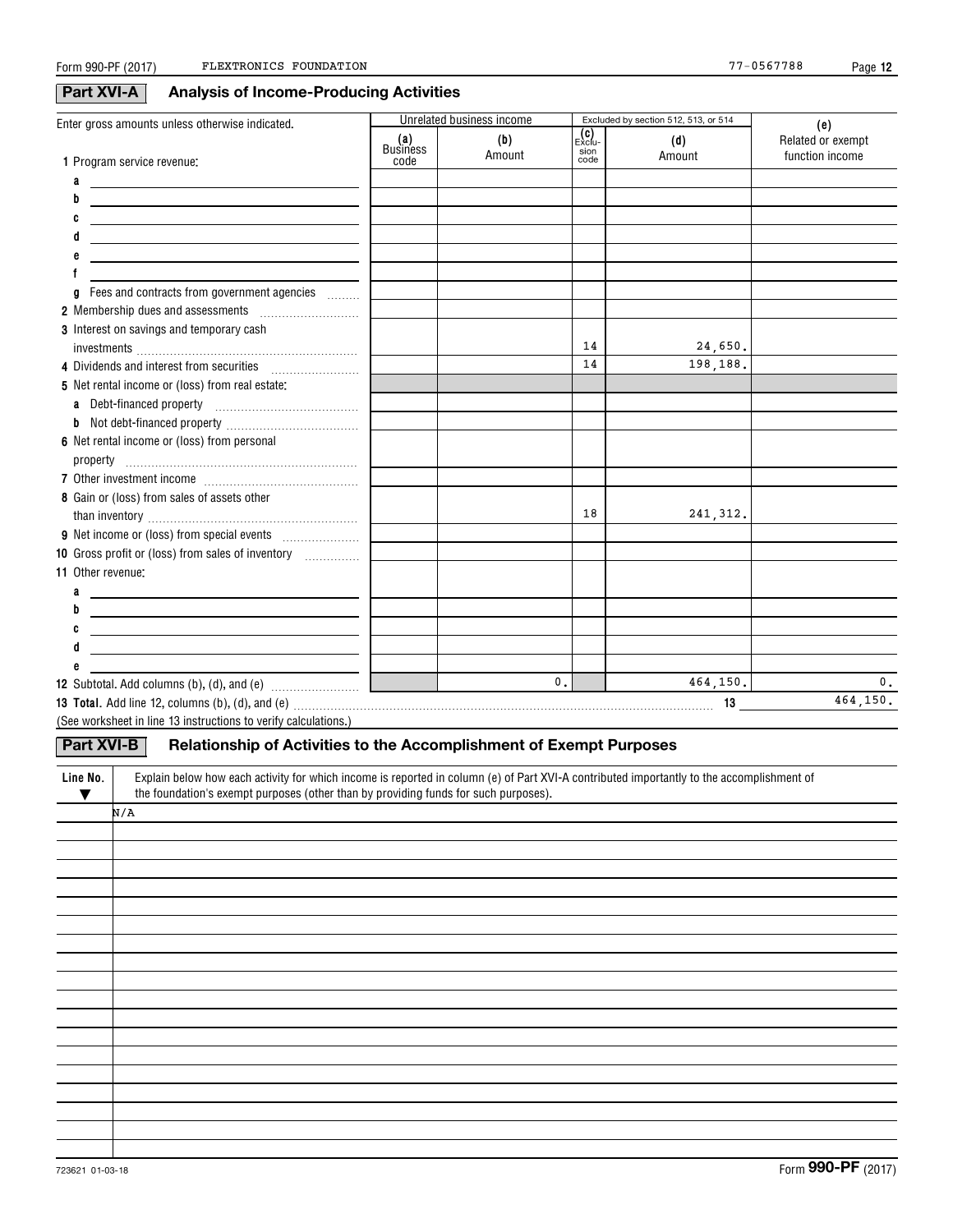| Form 990-PF (2017)                                        |  |                                                                                                                                 | FLEXTRONICS FOUNDATION |                      |                                                                                                                                                                                                                                                                                                                           |           |                                                                      | 77-0567788                                                                      |        | Page 13     |
|-----------------------------------------------------------|--|---------------------------------------------------------------------------------------------------------------------------------|------------------------|----------------------|---------------------------------------------------------------------------------------------------------------------------------------------------------------------------------------------------------------------------------------------------------------------------------------------------------------------------|-----------|----------------------------------------------------------------------|---------------------------------------------------------------------------------|--------|-------------|
| <b>Part XVII</b>                                          |  | <b>Exempt Organizations</b>                                                                                                     |                        |                      | Information Regarding Transfers to and Transactions and Relationships With Noncharitable                                                                                                                                                                                                                                  |           |                                                                      |                                                                                 |        |             |
| $\mathbf{1}$                                              |  |                                                                                                                                 |                        |                      | Did the organization directly or indirectly engage in any of the following with any other organization described in section 501(c)<br>(other than section 501(c)(3) organizations) or in section 527, relating to political organizations?                                                                                |           |                                                                      |                                                                                 | Yes No |             |
| a                                                         |  | Transfers from the reporting foundation to a noncharitable exempt organization of:                                              |                        |                      |                                                                                                                                                                                                                                                                                                                           |           |                                                                      |                                                                                 |        |             |
|                                                           |  |                                                                                                                                 |                        |                      | $(1)$ Cash $\ldots$                                                                                                                                                                                                                                                                                                       |           |                                                                      | 1a(1)                                                                           |        | x           |
|                                                           |  |                                                                                                                                 |                        |                      | (2) Other assets <b>construction and construction of the construction</b> of the construction of the construction of the construction of the construction of the construction of the construction of the construction of the constr                                                                                       |           |                                                                      | 1a(2)                                                                           |        | X           |
| b                                                         |  | Other transactions:                                                                                                             |                        |                      | (1) Sales of assets to a noncharitable exempt organization [1] [1] Sales of assemnment control or assets to a noncharitable exempt organization [1] [1] [1] Sales of assets to a noncharitable exempt organization [1] [1] [1]                                                                                            |           |                                                                      | 1b(1)                                                                           |        | x           |
|                                                           |  |                                                                                                                                 |                        |                      |                                                                                                                                                                                                                                                                                                                           |           |                                                                      | 1b(2)                                                                           |        | x           |
|                                                           |  |                                                                                                                                 |                        |                      | (3) Rental of facilities, equipment, or other assets [1] rentiliation material contents and resonance of facilities, equipment, or other assets                                                                                                                                                                           |           |                                                                      | 1b(3)                                                                           |        | x           |
|                                                           |  |                                                                                                                                 |                        |                      |                                                                                                                                                                                                                                                                                                                           |           |                                                                      | 1b(4)                                                                           |        | x           |
|                                                           |  |                                                                                                                                 |                        |                      |                                                                                                                                                                                                                                                                                                                           |           |                                                                      | 1b(5)                                                                           |        | X           |
|                                                           |  | (6) Performance of services or membership or fundraising solicitations                                                          |                        |                      |                                                                                                                                                                                                                                                                                                                           |           |                                                                      | 1b(6)                                                                           |        | x           |
| c                                                         |  |                                                                                                                                 |                        |                      |                                                                                                                                                                                                                                                                                                                           |           |                                                                      | 1c                                                                              |        | $\mathbf X$ |
| d                                                         |  | column (d) the value of the goods, other assets, or services received.                                                          |                        |                      | If the answer to any of the above is "Yes," complete the following schedule. Column (b) should always show the fair market value of the goods, other assets,<br>or services given by the reporting foundation. If the foundation received less than fair market value in any transaction or sharing arrangement, show in  |           |                                                                      |                                                                                 |        |             |
| $(a)$ Line no.                                            |  | (b) Amount involved                                                                                                             |                        |                      | (c) Name of noncharitable exempt organization                                                                                                                                                                                                                                                                             |           | (d) Description of transfers, transactions, and sharing arrangements |                                                                                 |        |             |
|                                                           |  |                                                                                                                                 |                        | N/A                  |                                                                                                                                                                                                                                                                                                                           |           |                                                                      |                                                                                 |        |             |
|                                                           |  |                                                                                                                                 |                        |                      |                                                                                                                                                                                                                                                                                                                           |           |                                                                      |                                                                                 |        |             |
|                                                           |  |                                                                                                                                 |                        |                      |                                                                                                                                                                                                                                                                                                                           |           |                                                                      |                                                                                 |        |             |
|                                                           |  |                                                                                                                                 |                        |                      |                                                                                                                                                                                                                                                                                                                           |           |                                                                      |                                                                                 |        |             |
|                                                           |  |                                                                                                                                 |                        |                      |                                                                                                                                                                                                                                                                                                                           |           |                                                                      |                                                                                 |        |             |
|                                                           |  |                                                                                                                                 |                        |                      |                                                                                                                                                                                                                                                                                                                           |           |                                                                      |                                                                                 |        |             |
|                                                           |  |                                                                                                                                 |                        |                      |                                                                                                                                                                                                                                                                                                                           |           |                                                                      |                                                                                 |        |             |
|                                                           |  |                                                                                                                                 |                        |                      |                                                                                                                                                                                                                                                                                                                           |           |                                                                      |                                                                                 |        |             |
|                                                           |  |                                                                                                                                 |                        |                      |                                                                                                                                                                                                                                                                                                                           |           |                                                                      |                                                                                 |        |             |
|                                                           |  |                                                                                                                                 |                        |                      |                                                                                                                                                                                                                                                                                                                           |           |                                                                      |                                                                                 |        |             |
|                                                           |  |                                                                                                                                 |                        |                      |                                                                                                                                                                                                                                                                                                                           |           |                                                                      |                                                                                 |        |             |
|                                                           |  |                                                                                                                                 |                        |                      |                                                                                                                                                                                                                                                                                                                           |           |                                                                      |                                                                                 |        |             |
|                                                           |  |                                                                                                                                 |                        |                      |                                                                                                                                                                                                                                                                                                                           |           |                                                                      |                                                                                 |        |             |
|                                                           |  |                                                                                                                                 |                        |                      |                                                                                                                                                                                                                                                                                                                           |           |                                                                      |                                                                                 |        |             |
|                                                           |  | in section $501(c)$ (other than section $501(c)(3)$ ) or in section 527?<br><b>b</b> If "Yes," complete the following schedule. |                        |                      | 2a Is the foundation directly or indirectly affiliated with, or related to, one or more tax-exempt organizations described                                                                                                                                                                                                |           |                                                                      | Yes                                                                             | x      | No          |
|                                                           |  | (a) Name of organization                                                                                                        |                        |                      | (b) Type of organization                                                                                                                                                                                                                                                                                                  |           | (c) Description of relationship                                      |                                                                                 |        |             |
|                                                           |  | N/A                                                                                                                             |                        |                      |                                                                                                                                                                                                                                                                                                                           |           |                                                                      |                                                                                 |        |             |
|                                                           |  |                                                                                                                                 |                        |                      |                                                                                                                                                                                                                                                                                                                           |           |                                                                      |                                                                                 |        |             |
|                                                           |  |                                                                                                                                 |                        |                      |                                                                                                                                                                                                                                                                                                                           |           |                                                                      |                                                                                 |        |             |
|                                                           |  |                                                                                                                                 |                        |                      |                                                                                                                                                                                                                                                                                                                           |           |                                                                      |                                                                                 |        |             |
| Sign<br>Here                                              |  |                                                                                                                                 |                        |                      | Under penalties of perjury, I declare that I have examined this return, including accompanying schedules and statements, and to the best of my knowledge<br>and belief, it is true, correct, and complete. Declaration of preparer (other than taxpayer) is based on all information of which preparer has any knowledge. | CFO       |                                                                      | May the IRS discuss this<br>return with the preparer<br>shown below? See instr. |        |             |
|                                                           |  | Signature of officer or trustee                                                                                                 |                        |                      | Date                                                                                                                                                                                                                                                                                                                      | Title     |                                                                      | x  <br>Yes                                                                      |        | No          |
|                                                           |  | Print/Type preparer's name                                                                                                      |                        | Preparer's signature |                                                                                                                                                                                                                                                                                                                           | Date      | Check<br>if                                                          | PTIN                                                                            |        |             |
|                                                           |  |                                                                                                                                 |                        |                      |                                                                                                                                                                                                                                                                                                                           |           | self-employed                                                        |                                                                                 |        |             |
| Paid                                                      |  | <b>SARAH REDDEN</b>                                                                                                             |                        |                      | Sarah Redden                                                                                                                                                                                                                                                                                                              | 11/4/2018 |                                                                      | P00898534                                                                       |        |             |
| Preparer                                                  |  | Firm's name DELOITTE TAX LLP                                                                                                    |                        |                      |                                                                                                                                                                                                                                                                                                                           |           | Firm's $EIN$                                                         | 86-1065772                                                                      |        |             |
| <b>Use Only</b><br>Firm's address > 50 SOUTH SIXTH STREET |  |                                                                                                                                 |                        |                      |                                                                                                                                                                                                                                                                                                                           |           |                                                                      |                                                                                 |        |             |

| $\sim$ 000 DE $\sim$  |  |
|-----------------------|--|
| Phone no 612-397-4000 |  |

Form 990-PF (2017)

MINNEAPOLIS, MN 55402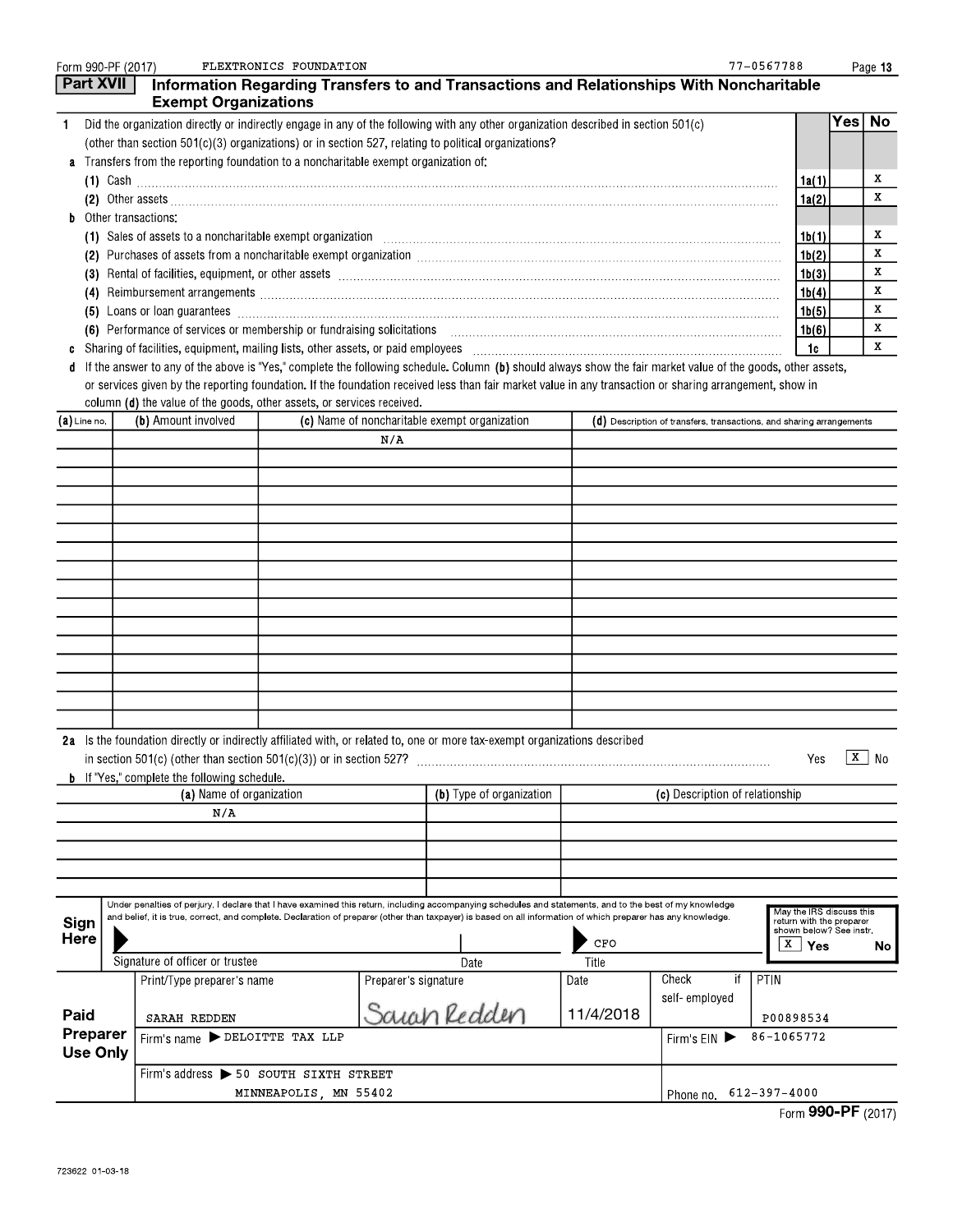Form 990-PF Page FLEXTRONICS FOUNDATION 77-0567788

**Part XV Supplementary Information** (continued)

| Purpose of grant or<br>contribution<br>Amount<br>any foundation manager<br>status of<br>Name and address (home or business)<br>recipient<br>or substantial contributor<br>NC<br>INTEGRAL PROGRAM OF ENVIRONMENTAL EDUCATION IN<br>CARR. JESUS MARIA - VALLADOLID S/N EX<br>COMMUNITIES OF THE STATE OF AGUASCALIENTES<br>HACIENDA LOS CUARTOS C.P. JESUS MARIA,<br>6.000.<br>EDUCATIONAL EXCELLENCE CENTER (PL)<br>NC<br>ICT DEMO TOOLS GRANT<br>FUNDACJA EDUKACYJNE CENTRUM DOSKONALENIA<br>POLANKI 12<br>GDANSK, POLAND 80-308<br>15,600.<br>NC<br>LABQ GRANT<br>TRZY LIPY 3<br>11,360.<br>NC<br>EMPLOYABILITY THROUGH DIGITAL & GRAPHIC ARTS<br>EDUCATION (EDGE) ACADEMY GRANT<br>30,000.<br>NC<br>BUILDING WOMEN LEADERS WITH DISABILITIES (BUILD<br><b>ACADEMY) GRANT</b><br>20,000.<br>NC<br>TYPHOON HATO HOUSE REBUILDING IN GUANGDONG<br>23/F CONGREGATION HOUSE, 119-121 LEIGHTON<br>ROAD, CAUSEWAY BAY HONG KONG<br>50,000.<br>ISISTERS CAREER CONNECTIONS PROGRAM<br>NC<br>3781 STRANDHERD RD, PO BOX 34025<br>13,706.<br>OTTAWA, ONTARIO, CANADA ON K2J 5B1<br>516,886.<br><b>Total from continuation sheets</b> | Recipient                                                                               | If recipient is an individual,<br>show any relationship to | Foundation |  |
|------------------------------------------------------------------------------------------------------------------------------------------------------------------------------------------------------------------------------------------------------------------------------------------------------------------------------------------------------------------------------------------------------------------------------------------------------------------------------------------------------------------------------------------------------------------------------------------------------------------------------------------------------------------------------------------------------------------------------------------------------------------------------------------------------------------------------------------------------------------------------------------------------------------------------------------------------------------------------------------------------------------------------------------------------------------------------------------------------------------------------|-----------------------------------------------------------------------------------------|------------------------------------------------------------|------------|--|
|                                                                                                                                                                                                                                                                                                                                                                                                                                                                                                                                                                                                                                                                                                                                                                                                                                                                                                                                                                                                                                                                                                                              |                                                                                         |                                                            |            |  |
|                                                                                                                                                                                                                                                                                                                                                                                                                                                                                                                                                                                                                                                                                                                                                                                                                                                                                                                                                                                                                                                                                                                              | FUNDACION MIGUEL ANGEL BARBERENA VEGA A.C.                                              |                                                            |            |  |
|                                                                                                                                                                                                                                                                                                                                                                                                                                                                                                                                                                                                                                                                                                                                                                                                                                                                                                                                                                                                                                                                                                                              | AGUASCALIENTES, MEXICO 20900                                                            |                                                            |            |  |
|                                                                                                                                                                                                                                                                                                                                                                                                                                                                                                                                                                                                                                                                                                                                                                                                                                                                                                                                                                                                                                                                                                                              |                                                                                         |                                                            |            |  |
|                                                                                                                                                                                                                                                                                                                                                                                                                                                                                                                                                                                                                                                                                                                                                                                                                                                                                                                                                                                                                                                                                                                              | FUNDACJA FABRYKA TALENTOW (TALENTS FACTORY<br>FOUNDATION)                               |                                                            |            |  |
|                                                                                                                                                                                                                                                                                                                                                                                                                                                                                                                                                                                                                                                                                                                                                                                                                                                                                                                                                                                                                                                                                                                              | GDANSK, POLAND 80-172                                                                   |                                                            |            |  |
|                                                                                                                                                                                                                                                                                                                                                                                                                                                                                                                                                                                                                                                                                                                                                                                                                                                                                                                                                                                                                                                                                                                              | GUANGDONG CANPEI EDUCATION AND DEVELOPMENT<br>FOUNDATION<br>NO18, JINGHELI, NANHUAXI RD |                                                            |            |  |
|                                                                                                                                                                                                                                                                                                                                                                                                                                                                                                                                                                                                                                                                                                                                                                                                                                                                                                                                                                                                                                                                                                                              | HAIZHU DISTRICT, GUANGZHOU, CHINA                                                       |                                                            |            |  |
|                                                                                                                                                                                                                                                                                                                                                                                                                                                                                                                                                                                                                                                                                                                                                                                                                                                                                                                                                                                                                                                                                                                              | GUANGDONG CANPEI EDUCATION AND DEVELOPMENT<br>FOUNDATION<br>NO18, JINGHELI, NANHUAXI RD |                                                            |            |  |
|                                                                                                                                                                                                                                                                                                                                                                                                                                                                                                                                                                                                                                                                                                                                                                                                                                                                                                                                                                                                                                                                                                                              | HAIZHU DISTRICT, GUANGZHOU, CHINA                                                       |                                                            |            |  |
|                                                                                                                                                                                                                                                                                                                                                                                                                                                                                                                                                                                                                                                                                                                                                                                                                                                                                                                                                                                                                                                                                                                              | HABITAT FOR HUMANITY HONG KONG LIMITED                                                  |                                                            |            |  |
|                                                                                                                                                                                                                                                                                                                                                                                                                                                                                                                                                                                                                                                                                                                                                                                                                                                                                                                                                                                                                                                                                                                              |                                                                                         |                                                            |            |  |
|                                                                                                                                                                                                                                                                                                                                                                                                                                                                                                                                                                                                                                                                                                                                                                                                                                                                                                                                                                                                                                                                                                                              | ISISTERS TECHNOLOGY MENTORING INC.                                                      |                                                            |            |  |
|                                                                                                                                                                                                                                                                                                                                                                                                                                                                                                                                                                                                                                                                                                                                                                                                                                                                                                                                                                                                                                                                                                                              |                                                                                         |                                                            |            |  |
|                                                                                                                                                                                                                                                                                                                                                                                                                                                                                                                                                                                                                                                                                                                                                                                                                                                                                                                                                                                                                                                                                                                              |                                                                                         |                                                            |            |  |

**11**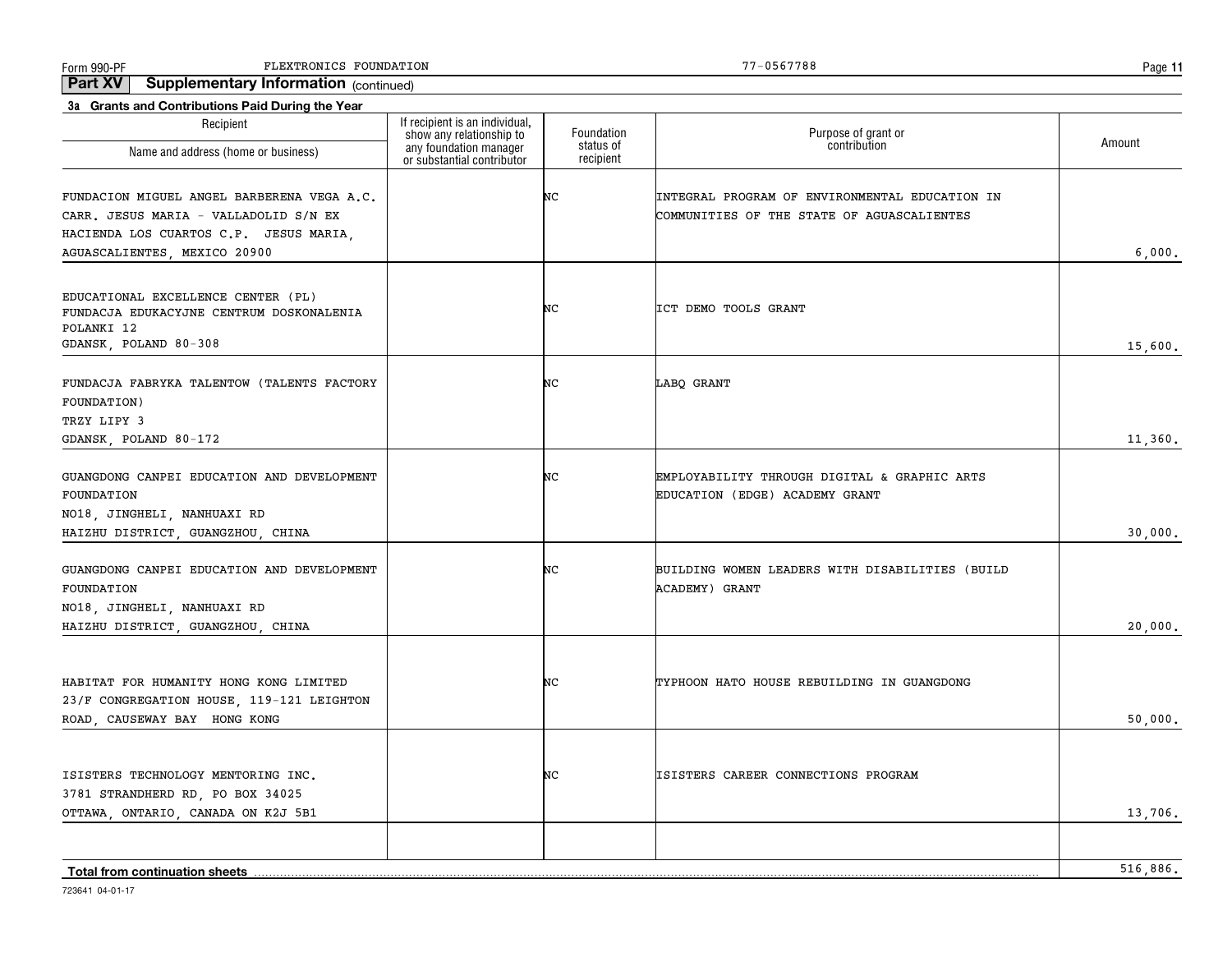Form 990-PF Page FLEXTRONICS FOUNDATION 77-0567788

**Part XV Supplementary Information** (continued)

| 3a Grants and Contributions Paid During the Year<br>Recipient                                  | If recipient is an individual,                                                   |                                      |                                                                    |         |
|------------------------------------------------------------------------------------------------|----------------------------------------------------------------------------------|--------------------------------------|--------------------------------------------------------------------|---------|
| Name and address (home or business)                                                            | show any relationship to<br>any foundation manager<br>or substantial contributor | Foundation<br>status of<br>recipient | Purpose of grant or<br>contribution                                | Amount  |
| JOVENES CONSTRUCTORES DE LA COMUNIDAD,<br>A.C.                                                 |                                                                                  | NC                                   | MODEL OF TRAINING, TRAINING AND LABOR AND EDUCATIONAL<br>INSERTION |         |
| EZEQUIEL MONTES NO. 52 COLONIA TABACALERA<br>MEXICO CITY, MEXICO 06030                         |                                                                                  |                                      |                                                                    | 13,000. |
| LABORATORIA CODING AC<br>TONALA 10, COLONIA ROMA NORTE                                         |                                                                                  | NС                                   | LABORATORIA GUADALAJARA GRANT                                      |         |
| MEXICO CITY, MEXICO 06700                                                                      |                                                                                  |                                      |                                                                    | 20,000. |
| RESOURCE AREA FOR TEACHING<br>1355 RIDDER PARK DR                                              |                                                                                  | ÞС                                   | VOLUNTEER EVENT & MAKERSPACE EDUCATION INITIATIVE<br>GRANT         |         |
| SAN JOSE, CA 95131                                                                             |                                                                                  |                                      |                                                                    | 5,000.  |
| SALVATION ARMY<br>1221 RIVERBEND DR                                                            |                                                                                  | ÞС                                   | HURRICANE HARVEY RELIEF EFFORT                                     | 25,000. |
| DALLAS, TX 75247                                                                               |                                                                                  |                                      |                                                                    |         |
| SATOYAMA WO MAMORU KAI<br>619-6 SEKIMOTO KAMI<br>CHIKUSEI-CITY, IBARAKI, JAPAN                 |                                                                                  | NC                                   | FLEX FOREST PROTECTION GRANT                                       | 10,000. |
|                                                                                                |                                                                                  |                                      |                                                                    |         |
| SAVE THE CHILDREN FEDERATION, INC.<br>501 KINGS HIGHWAY EAST, SUITE 400<br>FAIRFIELD, CT 06825 |                                                                                  | ÞС                                   | HURRICANE HARVEY CHILDREN'S RELIEF FUND                            | 40,000. |
|                                                                                                |                                                                                  |                                      |                                                                    |         |
| SAVE THE CHILDREN FEDERATION, INC.<br>501 KINGS HIGHWAY EAST, SUITE 400                        |                                                                                  | PС                                   | MEXICO EARTHQUAKE CHILDREN'S RELIEF FUND                           |         |
| FAIRFIELD, CT 06825                                                                            |                                                                                  |                                      |                                                                    | 25,000. |
| Total from continuation sheets                                                                 |                                                                                  |                                      |                                                                    |         |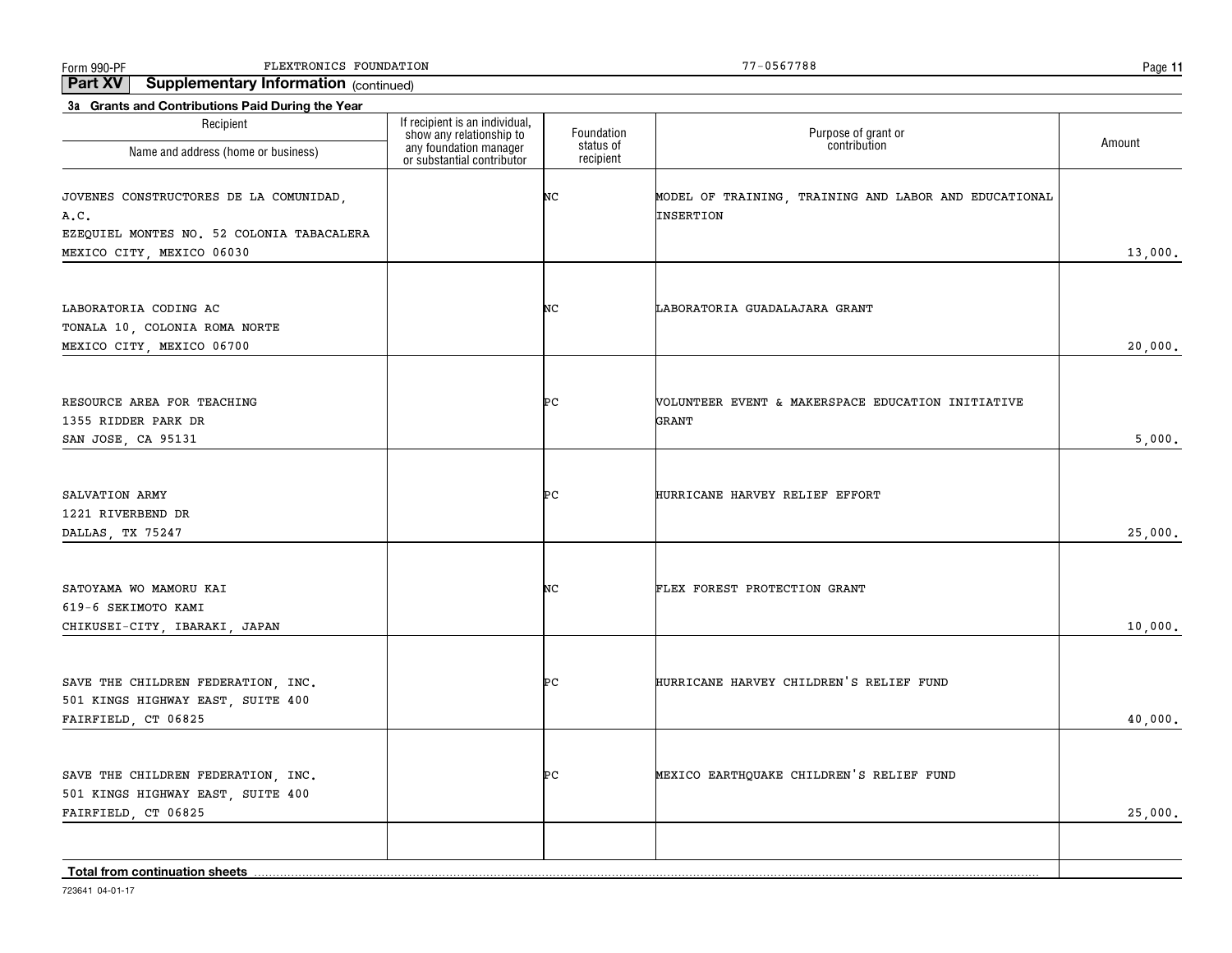Form 990-PF Page FLEXTRONICS FOUNDATION 77-0567788

**Part XV Supplementary Information** (continued)

| Recipient                                                                                             |                                                                                                                    | Foundation             | Purpose of grant or<br>contribution                           |          |
|-------------------------------------------------------------------------------------------------------|--------------------------------------------------------------------------------------------------------------------|------------------------|---------------------------------------------------------------|----------|
| Name and address (home or business)                                                                   | If recipient is an individual,<br>show any relationship to<br>any foundation manager<br>or substantial contributor | status of<br>recipient |                                                               | Amount   |
| SAVE THE CHILDREN FEDERATION, INC.<br>501 KINGS HIGHWAY EAST, SUITE 400<br>FAIRFIELD, CT 06825        |                                                                                                                    | ÞС                     | HURRICANE MARIA CHILDREN'S RELIEF FUND                        | 25,000.  |
| SHANGHAI YOUREN FOUNDATION<br>NO.8, LANE 284, JIANGSU ROAD<br>CHANGNING DISTRICT, SHANGHAI, CHINA     |                                                                                                                    | NC                     | NEW CAREERS EXPLORATION FOR THE VISUALLY IMPAIRED<br>GRANT    | 25,000.  |
| SILICON VALLEY COMMUNITY FOUNDATION<br>2440 WEST EL CAMINO REAL, SUITE 300<br>MOUNTAIN VIEW, CA 94040 |                                                                                                                    | ÞС                     | SAN JOSE VICTIMS FLOOD FUND MATCHING GIFT GRANT               | 2,220.   |
| SILICON VALLEY EDUCATION FOUNDATION<br>1400 PARKMOOR AVENUE, SUITE 200<br>SAN JOSE, CA 95126          |                                                                                                                    | ÞС                     | FLEX ELEVATE TEACHER WORKFORCE TRAINING INITIATIVE            | 100,000. |
| SILICON VALLEY COMMUNITY FOUNDATION<br>2440 WEST EL CAMINO REAL, SUITE 300<br>MOUNTAIN VIEW, CA 94040 |                                                                                                                    | ÞС                     | NORTHERN CALIFORNIA FIRE FUND GRANT                           | 20,000.  |
| SPD<br>2 PENG NGUAN STREET, SPD ABILITY CENTRE<br>SINGAPORE 168955                                    |                                                                                                                    | NС                     | TECHNOLOGY SUPPORT & TRAINING FOR PEOPLE WITH<br>DISABILITIES | 10,000.  |
| UN TECHO PARA MI PAIS MEXICO AC<br>AVENIDA DE LA REPUBLICA 51, PISO 3<br>MEXICO CITY, MEXICO 06030    |                                                                                                                    | NC                     | CONSTRUCTION OF TRANSITIONAL HOUSES                           | 50,000.  |
| <b>Total from continuation sheets</b>                                                                 |                                                                                                                    |                        |                                                               |          |

**11**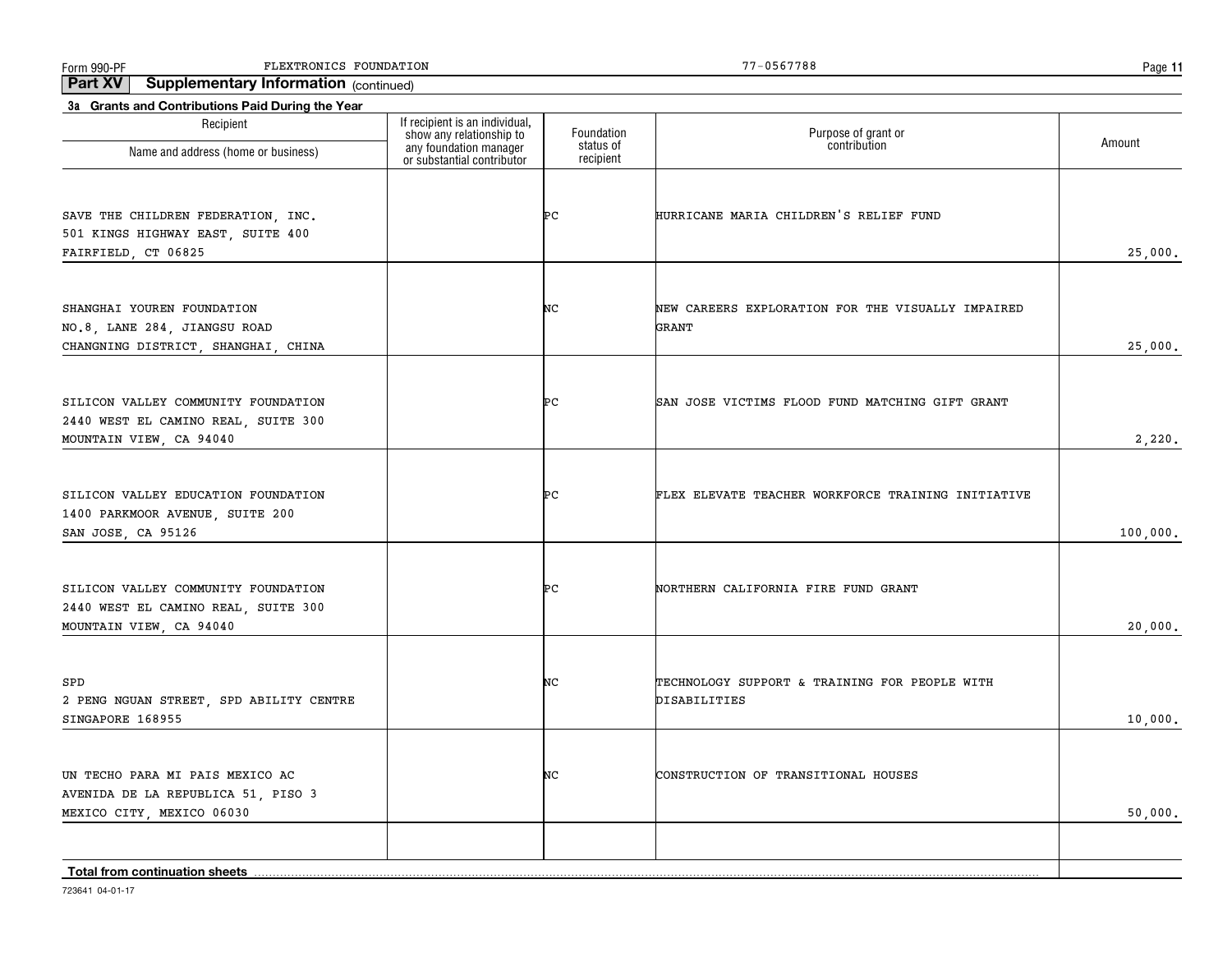Department of the Treasury Internal Revenue Service

## **Schedule B Schedule of Contributors**

**| Attach to Form 990, Form 990-EZ, or Form 990-PF. | Go to www.irs.gov/Form990 for the latest information.** OMB No. 1545-0047

**2017**

**Name of the organization Employer identification number**

|  | 05677 |  |  | ۶ |
|--|-------|--|--|---|

**Organization type** (check one):

| FLEXTRONICS<br>FOUNDATION | $\blacksquare$ math><br>,,<br>. N 5 F<br>ാറ<br>.n.c<br>$\overline{\phantom{a}}$ |
|---------------------------|---------------------------------------------------------------------------------|
|---------------------------|---------------------------------------------------------------------------------|

| Filers of:         | Section:                                                                    |
|--------------------|-----------------------------------------------------------------------------|
| Form 990 or 990-FZ | 501(c)(<br>) (enter number) organization                                    |
|                    | $4947(a)(1)$ nonexempt charitable trust not treated as a private foundation |
|                    | 527 political organization                                                  |
| Form 990-PF        | X<br>501(c)(3) exempt private foundation                                    |
|                    | 4947(a)(1) nonexempt charitable trust treated as a private foundation       |
|                    | 501(c)(3) taxable private foundation                                        |

Check if your organization is covered by the **General Rule** or a **Special Rule. Note:**  Only a section 501(c)(7), (8), or (10) organization can check boxes for both the General Rule and a Special Rule. See instructions.

#### **General Rule**

 $\overline{X}$  For an organization filing Form 990, 990-EZ, or 990-PF that received, during the year, contributions totaling \$5,000 or more (in money or property) from any one contributor. Complete Parts I and II. See instructions for determining a contributor's total contributions.

#### **Special Rules**

 $\mathcal{L}^{\text{max}}$ 

| For an organization described in section 501(c)(3) filing Form 990 or 990-EZ that met the 33 1/3% support test of the regulations under               |
|-------------------------------------------------------------------------------------------------------------------------------------------------------|
| sections 509(a)(1) and 170(b)(1)(A)(vi), that checked Schedule A (Form 990 or 990-EZ), Part II, line 13, 16a, or 16b, and that received from          |
| any one contributor, during the year, total contributions of the greater of (1) \$5,000; or (2) 2% of the amount on (i) Form 990, Part VIII, line 1h; |
| or (ii) Form 990-EZ, line 1. Complete Parts I and II.                                                                                                 |

year, total contributions of more than \$1,000 *exclusively* for religious, charitable, scientific, literary, or educational purposes, or for For an organization described in section 501(c)(7), (8), or (10) filing Form 990 or 990-EZ that received from any one contributor, during the the prevention of cruelty to children or animals. Complete Parts I, II, and III.

purpose. Don't complete any of the parts unless the **General Rule** applies to this organization because it received *nonexclusively* year, contributions <sub>exclusively</sub> for religious, charitable, etc., purposes, but no such contributions totaled more than \$1,000. If this box is checked, enter here the total contributions that were received during the year for an  $\;$ exclusively religious, charitable, etc., For an organization described in section 501(c)(7), (8), or (10) filing Form 990 or 990-EZ that received from any one contributor, during the religious, charitable, etc., contributions totaling \$5,000 or more during the year  $\ldots$  $\ldots$  $\ldots$  $\ldots$  $\ldots$  $\ldots$ 

**Caution:**  An organization that isn't covered by the General Rule and/or the Special Rules doesn't file Schedule B (Form 990, 990-EZ, or 990-PF),  **must** but it answer "No" on Part IV, line 2, of its Form 990; or check the box on line H of its Form 990-EZ or on its Form 990-PF, Part I, line 2, to certify that it doesn't meet the filing requirements of Schedule B (Form 990, 990-EZ, or 990-PF).

**Schedule B (Form 990, 990-EZ, or 990-PF) (2017) For Paperwork Reduction Act Notice, see the instructions for Form 990, 990-EZ, or 990-PF.** LHA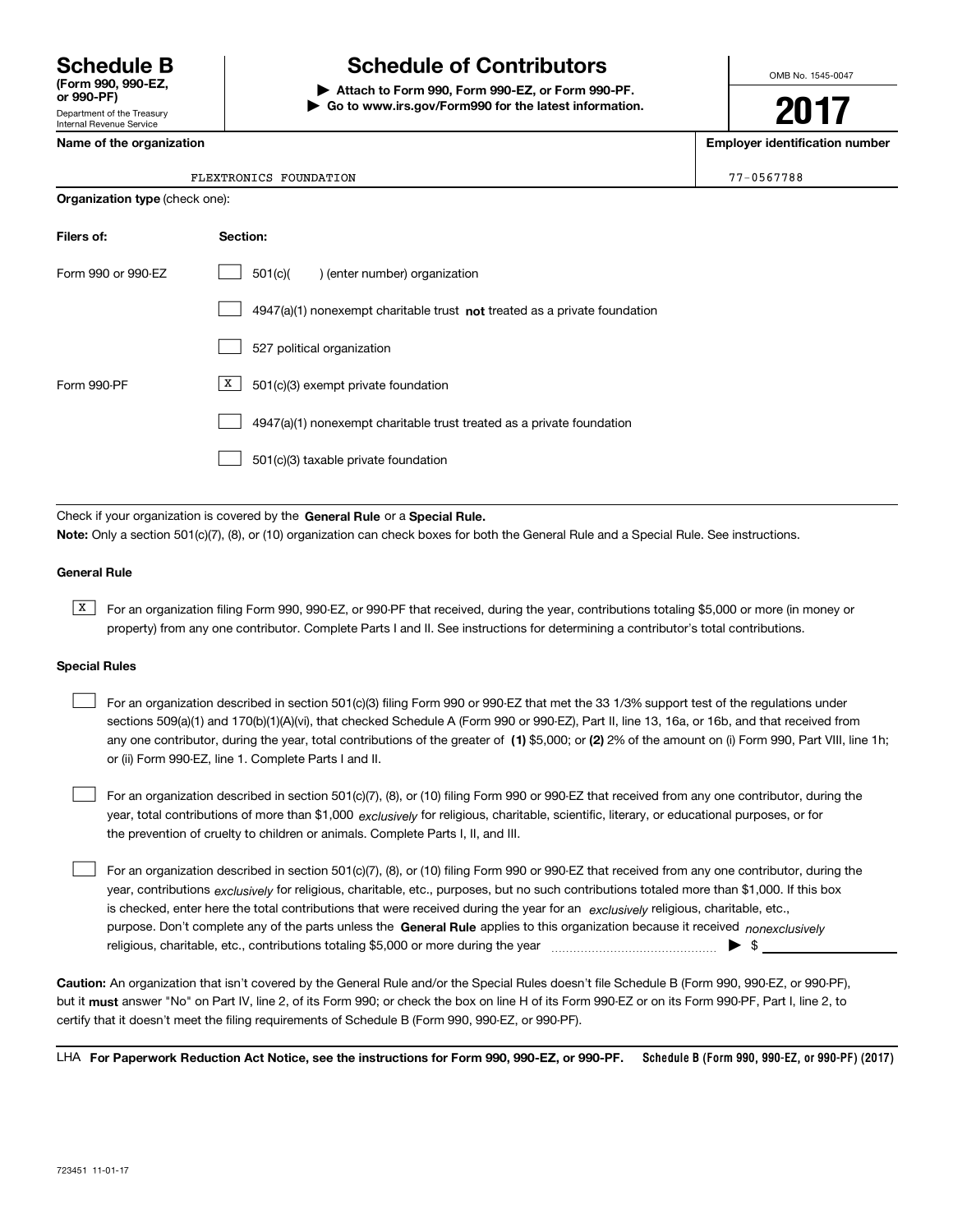| Schedule B (Form 990, 990-EZ, or 990-PF) (2017) | Page |
|-------------------------------------------------|------|
|-------------------------------------------------|------|

|                      | Schedule B (Form 990, 990-EZ, or 990-PF) (2017)                                                       |                                   | Page 2                                                                                            |
|----------------------|-------------------------------------------------------------------------------------------------------|-----------------------------------|---------------------------------------------------------------------------------------------------|
| Name of organization |                                                                                                       |                                   | <b>Employer identification number</b>                                                             |
|                      | FLEXTRONICS FOUNDATION                                                                                |                                   | 77-0567788                                                                                        |
| Part I               | <b>Contributors</b> (see instructions). Use duplicate copies of Part I if additional space is needed. |                                   |                                                                                                   |
| (a)<br>No.           | (b)<br>Name, address, and ZIP + 4                                                                     | (c)<br><b>Total contributions</b> | (d)<br>Type of contribution                                                                       |
| 1                    | FLEXTRONICS INTERNATIONAL<br>847 GIBRALTAR DRIVE<br>MILPITAS, CA 95035                                | \$                                | х<br>Person<br>Payroll<br>Noncash<br>400,000.<br>(Complete Part II for<br>noncash contributions.) |
| (a)<br>No.           | (b)<br>Name, address, and ZIP + 4                                                                     | (c)<br><b>Total contributions</b> | (d)<br>Type of contribution                                                                       |
|                      |                                                                                                       | \$                                | Person<br>Payroll<br>Noncash<br>(Complete Part II for<br>noncash contributions.)                  |
| (a)<br>No.           | (b)<br>Name, address, and ZIP + 4                                                                     | (c)<br><b>Total contributions</b> | (d)<br>Type of contribution                                                                       |
|                      |                                                                                                       | \$                                | Person<br>Payroll<br>Noncash<br>(Complete Part II for<br>noncash contributions.)                  |
| (a)<br>No.           | (b)<br>Name, address, and ZIP + 4                                                                     | (c)<br><b>Total contributions</b> | (d)<br>Type of contribution                                                                       |
|                      |                                                                                                       | \$                                | Person<br>Payroll<br>Noncash<br>(Complete Part II for<br>noncash contributions.)                  |
| (a)<br>No.           | (b)<br>Name, address, and ZIP + 4                                                                     | (c)<br><b>Total contributions</b> | (d)<br>Type of contribution                                                                       |
|                      |                                                                                                       | \$                                | Person<br>Payroll<br>Noncash<br>(Complete Part II for<br>noncash contributions.)                  |
| (a)<br>No.           | (b)<br>Name, address, and ZIP + 4                                                                     | (c)<br><b>Total contributions</b> | (d)<br>Type of contribution                                                                       |
|                      |                                                                                                       | \$                                | Person<br>Payroll<br>Noncash<br>(Complete Part II for<br>noncash contributions.)                  |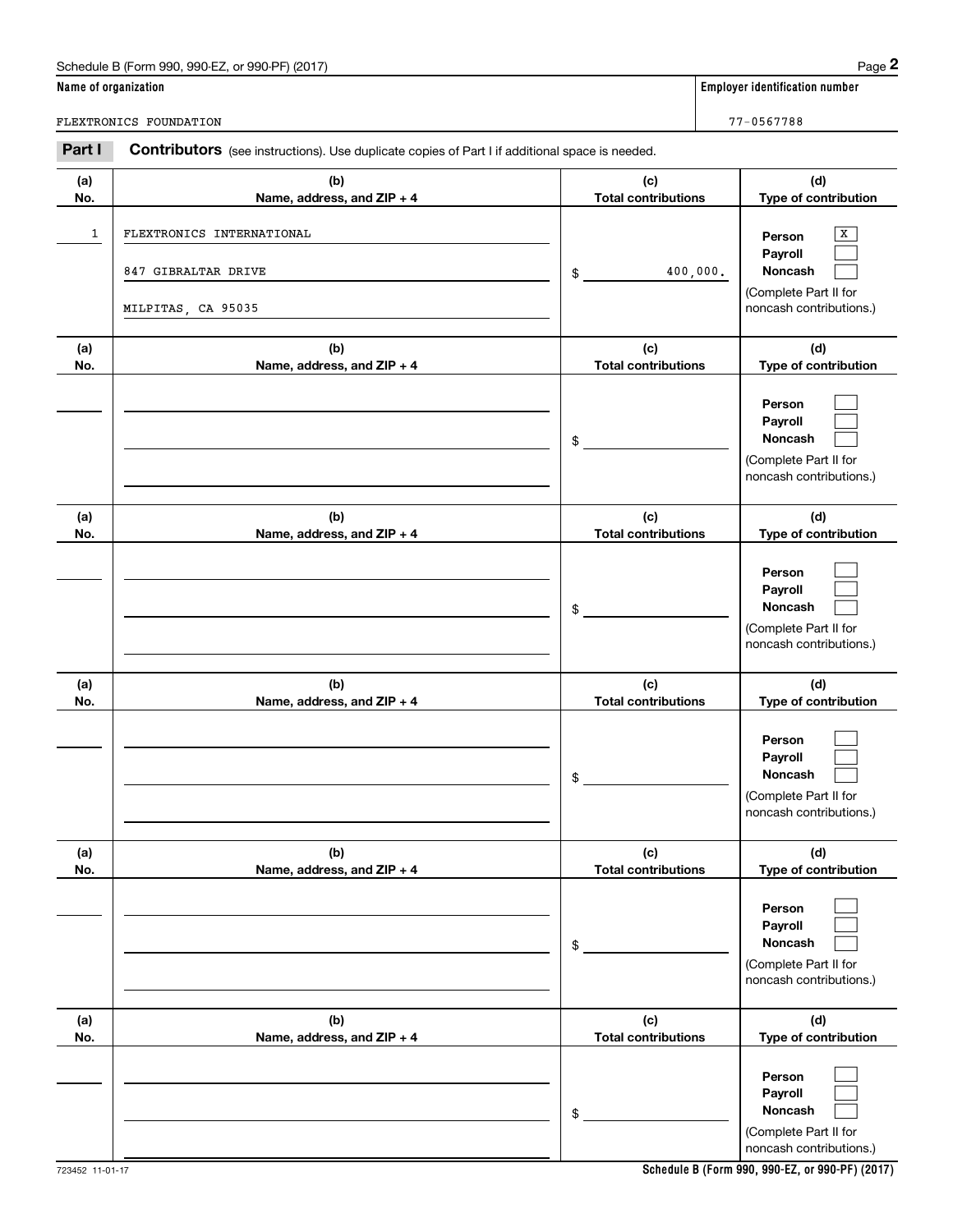| Schedule<br>(2017<br>990-EZ<br>or 990-PF)<br>990<br>.corm<br>◡◡ | Page                                     |
|-----------------------------------------------------------------|------------------------------------------|
| Name of organization                                            | .<br>r identification number<br>Emplover |

|                              | Schedule B (Form 990, 990-EZ, or 990-PF) (2017)                                                     |                                                 | Page 3                         |                                          |  |
|------------------------------|-----------------------------------------------------------------------------------------------------|-------------------------------------------------|--------------------------------|------------------------------------------|--|
| Name of organization         |                                                                                                     |                                                 | Employer identification number |                                          |  |
|                              | FLEXTRONICS FOUNDATION                                                                              |                                                 | 77-0567788                     |                                          |  |
| Part II                      | Noncash Property (see instructions). Use duplicate copies of Part II if additional space is needed. |                                                 |                                |                                          |  |
| (a)<br>No.<br>from<br>Part I | (b)<br>Description of noncash property given                                                        | (c)                                             |                                | FMV (or estimate)<br>(See instructions.) |  |
|                              |                                                                                                     | \$                                              |                                |                                          |  |
| (a)<br>No.<br>from<br>Part I | (b)<br>Description of noncash property given                                                        | (c)<br>FMV (or estimate)<br>(See instructions.) | (d)<br>Date received           |                                          |  |
|                              |                                                                                                     | \$                                              |                                |                                          |  |
| (a)<br>No.<br>from<br>Part I | (b)<br>Description of noncash property given                                                        | (c)<br>FMV (or estimate)<br>(See instructions.) | (d)<br>Date received           |                                          |  |
|                              |                                                                                                     | \$                                              |                                |                                          |  |
| (a)<br>No.<br>from<br>Part I | (b)<br>Description of noncash property given                                                        | (c)<br>FMV (or estimate)<br>(See instructions.) | (d)<br>Date received           |                                          |  |
|                              |                                                                                                     | \$                                              |                                |                                          |  |
| (a)<br>No.<br>from<br>Part I | (b)<br>Description of noncash property given                                                        | (c)<br>FMV (or estimate)<br>(See instructions.) | (d)<br>Date received           |                                          |  |
|                              |                                                                                                     | \$                                              |                                |                                          |  |
| (a)<br>No.<br>from<br>Part I | (b)<br>Description of noncash property given                                                        | (c)<br>FMV (or estimate)<br>(See instructions.) | (d)<br>Date received           |                                          |  |
|                              |                                                                                                     |                                                 |                                |                                          |  |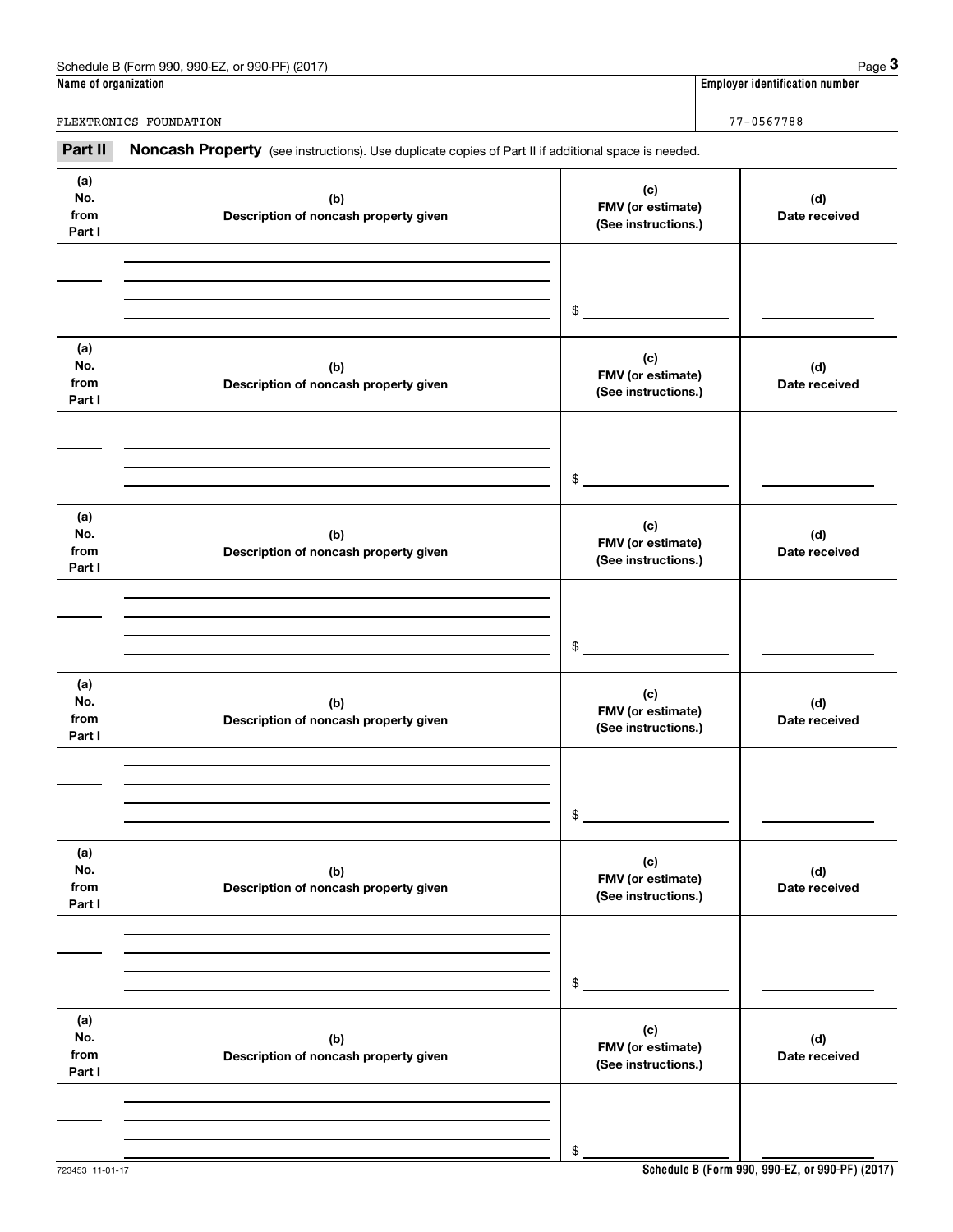|                           | Schedule B (Form 990, 990-EZ, or 990-PF) (2017)                                                                                                                                                                                                                                                     |                      | Page 4                                                                                                                                                   |
|---------------------------|-----------------------------------------------------------------------------------------------------------------------------------------------------------------------------------------------------------------------------------------------------------------------------------------------------|----------------------|----------------------------------------------------------------------------------------------------------------------------------------------------------|
| Name of organization      |                                                                                                                                                                                                                                                                                                     |                      | <b>Employer identification number</b>                                                                                                                    |
|                           | FLEXTRONICS FOUNDATION                                                                                                                                                                                                                                                                              |                      | $77 - 0567788$                                                                                                                                           |
| <b>Part III</b>           | the year from any one contributor. Complete columns (a) through (e) and the following line entry. For organizations<br>completing Part III, enter the total of exclusively religious, charitable, etc., contributions of \$1,000 or less for the year. (Enter this info. once.) $\triangleright$ \$ |                      | Exclusively religious, charitable, etc., contributions to organizations described in section $501(c)(7)$ , (8), or (10) that total more than \$1,000 for |
|                           | Use duplicate copies of Part III if additional space is needed.                                                                                                                                                                                                                                     |                      |                                                                                                                                                          |
| (a) No.<br>from<br>Part I | (b) Purpose of gift                                                                                                                                                                                                                                                                                 | (c) Use of gift      | (d) Description of how gift is held                                                                                                                      |
|                           |                                                                                                                                                                                                                                                                                                     |                      |                                                                                                                                                          |
|                           |                                                                                                                                                                                                                                                                                                     | (e) Transfer of gift |                                                                                                                                                          |
|                           | Transferee's name, address, and ZIP + 4                                                                                                                                                                                                                                                             |                      | Relationship of transferor to transferee                                                                                                                 |
|                           |                                                                                                                                                                                                                                                                                                     |                      |                                                                                                                                                          |
| (a) No.<br>from           | (b) Purpose of gift                                                                                                                                                                                                                                                                                 | (c) Use of gift      | (d) Description of how gift is held                                                                                                                      |
| Part I                    |                                                                                                                                                                                                                                                                                                     |                      |                                                                                                                                                          |
|                           |                                                                                                                                                                                                                                                                                                     |                      |                                                                                                                                                          |
|                           |                                                                                                                                                                                                                                                                                                     | (e) Transfer of gift |                                                                                                                                                          |
|                           | Transferee's name, address, and ZIP + 4                                                                                                                                                                                                                                                             |                      | Relationship of transferor to transferee                                                                                                                 |
|                           |                                                                                                                                                                                                                                                                                                     |                      |                                                                                                                                                          |
| (a) No.<br>from<br>Part I | (b) Purpose of gift                                                                                                                                                                                                                                                                                 | (c) Use of gift      | (d) Description of how gift is held                                                                                                                      |
|                           |                                                                                                                                                                                                                                                                                                     |                      |                                                                                                                                                          |
|                           |                                                                                                                                                                                                                                                                                                     | (e) Transfer of gift |                                                                                                                                                          |
|                           | Transferee's name, address, and ZIP + 4                                                                                                                                                                                                                                                             |                      | Relationship of transferor to transferee                                                                                                                 |
|                           |                                                                                                                                                                                                                                                                                                     |                      |                                                                                                                                                          |
| (a) No.<br>from<br>Part I | (b) Purpose of gift                                                                                                                                                                                                                                                                                 | (c) Use of gift      | (d) Description of how gift is held                                                                                                                      |
|                           |                                                                                                                                                                                                                                                                                                     |                      |                                                                                                                                                          |
|                           |                                                                                                                                                                                                                                                                                                     |                      |                                                                                                                                                          |
|                           | Transferee's name, address, and ZIP + 4                                                                                                                                                                                                                                                             | (e) Transfer of gift | Relationship of transferor to transferee                                                                                                                 |
|                           |                                                                                                                                                                                                                                                                                                     |                      |                                                                                                                                                          |
|                           |                                                                                                                                                                                                                                                                                                     |                      |                                                                                                                                                          |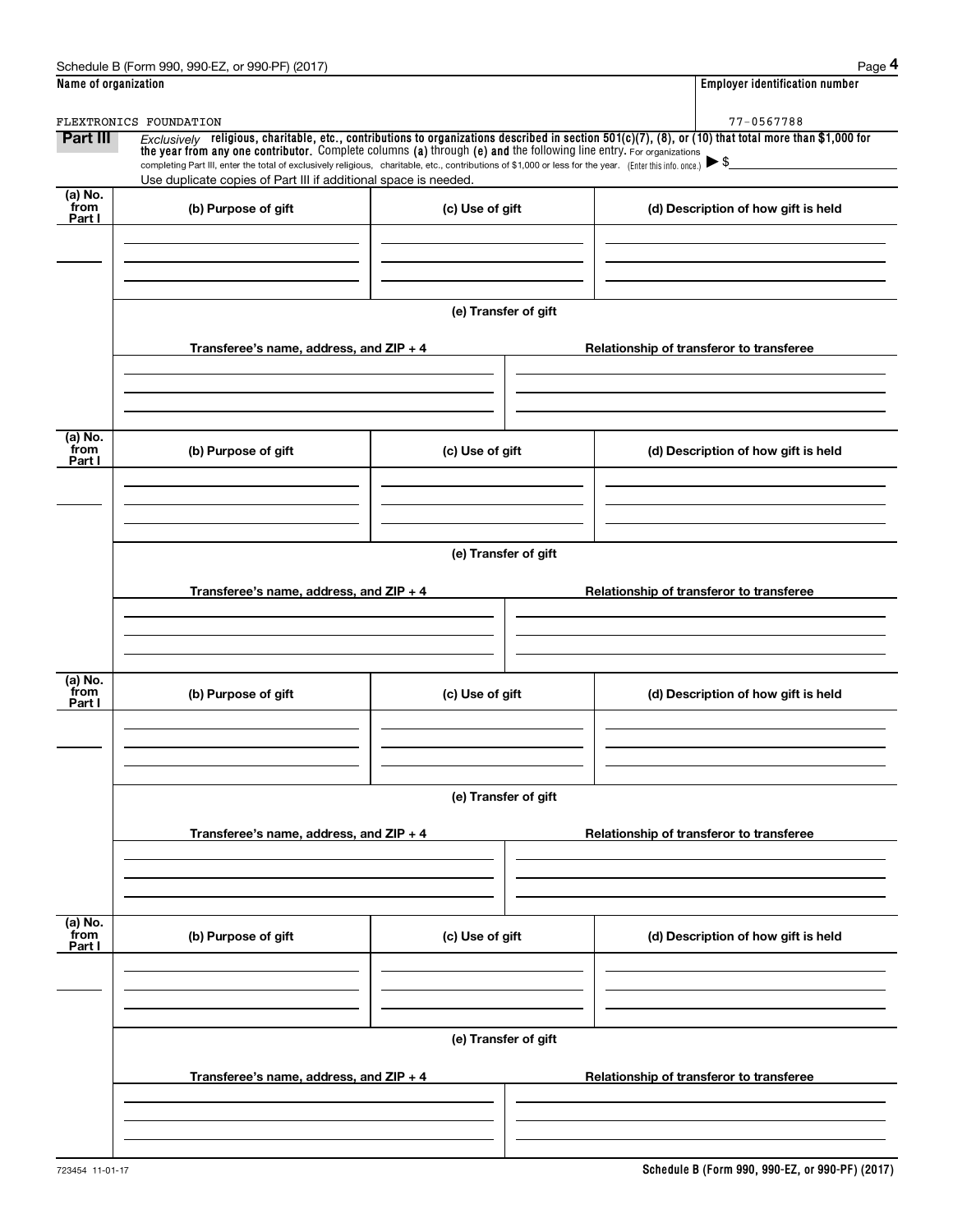| FORM 990-PF |  | INTEREST ON SAVINGS AND TEMPORARY CASH INVESTMENTS |                                  | STATEMENT 1     |
|-------------|--|----------------------------------------------------|----------------------------------|-----------------|
|             |  |                                                    |                                  |                 |
|             |  | (A)<br>REVENUE                                     | $\mathbf{B}$ )<br>NET INVESTMENT | (C)<br>ADJUSTED |
| SOURCE      |  | PER BOOKS                                          | INCOME                           | NET INCOME      |

~~~~~~~~~~~~~~~~~~~~~~~~~~~~~~~~~~~~~~~~~~~~~~~~~~~~~~~~~~~~~~~~~~~~~~~~~~~~~~

| UBS FINANCIAL SERVICES #41970 | 287.    | 287.    |  |
|-------------------------------|---------|---------|--|
| UBS FINANCIAL SERVICES #42110 | 24,363. | 24,363. |  |
| TOTAL TO PART I, LINE 3       | 24.650. | 24.650. |  |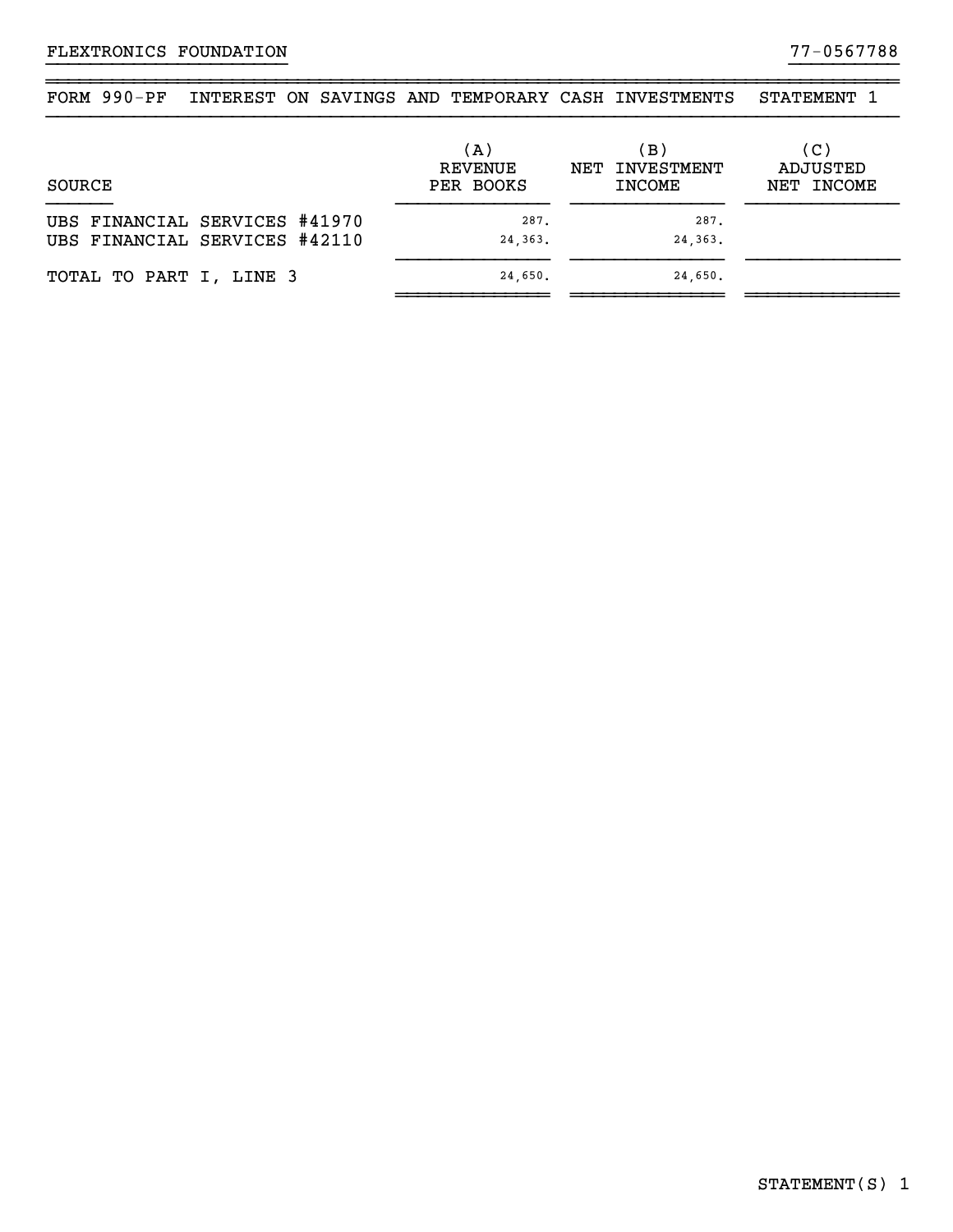## FLEXTRONICS FOUNDATION 77-0567788

| FORM 990-PF                      |                               | DIVIDENDS AND INTEREST FROM SECURITIES |                                    |                                   | STATEMENT <sub>2</sub>        |
|----------------------------------|-------------------------------|----------------------------------------|------------------------------------|-----------------------------------|-------------------------------|
| SOURCE                           | <b>GROSS</b><br><b>AMOUNT</b> | CAPITAL<br>GAINS<br><b>DIVIDENDS</b>   | (A)<br><b>REVENUE</b><br>PER BOOKS | (B)<br>NET INVEST-<br>MENT INCOME | (C)<br>ADJUSTED<br>NET INCOME |
| UBS FINANCIAL<br>SERVICES #41970 | 113,469.                      | 0.                                     | 113,469.                           | 99,149.                           |                               |
| UBS FINANCIAL<br>SERVICES #42110 | 84,719.                       | $\mathbf{0}$ .                         | 84,719.                            | 84,719.                           |                               |
| TO PART I, LINE 4                | 198,188.                      | $\mathbf{0}$ .                         | 198,188.                           | 183,868.                          |                               |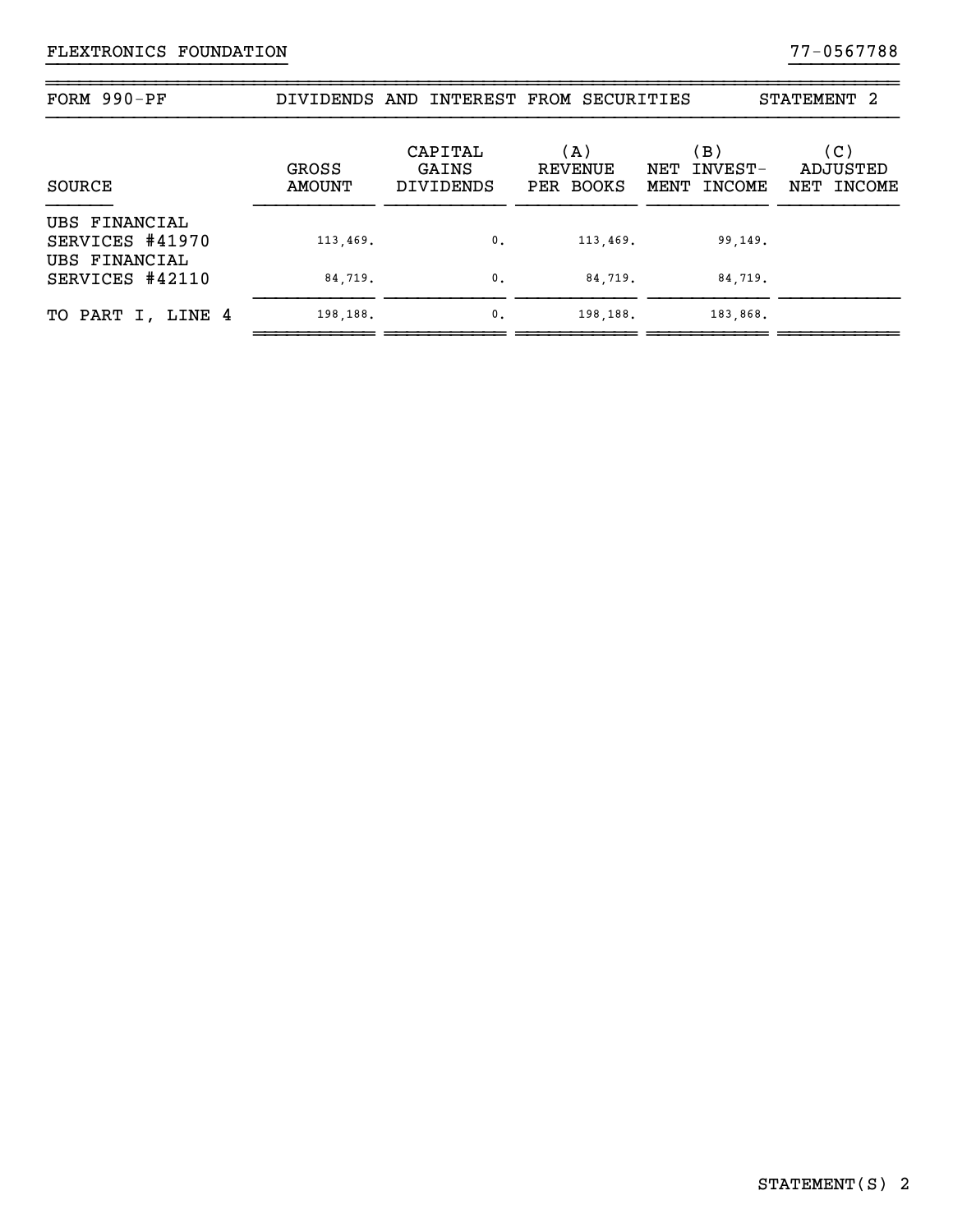| FORM 990-PF                  | <b>ACCOUNTING FEES</b>              |                                      |                               | STATEMENT 3                          |
|------------------------------|-------------------------------------|--------------------------------------|-------------------------------|--------------------------------------|
| DESCRIPTION                  | (A)<br><b>EXPENSES</b><br>PER BOOKS | (B)<br>INVEST-<br>NET<br>MENT INCOME | (C)<br>ADJUSTED<br>NET INCOME | (D)<br><b>CHARITABLE</b><br>PURPOSES |
| TAX PREPARATION FEES         | 13,034.                             | $\mathbf{0}$ .                       |                               | 13,034.                              |
| TO FORM 990-PF, PG 1, LN 16B | 13,034.                             | $\mathbf{0}$ .                       |                               | 13,034.                              |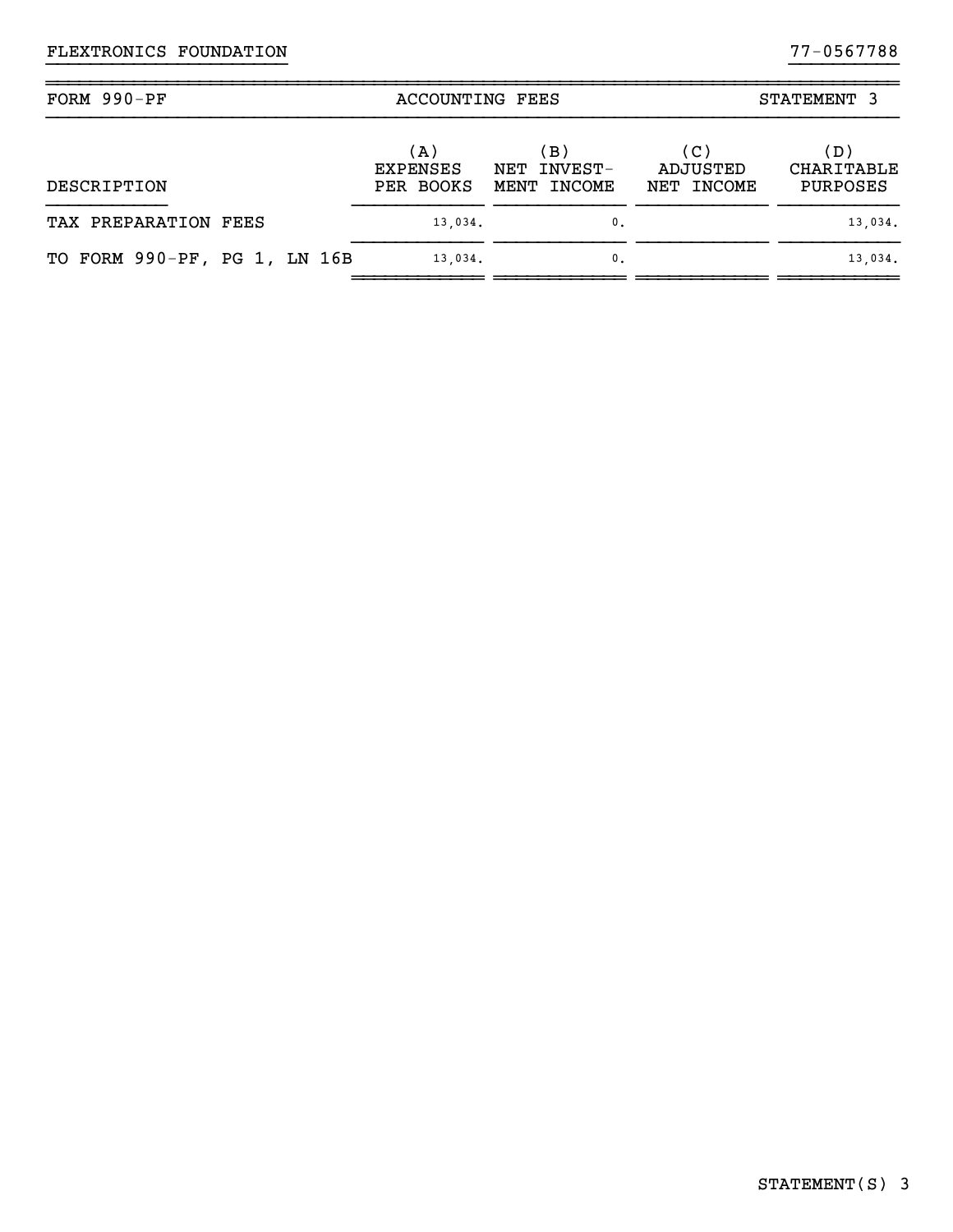| FORM 990-PF                            | TAXES                               |                                                   |                               | STATEMENT 4                   |  |
|----------------------------------------|-------------------------------------|---------------------------------------------------|-------------------------------|-------------------------------|--|
| DESCRIPTION                            | (A)<br><b>EXPENSES</b><br>PER BOOKS | $\,$ B $\rangle$<br>INVEST-<br>NET<br>MENT INCOME | (C)<br>ADJUSTED<br>NET INCOME | (D)<br>CHARITABLE<br>PURPOSES |  |
| CALIFORNIA FILING FEE<br>FEDERAL TAXES | 10.<br>4,300.                       | 0.<br>$\mathbf{0}$ .                              |                               | 10.<br>$\mathbf{0}$ .         |  |
| TO FORM 990-PF, PG 1, LN 18            | 4.310.                              | $\mathbf{0}$ .                                    |                               | 10.                           |  |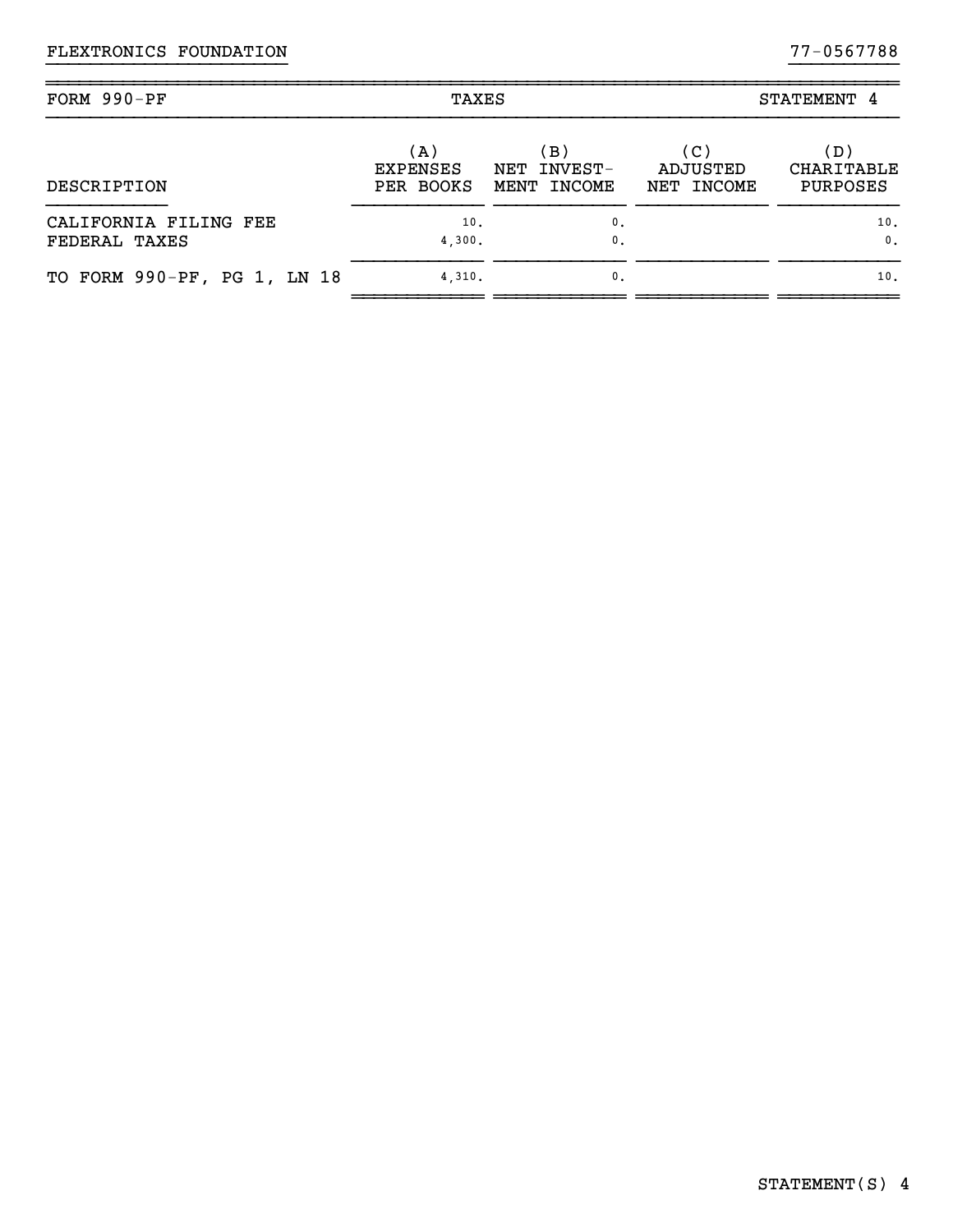| FORM 990-PF                                                         | OTHER EXPENSES                      |                                     |                               | STATEMENT 5                             |
|---------------------------------------------------------------------|-------------------------------------|-------------------------------------|-------------------------------|-----------------------------------------|
| DESCRIPTION                                                         | (A)<br><b>EXPENSES</b><br>PER BOOKS | B)<br>INVEST-<br>NET<br>MENT INCOME | (C)<br>ADJUSTED<br>NET INCOME | (D)<br>CHARITABLE<br><b>PURPOSES</b>    |
| INVESTMENT ADVISORY<br>LICENSES AND PERMITS<br>BANK SERVICE CHARGES | 54,481.<br>75.<br>74.               | 54,481.<br>0.<br>74.                |                               | $\mathbf{0}$ .<br>75.<br>$\mathbf{0}$ . |
| TO FORM 990-PF, PG 1, LN 23                                         | 54,630.                             | 54, 555.                            |                               | 75.                                     |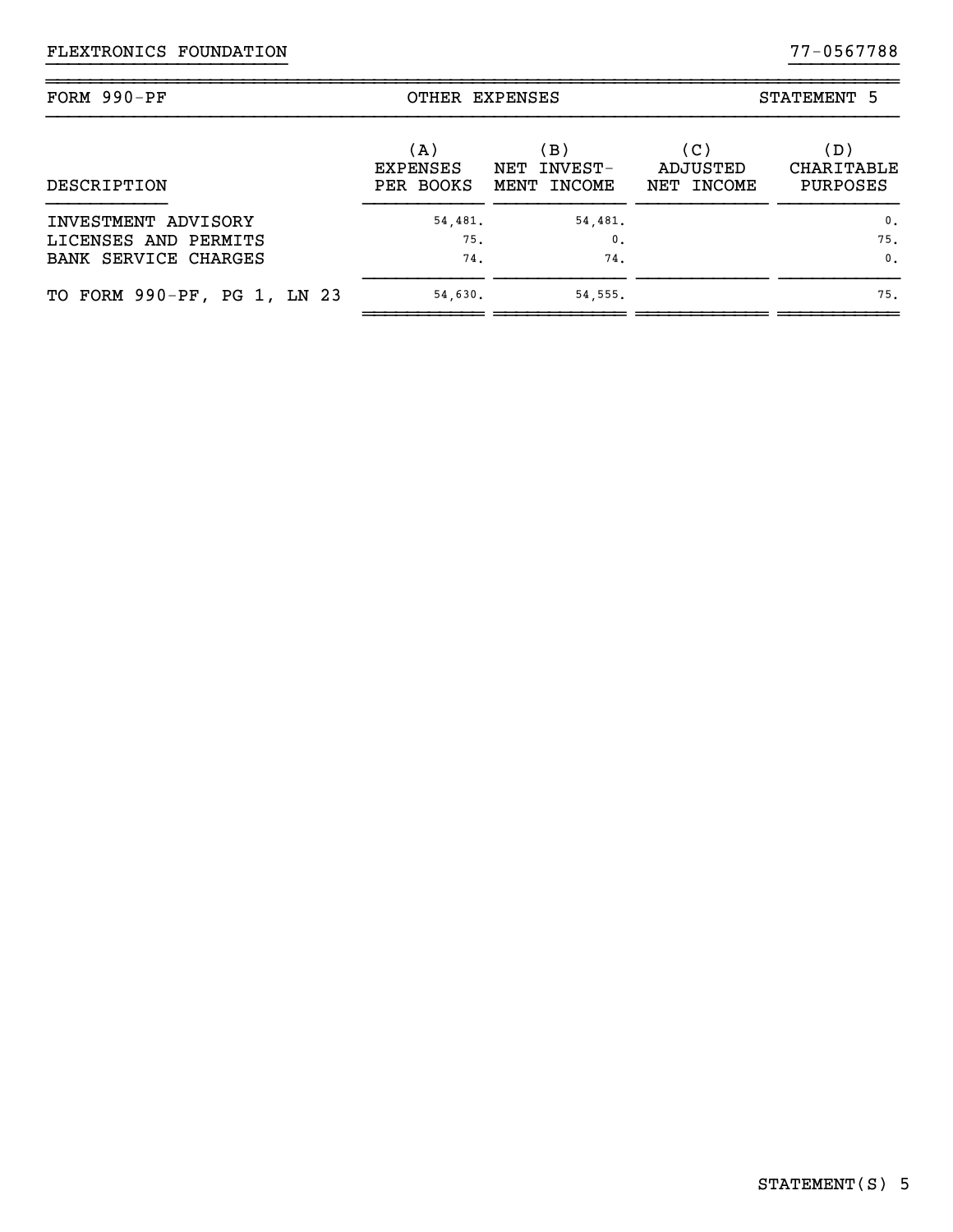#### ~~~~~~~~~~~~~~~~~~~~~~~~~~~~~~~~~~~~~~~~~~~~~~~~~~~~~~~~~~~~~~~~~~~~~~~~~~~~~~FORM 990-PF CORPORATE STOCK STATEMENT 6

| DESCRIPTION<br><b>BOOK VALUE</b>                      | <b>FAIR MARKET</b><br>VALUE |
|-------------------------------------------------------|-----------------------------|
| 3M CO<br>81,721.                                      | 230,663.                    |
| ALERIAN MLP EFT<br>173,844.                           | 141,996.                    |
| ALPHABET INC CL A<br>161,474.                         | 279,151.                    |
| ALTRIA GROUP INC<br>125,571.                          | 137,821.                    |
| AMAZON.COM INC<br>65,237.                             | 67,829.                     |
| AMERICAN TOWER CORP REIT<br>130,549.                  | 259,659.                    |
| BANK OF AMER CORP<br>54,698.                          | 100,368.                    |
| CHEVRON CORP<br>179,189.                              | 209,067.                    |
| CITIGROUP INC<br>155,763.                             | 215,045.                    |
| CROWN CASTLE INTL CORP REIT<br>99,652.                | 111,010.                    |
| DEERE AND CO<br>192,939.                              | 233,982.                    |
| DOWDUPONT INC<br>160, 422.                            | 212,948.                    |
| FACEBOOK INC CL A<br>84, 167.                         | 119, 111.                   |
| GENL DYNAMICS CORP<br>125,834.                        | 171,915.                    |
| GENL ELECTRIC CO<br>148,941.                          | 94,230.                     |
| HOME DEPOT INC<br>169,645.                            | 238,808.                    |
| HUMANA INC<br>73,672.                                 | 261,714.                    |
| INTEL CORP<br>160,123.                                | 234,724.                    |
| ISHARES NASDAQ BIOTECHNOLOGY<br>127,918.              | 121,718.                    |
| JOHNSON & JOHNSON COM<br>91,035.                      | 197,005.                    |
| JPMORGAN CHASE & CO<br>128,212.                       | 191,423.                    |
| KRAFT HEINZ CO/THE<br>95,052.                         | 168,739.                    |
| LOCKHEED MARTIN CORP<br>134,815.                      | 194,235.                    |
| MASTERCARD INC CL A<br>136,801.                       | 237,635.                    |
| NETFLIX INC<br>66,003.                                | 63,347.                     |
| NIKE INC CL B<br>101,123.                             | 198,596.                    |
| PAYPAL HOLDINGS INC<br>80,680.                        | 159,387.                    |
| PHILLIPS 66<br>119, 149.                              | 153,748.                    |
| QUALCOMM INC<br>131,274.                              | 127,080.                    |
| QUANTA SERVICES INC<br>114,092.                       | 158,396.                    |
| RAYONIER INC REIT<br>100, 404.                        | 94,890.                     |
| RAYTHEON CO NEW<br>118,326.                           | 176,579.                    |
| ROCKWELL AUTOMATION INC NEW<br>105, 549.              | 189,478.                    |
| TYSON FOODS INC CL A<br>89,547.                       | 169,436.                    |
| UNITED CONTL HLDGS INC<br>130,733.                    | 146,595.                    |
| WALT DISNEY CO (HOLDING CO) DISNEY COM<br>102,195.    | 198,894.                    |
| TOTAL TO FORM 990-PF, PART II, LINE 10B<br>4,316,349. | 6, 267, 222.                |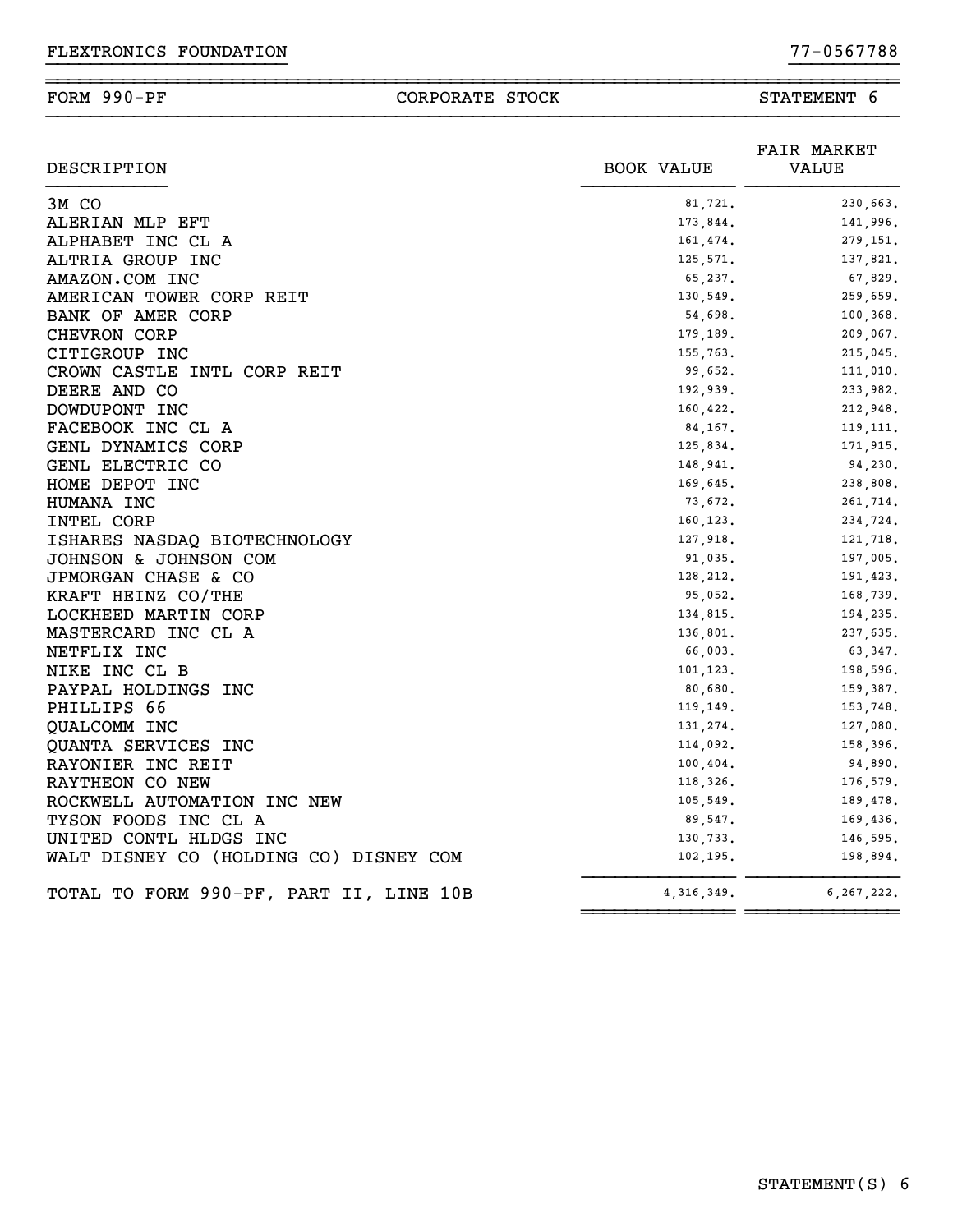| FORM $990-PF$                               | CORPORATE BONDS |                     | STATEMENT 7                 |
|---------------------------------------------|-----------------|---------------------|-----------------------------|
| DESCRIPTION                                 |                 | <b>BOOK VALUE</b>   | <b>FAIR MARKET</b><br>VALUE |
| CNA FINCL CORP<br>GEORGIA PAC CORP M-W+25BP |                 | 287,045.<br>51,380. | 329, 213.<br>70.281.        |
| TOTAL TO FORM 990-PF, PART II, LINE 10C     |                 | 338,425.            | 399,494.                    |

~~~~~~~~~~~~~~ ~~~~~~~~~~~~~~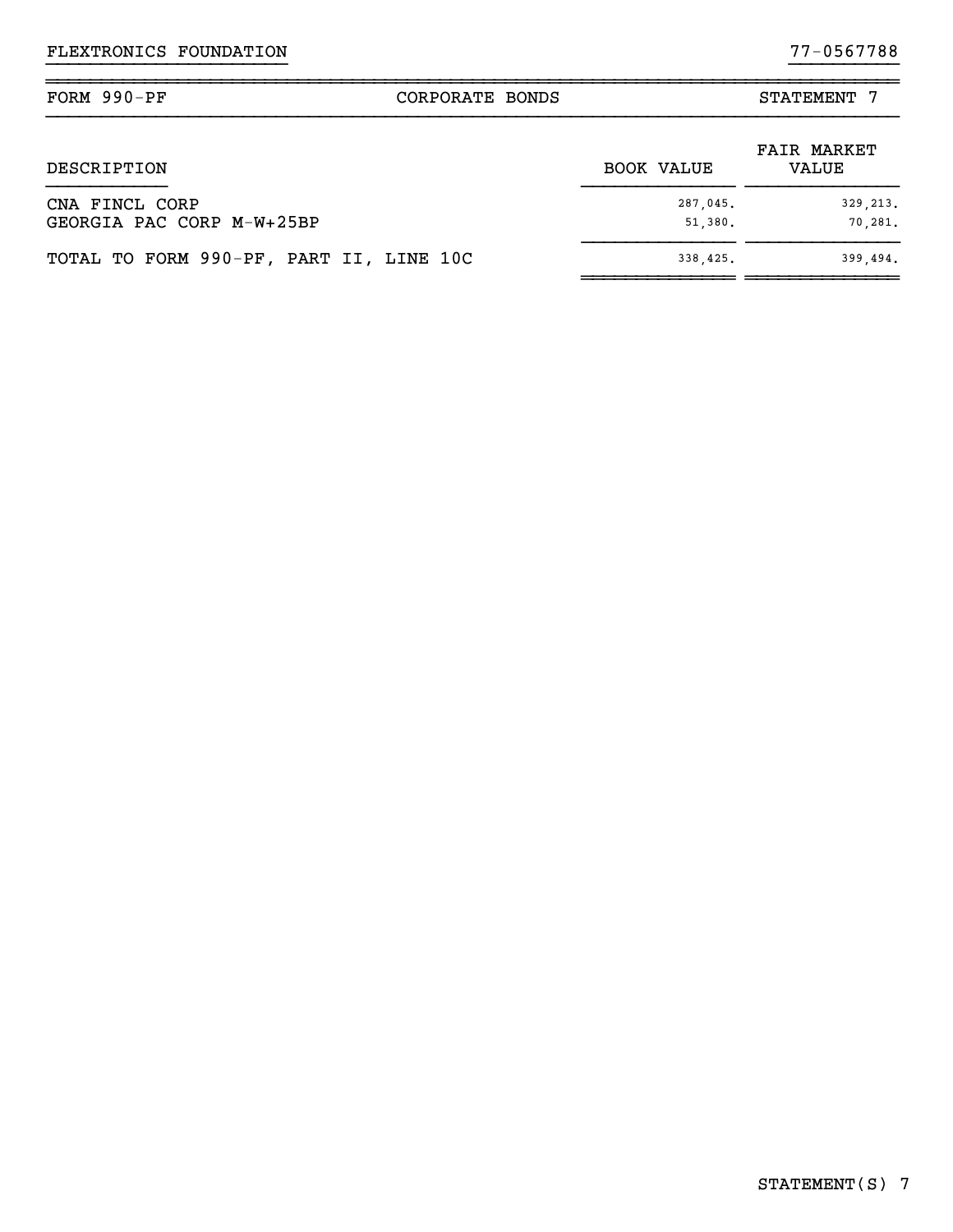|                        |                                                                           | STATEMENT 8                                                                               |                             |
|------------------------|---------------------------------------------------------------------------|-------------------------------------------------------------------------------------------|-----------------------------|
|                        | VALUATION<br>METHOD                                                       | <b>BOOK VALUE</b>                                                                         | <b>FAIR MARKET</b><br>VALUE |
| AMERICA                | <b>COST</b>                                                               |                                                                                           |                             |
|                        |                                                                           | 1,000,000.                                                                                | 958,359.                    |
|                        |                                                                           | 1,000,000.                                                                                | 1,003,122.                  |
| LIMITED TERM INCOME FD | <b>COST</b>                                                               |                                                                                           |                             |
|                        |                                                                           |                                                                                           | 1,013,626.                  |
|                        |                                                                           | 1,000,000.                                                                                | 997,894.                    |
|                        |                                                                           | 4,000,005.                                                                                | 3,973,001.                  |
|                        | CALVERT SHORT DURATION INCOME FUND<br>VIRTUS MULTI-SECTOR SHORT TERM BOND | OTHER INVESTMENTS<br><b>COST</b><br><b>COST</b><br>TOTAL TO FORM 990-PF, PART II, LINE 13 | 1,000,005.                  |

~~~~~~~~~~~~~~~~~~~~~~~~~~~~~~~~~~~~~~~~~~~~~~~~~~~~~~~~~~~~~~~~~~~~~~~~~~~~~~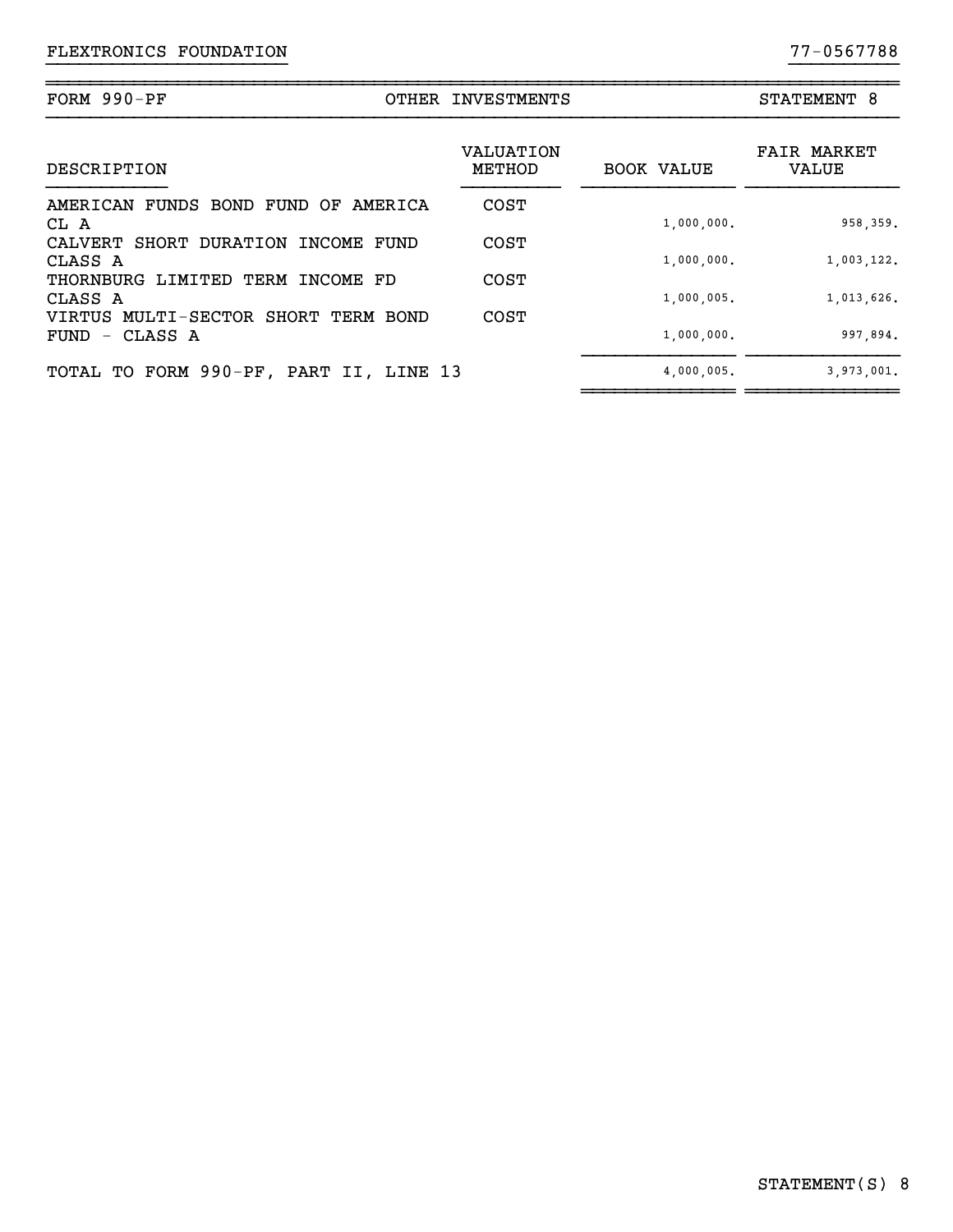### ~~~~~~~~~~~~~~~~~~~~~~~~~~~~~~~~~~~~~~~~~~~~~~~~~~~~~~~~~~~~~~~~~~~~~~~~~~~~~~FORM 990-PF PART VIII - LIST OF OFFICERS, DIRECTORS STATEMENT 9

| TRUSTEES AND FOUNDATION MANAGERS |  |  |  |
|----------------------------------|--|--|--|
|                                  |  |  |  |

| NAME AND ADDRESS                                                                            | TITLE AND<br>AVRG HRS/WK SATION CONTRIB ACCOUNT | COMPEN-        | EMPLOYEE<br>BEN PLAN EXPENSE |                 |
|---------------------------------------------------------------------------------------------|-------------------------------------------------|----------------|------------------------------|-----------------|
| TIM STEWART<br>847 GIBRALTAR DRIVE<br>MILPITAS, CA 95035                                    | <b>SECRETARY</b><br>1,00                        | $\mathbf{0}$ . | $\mathbf{0}$ .               | $\mathbf{0}$ .  |
| EMAD SHARQAWI<br>847 GIBRALTAR DRIVE<br>MILPITAS, CA 95035                                  | <b>TREASURER</b><br>1.00                        | $\mathbf{0}$ . | $\mathbf{0}$ .               | $\mathfrak o$ . |
| <b>DAVE BENNETT</b><br>847 GIBRALTAR DRIVE<br>MILPITAS, CA 95035                            | <b>CFO</b><br>1.00                              | 0.             | $\mathbf{0}$ .               | $\mathbf{0}$ .  |
| <b>BRUCE KLAFTER</b><br>847 GIBRALTAR DRIVE<br>MILPITAS, CA 95035                           | ASSISTANT SECRETARY<br>1.00                     | $\mathbf{0}$ . | $\mathbf{0}$ .               | $\mathfrak o$ . |
| KELLY HAMPTON (AS OF 6/2017)<br>847 GIBRALTAR DRIVE<br>MILPITAS, CA 95035                   | CEO/PRESIDENT<br>1.00                           | 0.             | $\mathbf{0}$ .               | $\mathbf{0}$ .  |
| MICHAEL MENDENHALL (THRU 6/2017) CEO/PRESIDENT<br>847 GIBRALTAR DRIVE<br>MILPITAS, CA 95035 | 1.00                                            | 0.             | $\mathbf{0}$ .               | $\mathfrak o$ . |
| TOTALS INCLUDED ON 990-PF, PAGE 6, PART VIII                                                |                                                 | 0.             | 0.                           | $\mathbf 0$ .   |
|                                                                                             |                                                 |                |                              |                 |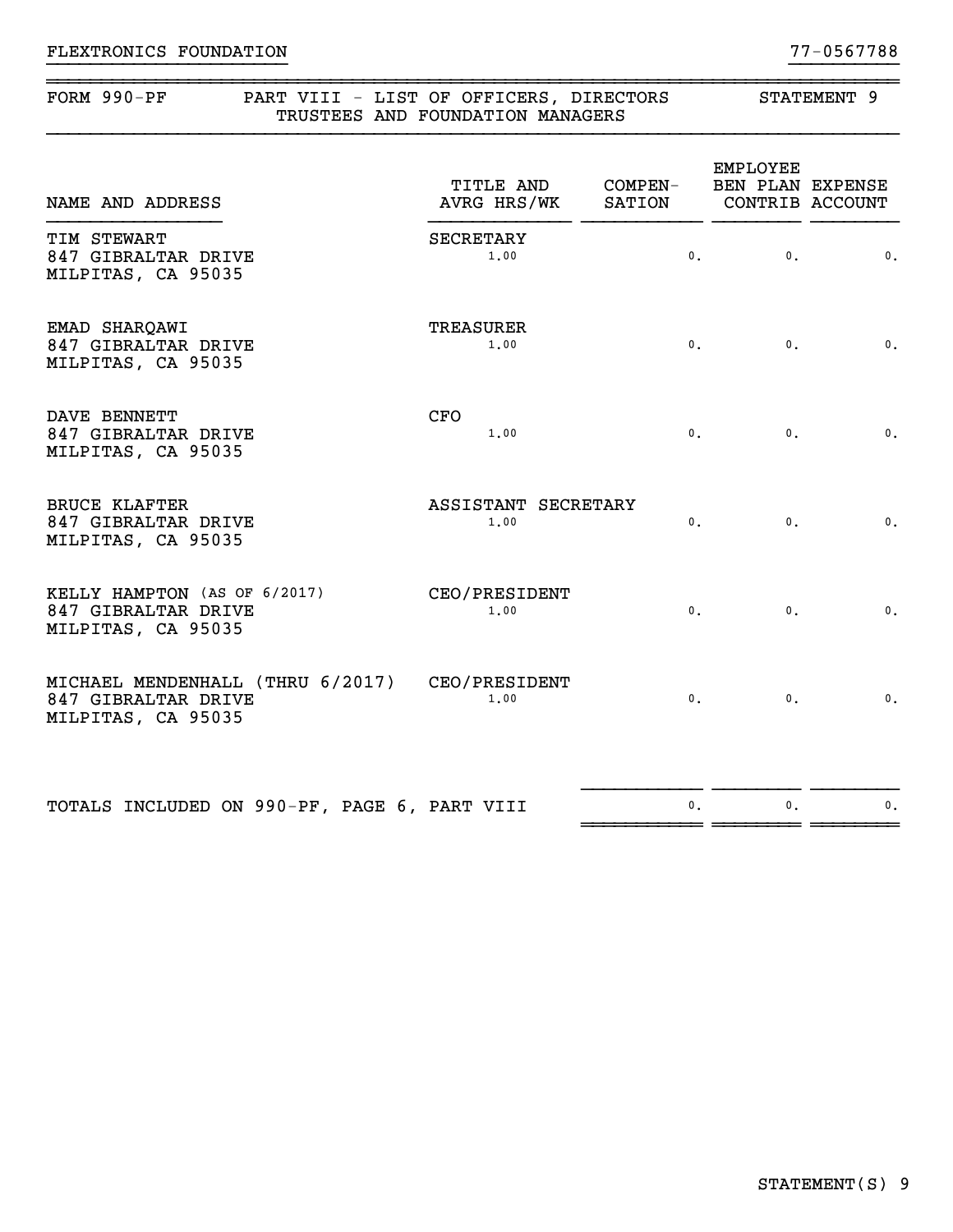#### ~~~~~~~~~~~~~~~~~~~~~~~~~~~~~~~~~~~~~~~~~~~~~~~~~~~~~~~~~~~~~~~~~~~~~~~~~~~~~~FORM 990-PF SUMMARY OF DIRECT CHARITABLE ACTIVITIES STATEMENT 10

}}}}}}}}}}}}}}}}}}}}}} }}}}}}}}}}

}}}}}}}}}}}}}}

~~~~~~~~~~~~~~

ACTIVITY ONE

THE FLEXTRONICS FOUNDATION INVESTS GLOBALLY AND SERVES AS A CATALYST FOR POSITIVE CHANGE IN COMMUNITIES AROUND THE WORLD. THE FOUNDATION IS FOCUSED ON BEING AN ASSET TO THESE COMMUNITIES THROUGH DISASTER AND COMMUNITY RELIEF AND EDUCATIONAL PROGRAMS.

EXPENSES

TO FORM 990-PF, PART IX-A, LINE 1 0.